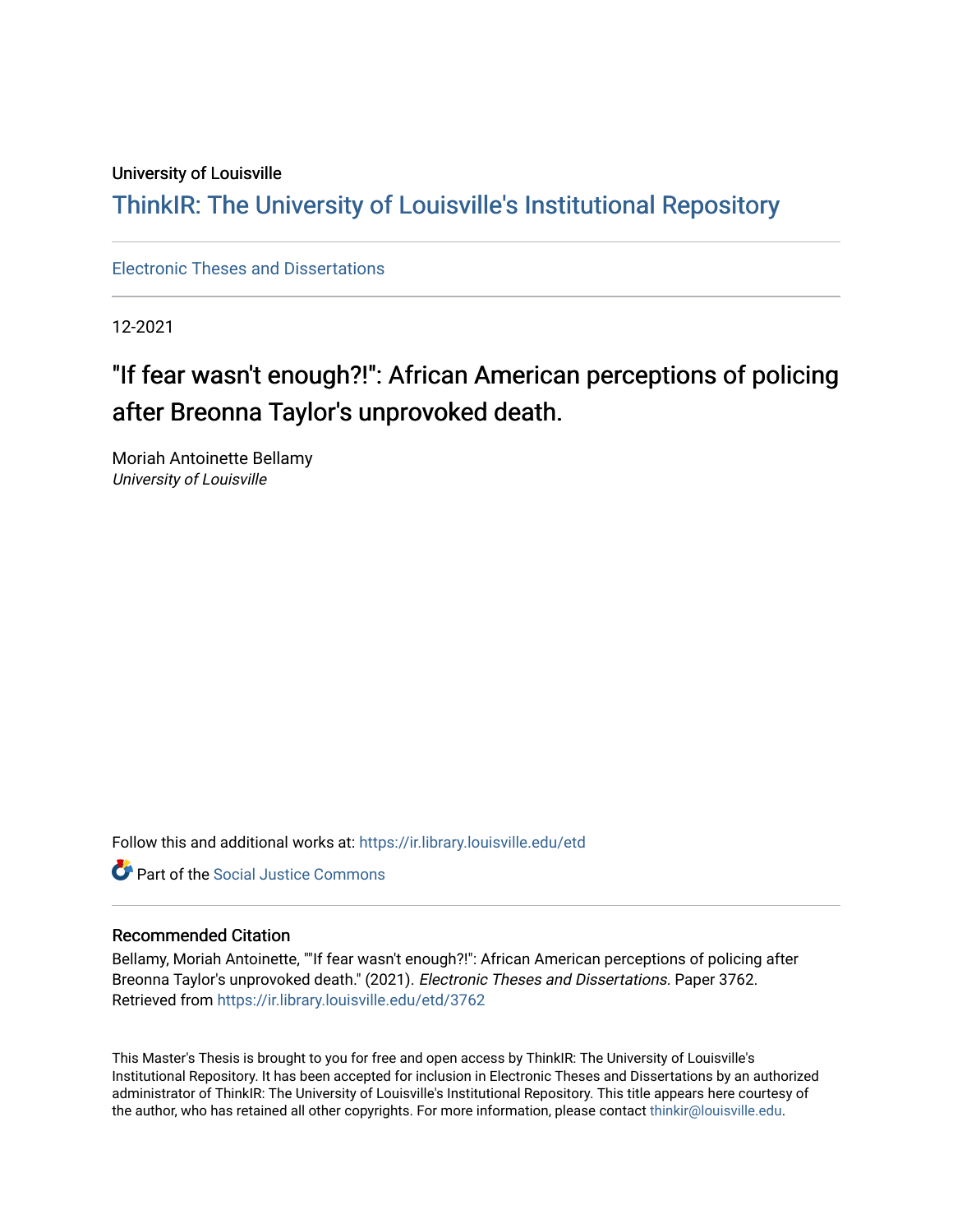# "IF FEAR WASN'T ENOUGH?!": AFRICAN AMERICAN PERCEPTIONS OF POLICING AFTER BREONNA TAYLOR 'S UNPROVOKED DEATH

By

Moriah Antoinette Bellamy B.A., University of Louisville, 2019

A Thesis Submitted to the Faculty of the College of Arts and Sciences of the University of Louisville in Partial Fulfillment of the Requirements for the Degree of

Master of Arts in Pan-African Studies

Department of Pan-African Studies University of Louisville Louisville, Kentucky

December 2021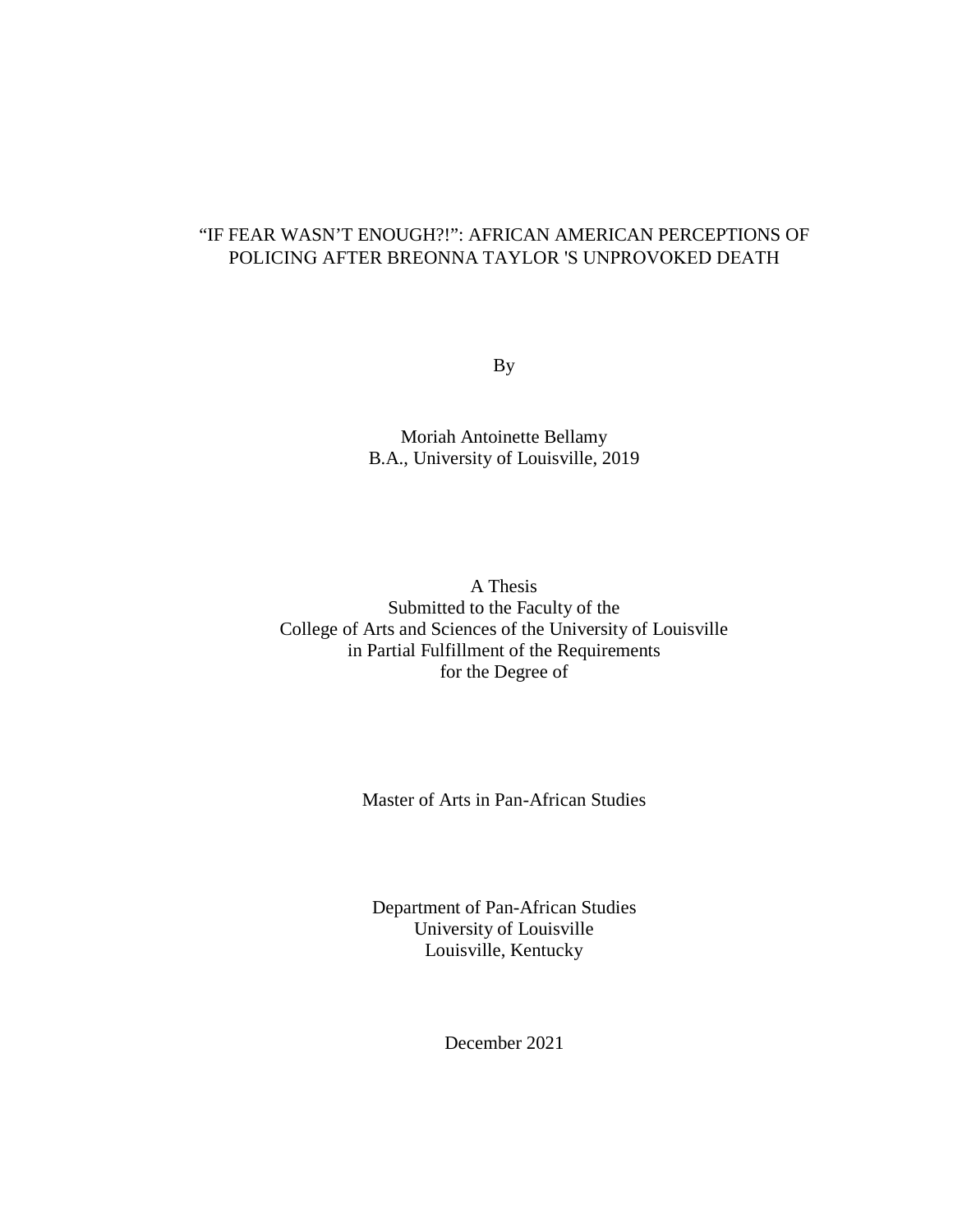Copyright 2021 by Moriah Antoinette Bellamy

All rights reserved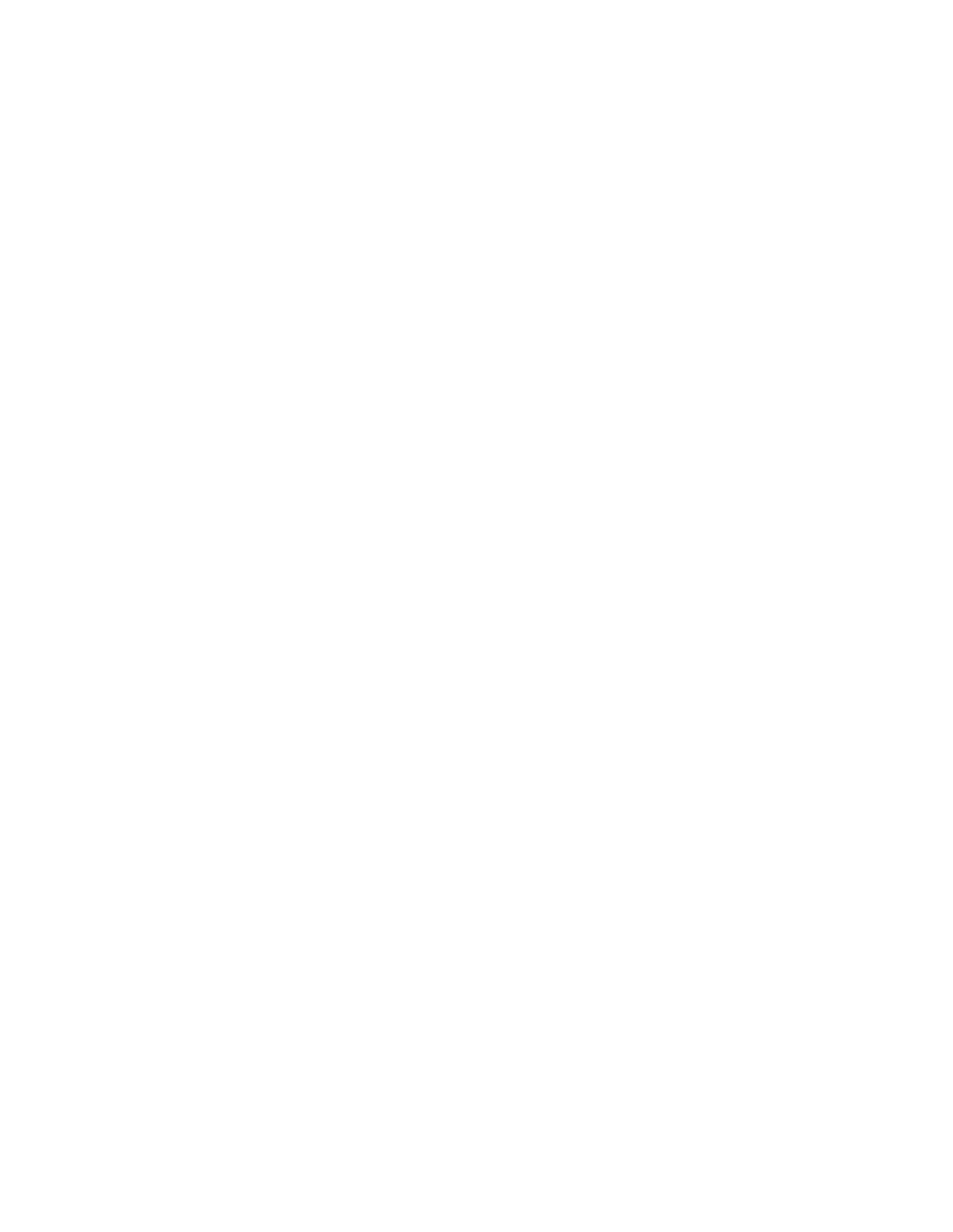# "IF FEAR WASN'T ENOUGH?!": AFRICAN AMERICAN PERCEPTIONS OF POLICING AFTER BREONNA TAYLOR 'S UNPROVOKED DEATH

By

Moriah Antoinette Bellamy B.A., University of Louisville, 2019

A Thesis Approved on

December 3, 2021

by following Thesis Committee

\_\_\_\_\_\_\_\_\_\_\_\_\_\_\_\_\_\_\_\_\_\_\_\_\_\_\_\_\_\_\_\_ Kalasia Ojeh

\_\_\_\_\_\_\_\_\_\_\_\_\_\_\_\_\_\_\_\_\_\_\_\_\_\_\_\_\_\_\_\_ Kossi Logan

\_\_\_\_\_\_\_\_\_\_\_\_\_\_\_\_\_\_\_\_\_\_\_\_\_\_\_\_\_\_\_\_ Kristin Swartz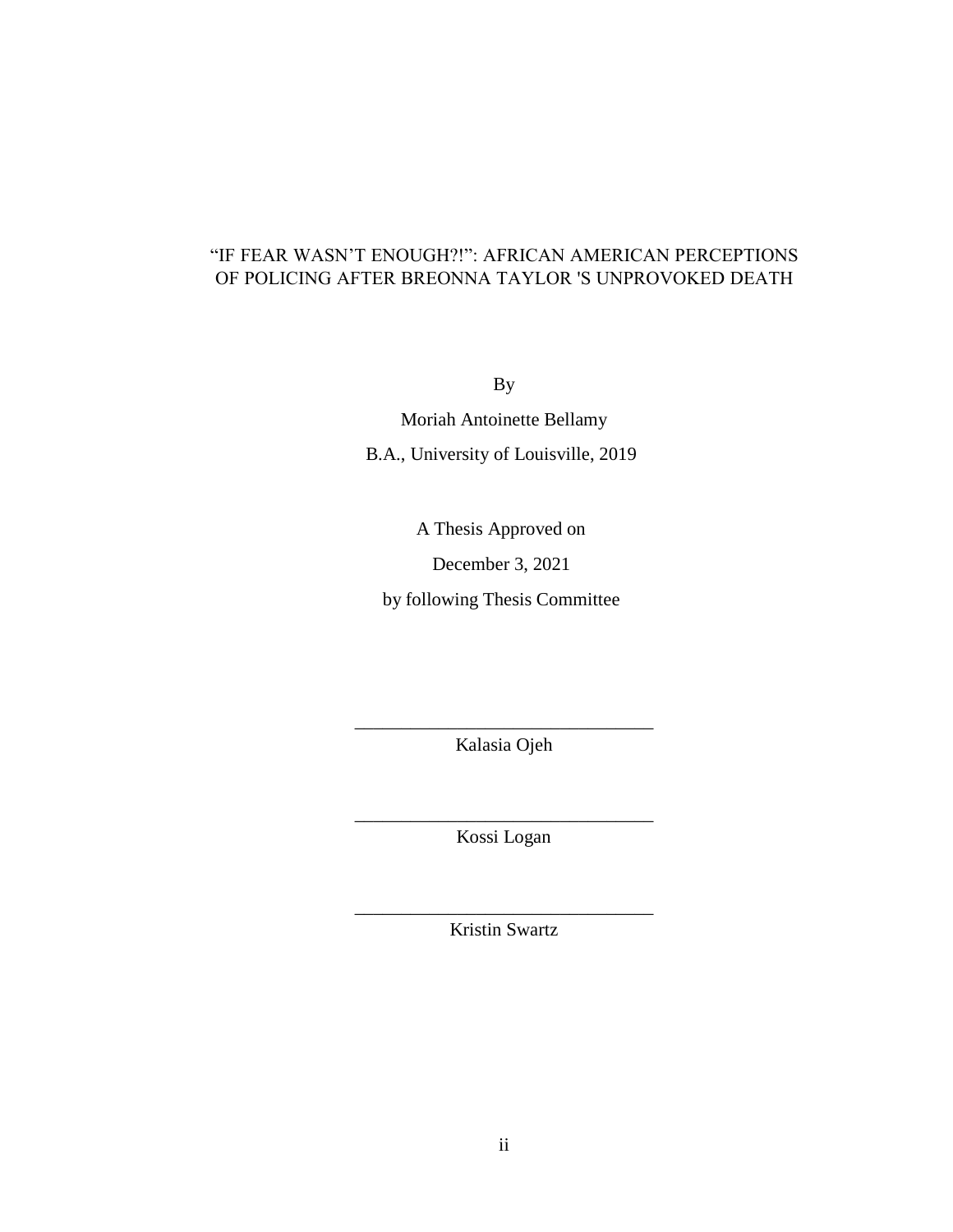## DEDICATION

This thesis is dedicated to Breonna Taylor, David McAtee, George Floyd, and all of my African American brothers and sisters who have lost their lives as a result of racially biased policing practices. May your stories be remembered and serve as a manifesto declaring Black humanization and demanding the abolition of racialization in the criminal justice system.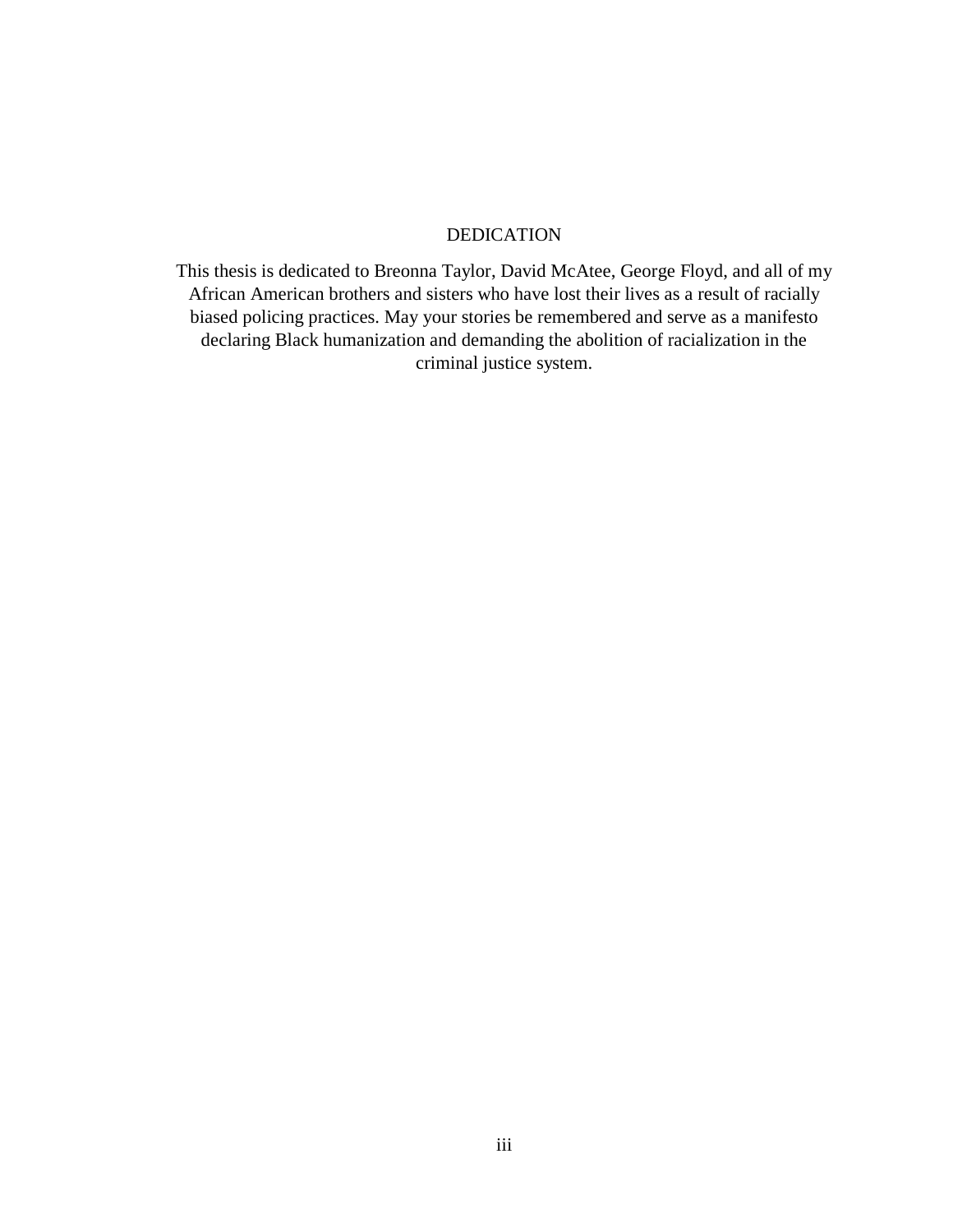## ACKNOWLEDGEMENTS

I would like to thank my committee chairperson, Dr. Kalasia Ojeh, for her support, wisdom, and patience throughout this process. Her mentorship during this journey has been invaluable and stretches beyond these pages. I would also like to thank the other committee members, Dr. Kossi Logan and Dr. Kristin Swartz for their continued support and guidance. Lastly, I would like to thank my family, friends, and sorority sisters of Delta Sigma Theta Sorority Inc., for their support on this journey has been endless and for that I am forever grateful.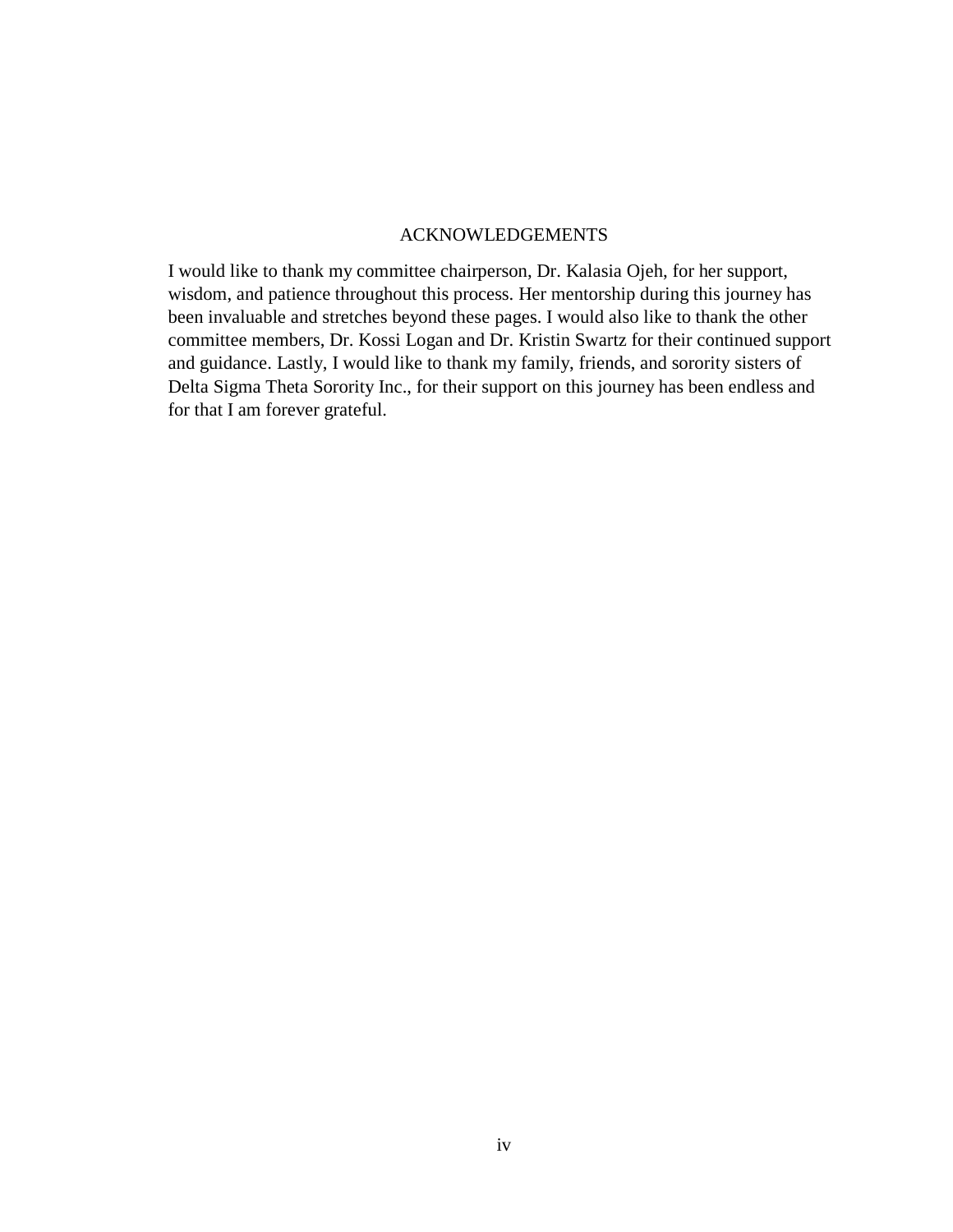# ABSTRACT

# "IF FEAR WASN'T ENOUGH?!": AFRICAN AMERICAN PERCEPTIONS OF POLICE AFTER THE UNPROVOKED DEATH OF BREONNA TAYLOR

#### Moriah A. Bellamy

#### December 3, 2021

This study investigates how African Americans perceive the racialization process in the criminal justice system following the death of Breonna Taylor. Focusing primarily on police-community relations in Louisville, KY, I find the Breonna Taylor case amplifies preconceived perceptions of race between civilian and non-civilian groups. To test the hypothesis that racialization in the criminal justice system has caused damaging effects on relations between African Americans and police, two virtual focus groups were designed to discuss participants' experiences with law enforcement. My findings suggest that the racialization process in the criminal justice system negatively skewed African American civilians' attitudes towards law enforcement and reaffirmed distrust between the groups. It is my recommendation to revolutionize law enforcement policing practices by restructuring policing practices with a focus on the community that eliminates racial bias and builds positive relationships that promote public safety and the well-being of all civilians regardless of race and ethnicity.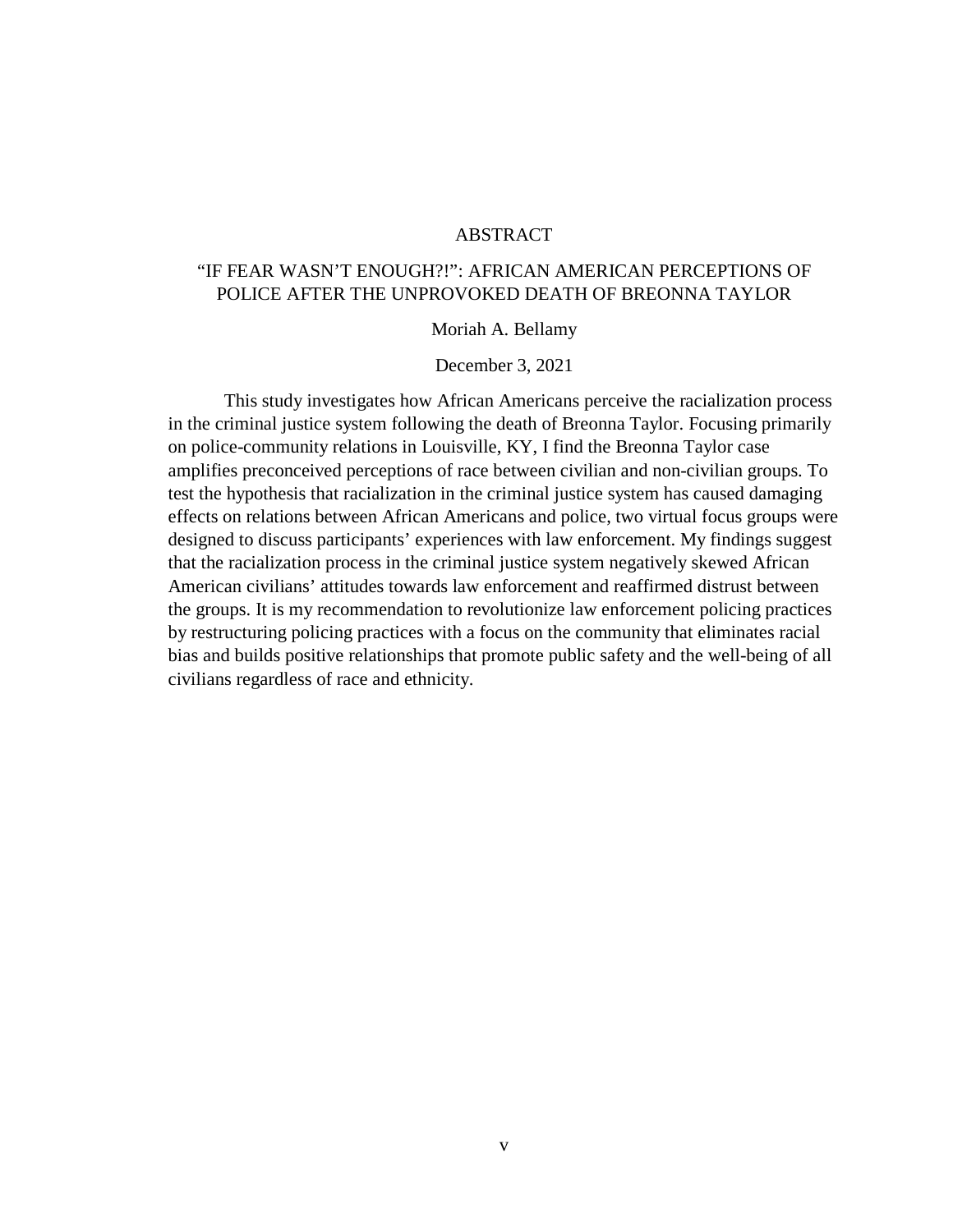# TABLE OF CONTENTS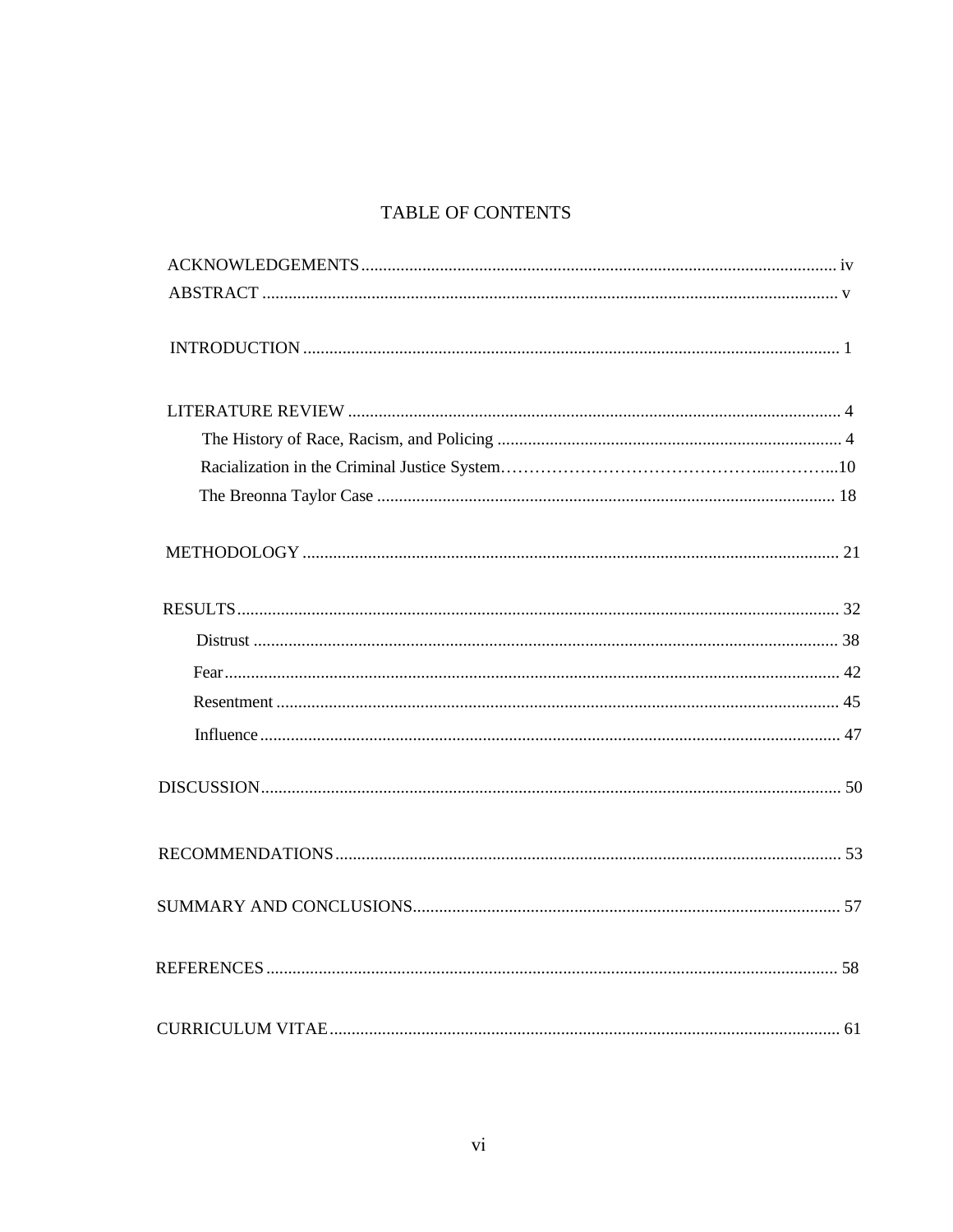#### INTRODUCTION

African Americans' contact with law enforcement can lead to dangerous outcomes. (Alexander, 2010). The tragic deaths of Breonna Taylor, George Floyd and David McAtee are prime examples of these dangerous outcomes. As these incidents became undeniably publicized in 2020, the year became a moment of racial enlightenment for many Americans. Not only did people begin to realize the role that race plays in the criminal justice system but also civilians began to reassess their relationship with law enforcement (Jefferies and Beckham, 2021).

After the death of Breonna Taylor, the African American civilians of Louisville, Kentucky, also known as Louisvillians<sup>[1](#page-9-0)</sup> felt endangered by Louisville Metro Police Department (LMPD) Officers than protected. In response African American locals protested for 253 straight days in the streets, to no avail. They made efforts to validate their Black humanity, however, they were met with militarized police force instead of the compassion and empathy that would have come from a strong relationship between African American civilians and law enforcement. The death of Breonna Taylor and LMPD's response to protesters amplified the already existing tension between African American locals and LMPD, increasing distrust between both groups (Gibson et. al, 2021).

<span id="page-9-0"></span><sup>&</sup>lt;sup>1</sup> I use Civilians and Louisvillians interchangeably when discussing African American people in Louisville.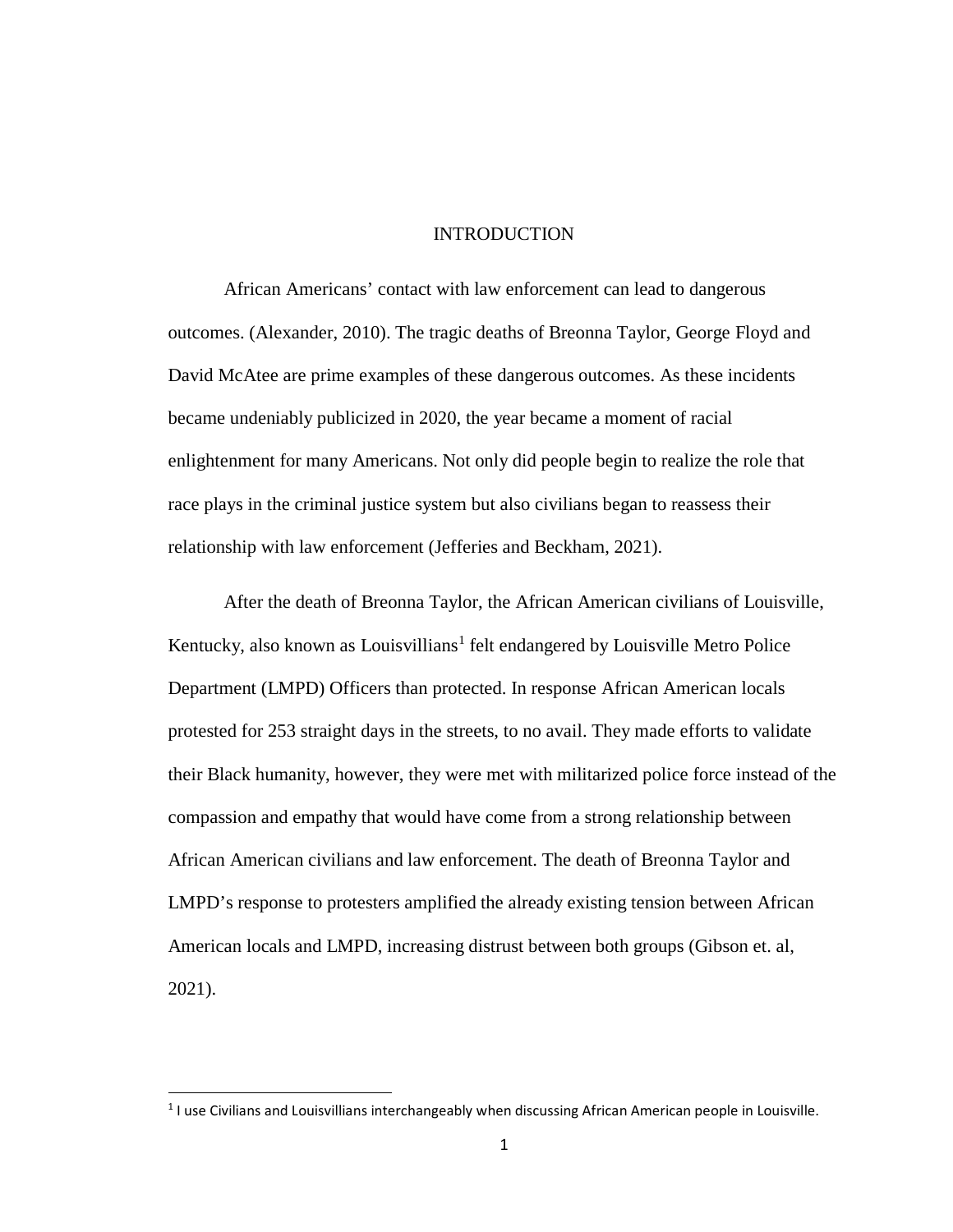In the aftermath of Breonna Taylor's death LMPD continued to police Black Louivillians using a punitive approach based on racial stereotypes about Black criminality. During this time the city of Louisville had its record number of homicides totaling 175. Seventy-five percent of the homicides were African American civilians. By the end of the year many of these homicide cases were left unsolved (Beane, 2021). LMPD's response to these statistics was to make more arrests and take the necessary measures to prevent criminal activity (Beane, 2021). LMPD failed to account for how this punitive approach to reducing crime would impact local civilians' perceptions of law enforcement, especially the African American community who have been primarily affected. Such policing practices in addition to Breonna Taylor's unprovoked death at the hands of LMPD have left African American locals to assume negative perceptions of law enforcement, creating an adverse relationship between the two groups.

Prior research on the relationship between police-community relations focusing on African American people neglect to adequately incorporate African American folks' perceptions of law enforcement and their experiences. When studying people of African descent, it is imperative to do so from a methodology that places African Americans' experiences at the core of research (McDougal, 2014). Therefore, this study will integrate an Africana studies methodological approach in order to provide an analysis of African American perceptions of law enforcement in Louisville, Kentucky in the aftermath of Breonna Taylor's death. Additionally, this research will highlight the treatment of African Americans by law enforcement officials during civilian protests in Louisville after the death of Breonna Taylor. Compared to other research, this study will discuss the ways in which law enforcement facilitates racialization in the criminal justice system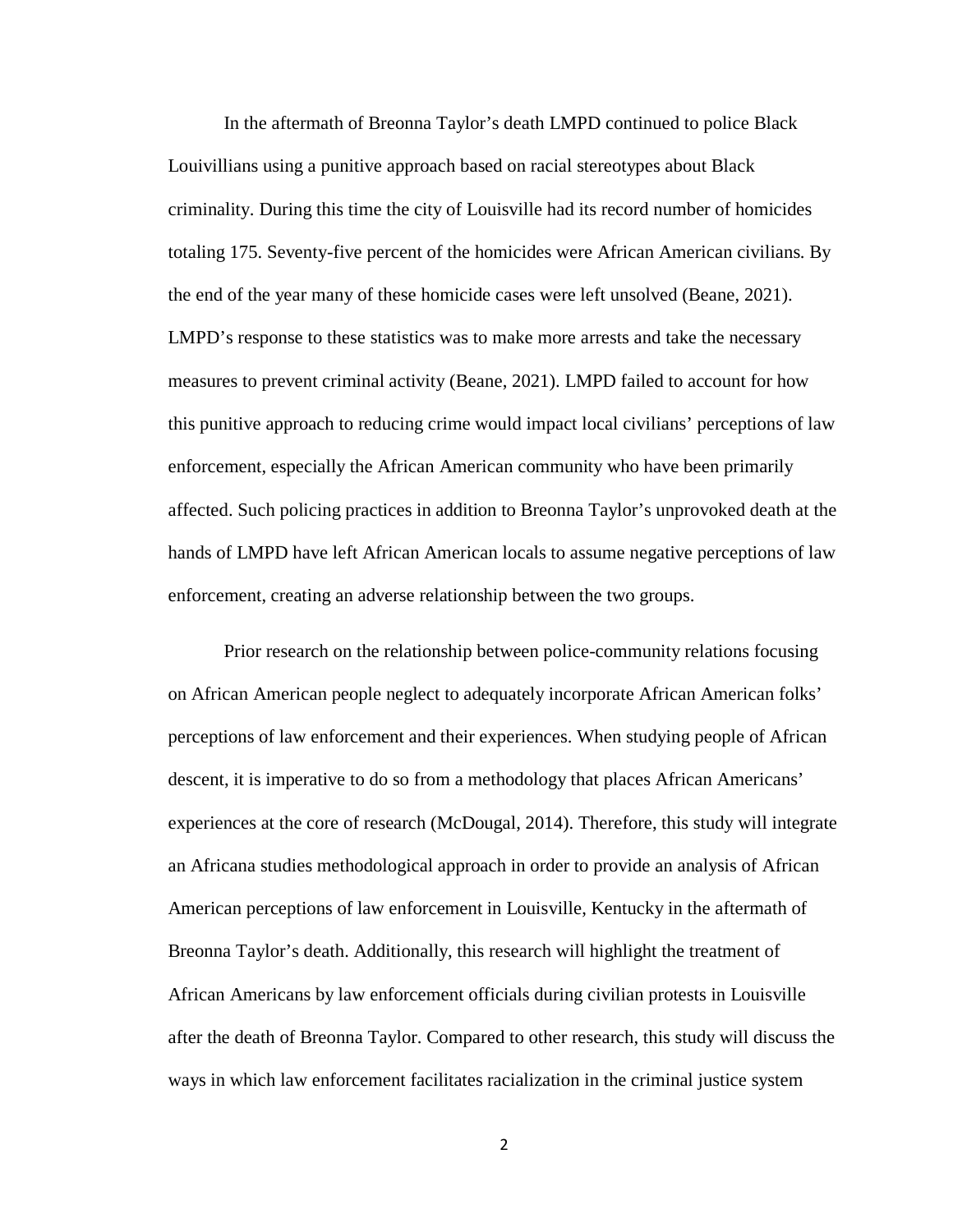through the policing of Black bodies and how it impacts the relationship between African American civilians and law enforcement. Ultimately, this study aims to answer how racialized policing practices in Louisville, Kentucky impact African American civilian perceptions of LMPD and the nature of their relationship following the death of Breonna Taylor.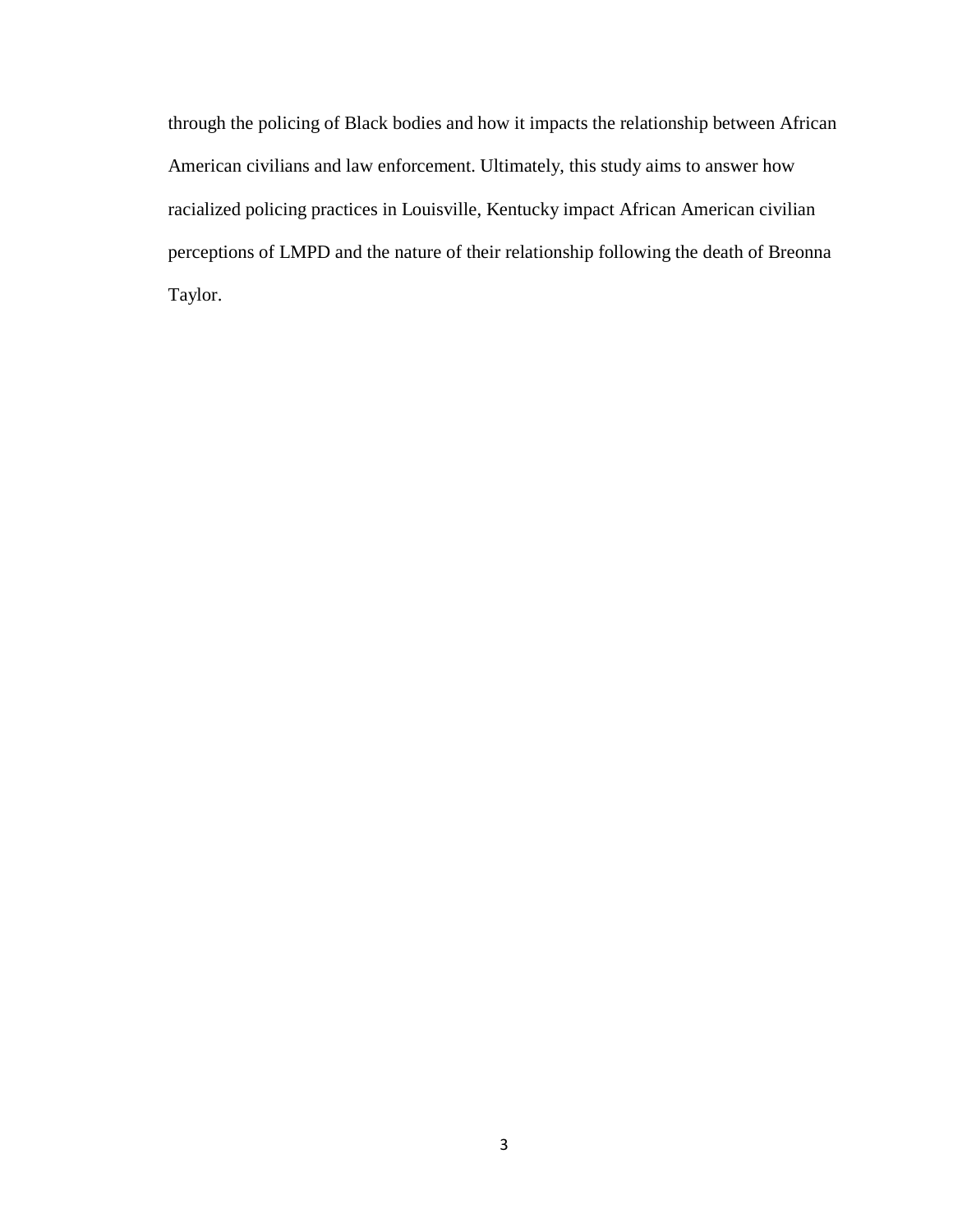# LITERATURE REVIEW

#### THE HISTORY OF RACE, RACISM, AND POLICING

In an analysis concerning law enforcement's role in the policing of Black bodies W.E.B DuBois states, "...The police system of the South was originally designed to keep track of all Negroes, not simply criminals…" (DuBois, 1901). This statement illustrates the historical origins—or initial intentions of policing. In fact, research regarding the history of policing in America reveals that race has always been a contributing factor in the ways in which law enforcement engages with African American civilians (Douglas, 2015). In order to address African American perceptions of law enforcement and the nature of their relationship, it is important to begin by acknowledging the historical ties and confronting the realities of America's past regardless of how harsh history may reveal itself to be. When researching people of African descent, it is imperative that researchers examine the sociohistorical experiences of the people they aim to survey (McDougal, 2014). To better understand contemporary issues, the past is relevant in that it provides the root cause of why events have transpired in the manner that they occurred.

Before law enforcement officials were officially established there were slave patrollers who, during the antebellum period, policed slave activity that remains apart of policing culture today (Douglas, 2015). In 1704, the American colonies established the first slave patrols (Pegues, 2017). Slave patrols were vigilante-style (Potter, 2013) and for early Americans, this was a lawful and legitimate system that implemented the law prior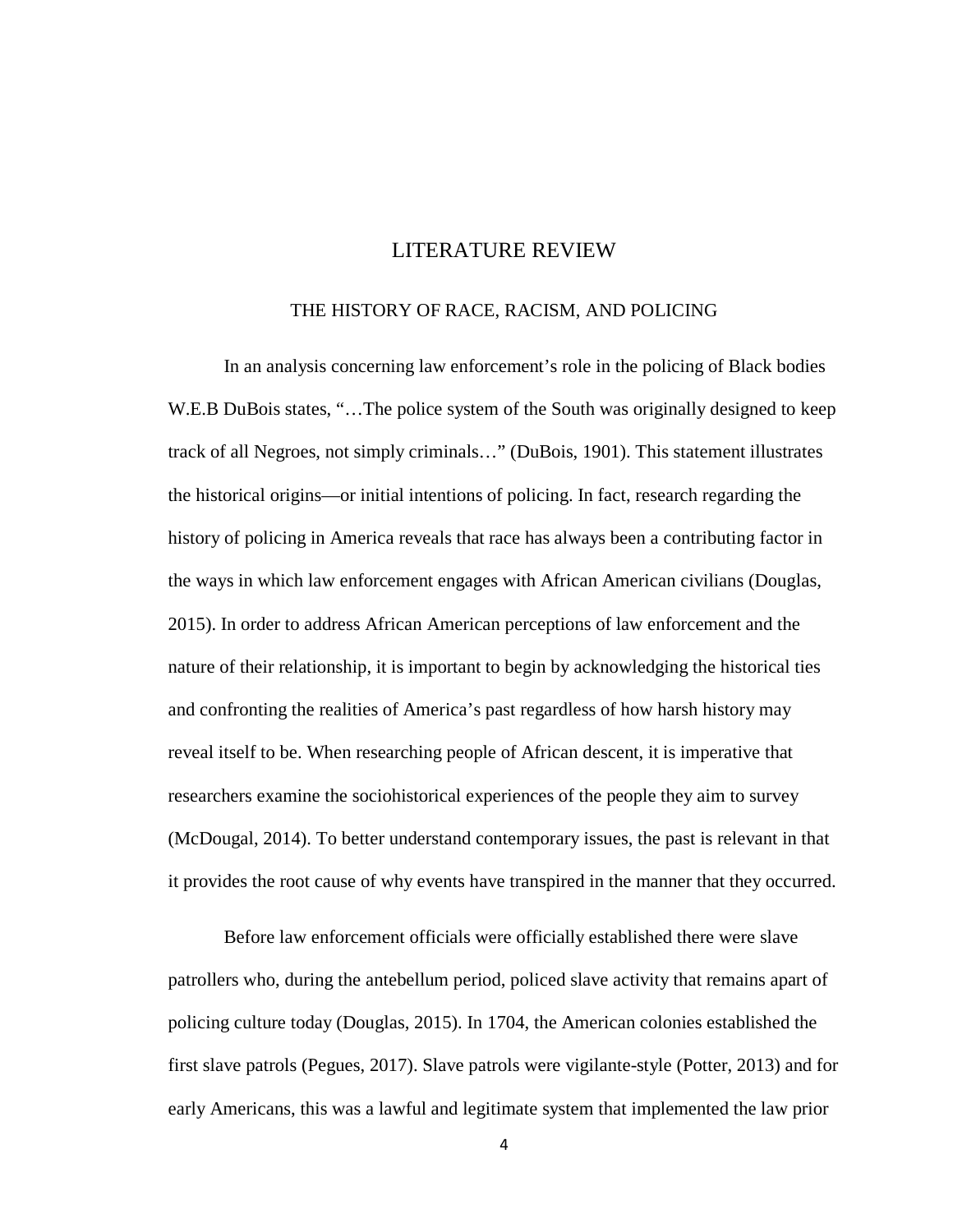to modern policing (Turner et. al., 2006). In addition to policing slave activity, slave patrollers administered punishment upon enslaved Africans. There punishments were typically violent and public acts against any of the enslaved men and women who dared to break slave codes and customs (Spruill, 2016). Slave patrols were established to maintain three key functions. Their first role as slave patrollers was to apprehend runaway slaves and return them to their slave owners (Potter, 2013). The second role of slave patrollers was to establish an organized group to terrorize and repress slave insurrections. Lastly, slave patrollers were tasked with maintaining a disciplinary system for enslaved Africans who violated the rules and regulations of the plantation (Potter, 2013). Slave patrollers accomplished these goals by exercising their power over the enslaved through fear and violence (Spruill, 2016). Ultimately, the goal of the slave patrols was to manage the enslaved Africans, the vital source to sustaining the financial capital of the plantation. This law enforcement system was established to reinforce the established social order of white supremacy and maintain the economic well-being of slave owners that we still see today (Pegues, 2017).

Immediately after the Civil War and the abolition of slavery, slave patrols in the South evolved into modern policing essentially to maintain control of the newly freed African Americans and implement Jim Crow laws (Potter, 2013). The construction of early modern policing was modeled after several factors that society believed were essential to uphold. One of these factors was the need to regulate those who were deemed a part of the dangerous class. Despite their circumstances, resistance efforts made by enslaved Africans forged them into this social class. Enslaved Africans were already considered dangerous while in bondage. After enslaved Africans were freed, it only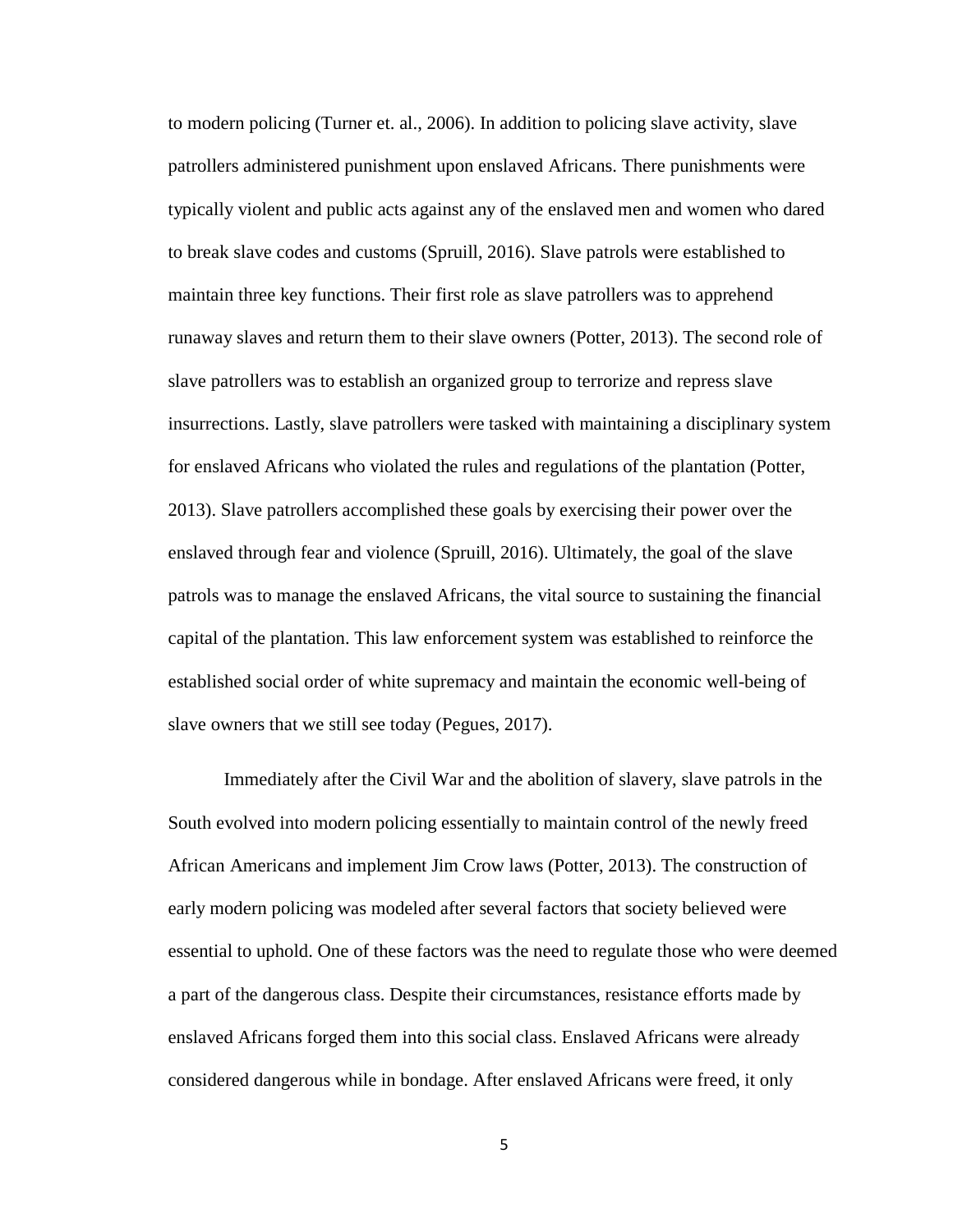magnified the existing racial stereotype that characterized African Americans as uncivilized and dangerous beings. (Spruill, 2016). Because of this blatant overcriminalization of African Americans, police were intentionally sent by southern government officials to enforce segregation laws (Grabiner, 2016).

The relationship between African Americans and law enforcement has been predicated on the maintenance of Black inferiority (Douglas, 2015). African Americans were not granted citizenship within the United States of American until the fourteenth amendment was passed in 1868 and even then, their rights as citizens were not honored for decades to come (Alexander, 2010). As modern policing began to develop, implications suggest that police officers, particularly in the South, were expected to make major adjustments. These amendments required law enforcement officers to shift from imposing slave patrol practices to implementing modern policing practices that required servicing African Americans – in only a matter of three years' time. If policing practices were fundamentally structured to patrol and subject African Americans, then how was modern policing ever supposed to become an equitable system meant to protect and serve *all* citizens of the United States of America? The countless murder Black folks suggest that modern policing has not.

The failure to effectively revamp modern policing proved beneficial for the Jim Cow South. Modern policing was used to enforce the Jim Crow legislation which fundamentally maintained racial discrimination and segregation. Jim Crow laws regulated the actions and behaviors of African Americans as a means to reassert racist sentiments from enslavement. Curfews were implemented only for African American civilians and public spaces were demarcated in order to physically segregate whites and African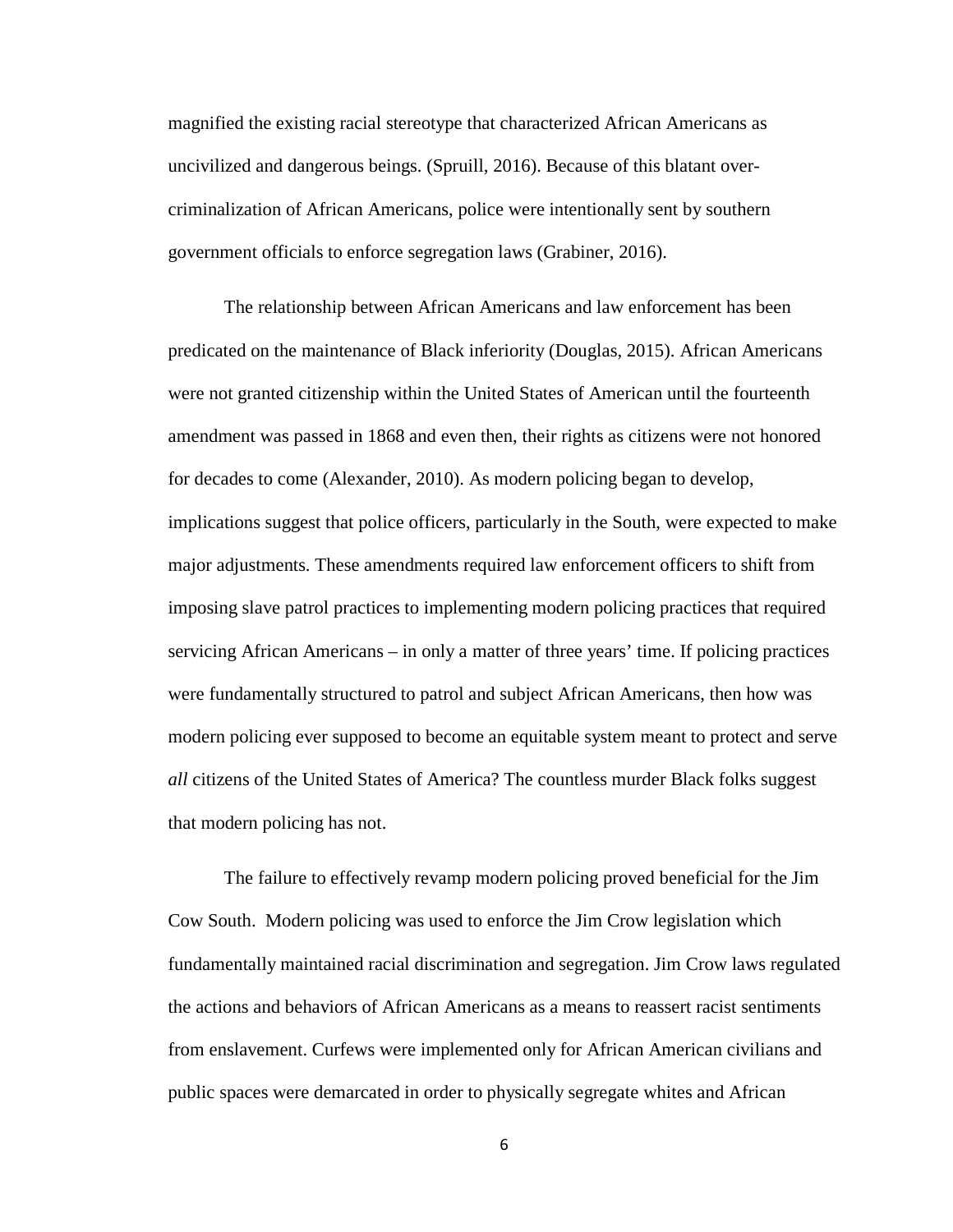Americans. Police officers were responsible for enforcing these laws and reprimanding African Americans in the case that they would dare to disrupt the imposed social order. Nevertheless, the Civil Rights Movement was an era for which many African Americans fought tirelessly to dismantle racialized social control in the United States of America (Alexander, 2010). As African Americans fought to end segregation in the 1950s and early 1960s, they were met with law enforcement opposition. In efforts to subdue these civil rights activists, police officers hosed protesters, sent canine units to attack them, and assaulted them with their Billy clubs (Pegues, 2017). Police officers were employed to carry out political agendas that served to maintain Jim Crow (Klarman, 1994). It was clear that during this time law enforcement worked to protect the interests of white supremacists, which were ultimately disadvantageous to the African American community (Pegues, 2017).

Law enforcement's involvement in maintaining white supremacist ideals illustrate how the social and political climate can significantly influence police officer behavior over time. Eugene "Bull" Connor's conduct exemplifies this role that law enforcement played during the Civil Rights Movement. Bull Connor served as the Public Safety Commissioner in Birmingham, Alabama from 1937 until 1963. During his reign in office, he administered direct orders for the police department that explicitly opposed the Civil Rights Movement (Manis, 1999; Pegues, 2017). Moreover, Connor's administration exuded anti-Black sentiments. In fact, he ordered the officers under his command to rule Black fatalities from police misconduct as "justifiable homicide" (Manis, 1999, p. 80). When the NAACP publicly demanded that the United States Department of Justice investigate the department's corruption and discriminatory policing practices, Connor's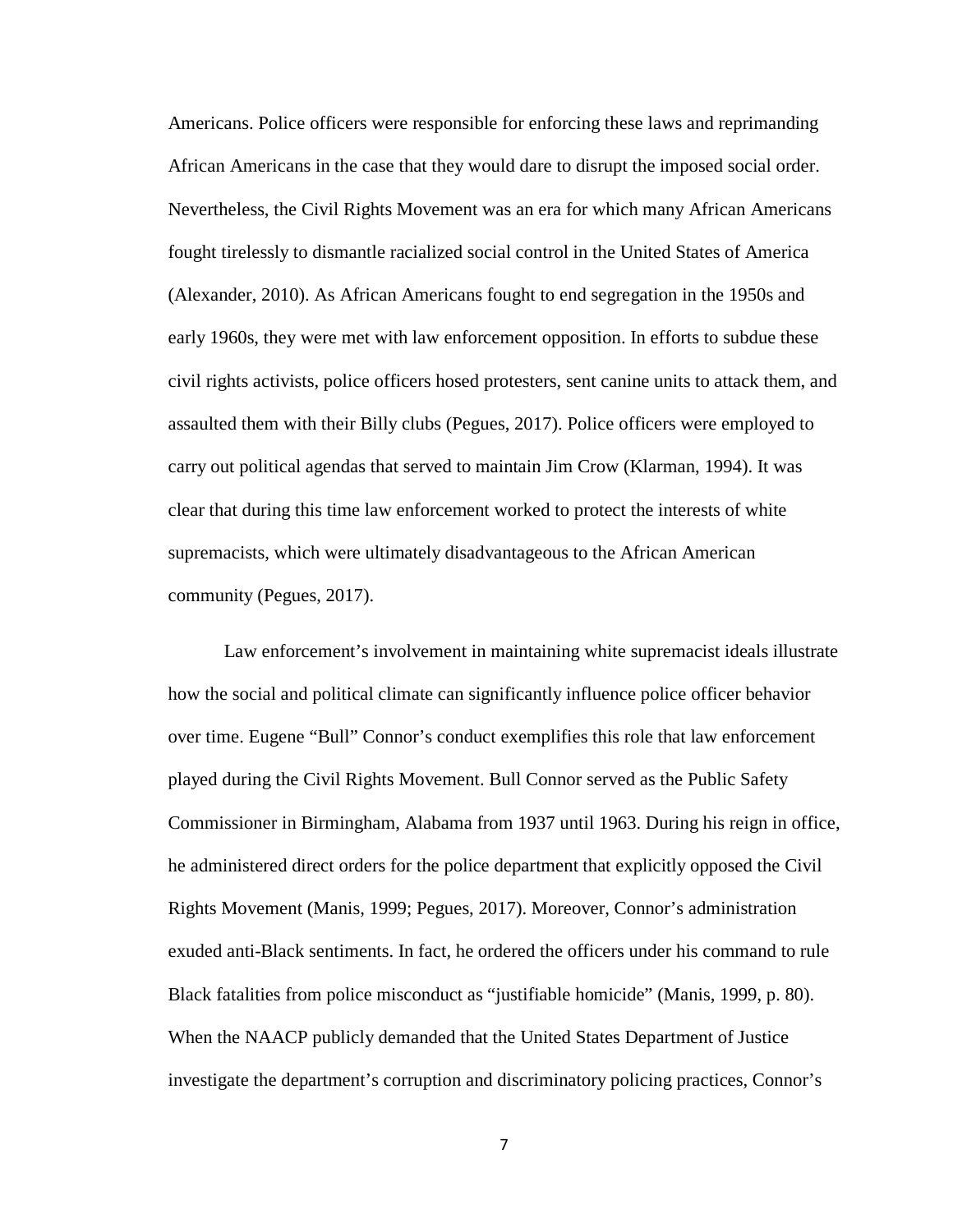administration was resistant and failed to counter a local saying that represented the climate in Birmingham. The saying professed, "If the Klan don't stop you, the Police will; if the Police don't stop you, the courts will." (Manis, 1999, p. 80). This slogan describes the racial discrimination pervading the criminal justice system. Though this took place decades ago, these issues are still prominent today. Police department agencies have continued to cover up police misconduct that suggests a prevalence of racial discrimination against African Americans. LMPD's blatant misconduct and mishandling of the Breonna Taylor case is a primary example of racialized policing practices that encourage police abuse of power and authority that will be further discussed later in this study.

Following desegregation, racist sentiments remained amongst the public. Police officers were in no way immune to these racial biases that derived from societal perceptions concerning African Americans (Alexander, p.103). Therefore, discriminatory law enforcement practices continued and are still continuing today. This policing history has significantly impacted African Americans' perceptions of law enforcement. These sentiments are depicted in recent polls reporting on the public opinions of the police. In a survey conducted in 2013, when asked if individuals felt significant progress had been made in police relations since 1963, only 32% of African Americans responded that they agreed progression had been made. In a 2015 survey---year after Mike Brown was fatally shot by a police officer while unarmed and with his hands in the air in surrender---results revealed that 76% of African Americans believed that there are issues in the criminal justice system concerning law enforcement and race (Pegues, 2017).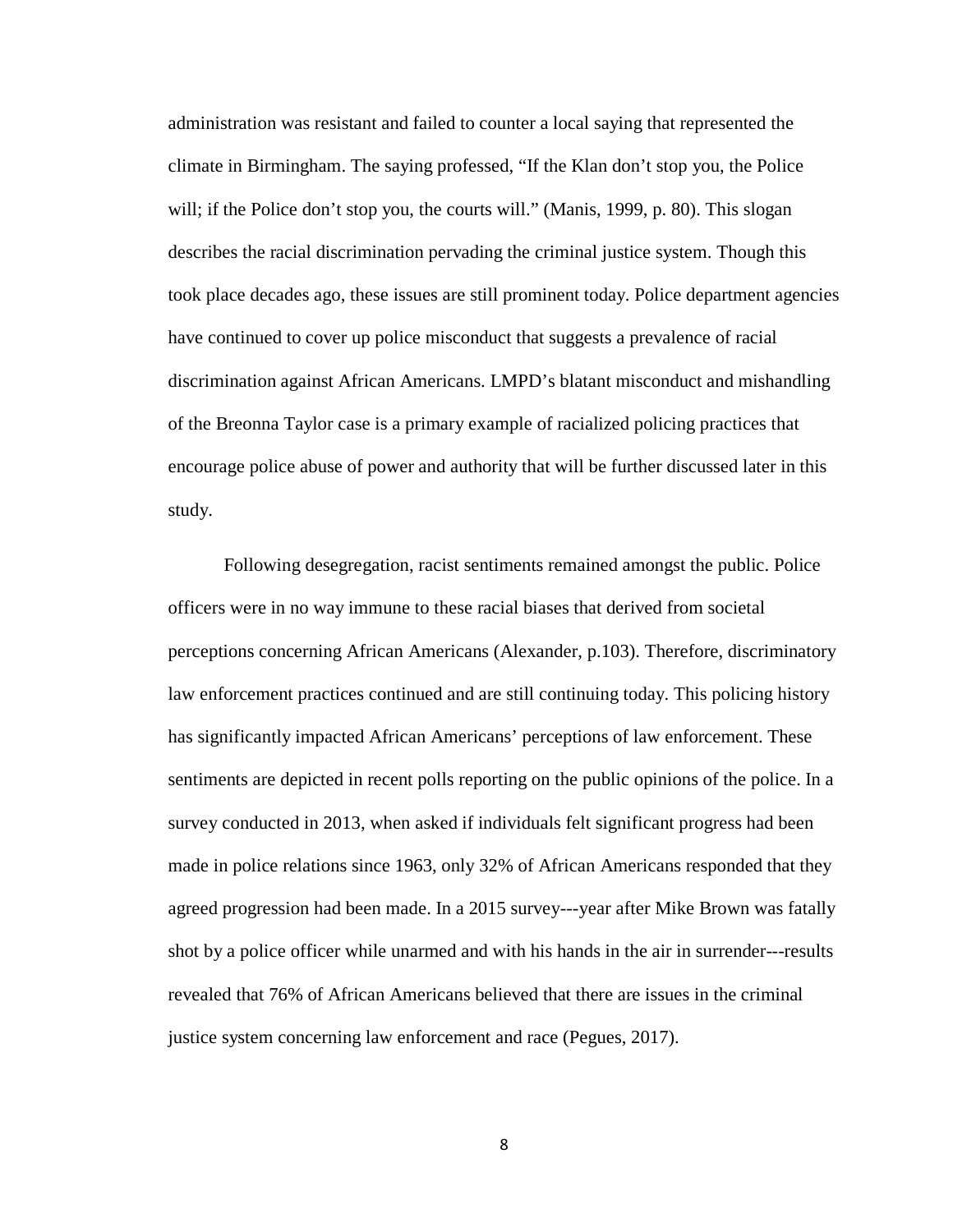In fact, Spruill (2016) goes as far as to say that the policing practices in the Ferguson Police Department imitate slave patrol methods during the antebellum period (43). The United States Department of Justice uncovered the police department's discriminatory policing practices against African American civilians. Some of these practices mirror discriminatory trends that have survived throughout enslavement and the civil rights movement. Law enforcement officials in Ferguson were found by the DOJ (Department of Justice) to have intentionally targeted African American civilians using their canine units. Officers instructed their canines to attack nonviolent offenders without any justification for this accelerated use of force. Moreover, the Department of Justice confirmed that these law enforcement practices were racially motivated (Spruill, 2016). This style of policing practices originated from slave patrol tactics that were used to recapture runaway enslaved Africans. Not only do these methods of policing mimic historically racist sentiments, but the ways in which police officers have avoided accountability are also comparable (Spruill, 2016).

Pivotal in calling attention to these racial injustices were activists and organizations such as the Black Lives Matter Movement. These advocates lobby for racial justice and call attention to the racial disparities permeating throughout the criminal justice system. Furthermore, they investigate the ways in which racially biased policing practices over-criminalize African American civilians. Since 2012, the Black Lives Matter Movement has been advocating for the "(i) the abolition of the long-standing criminalization of the lives of people of color in the hands of local administrations of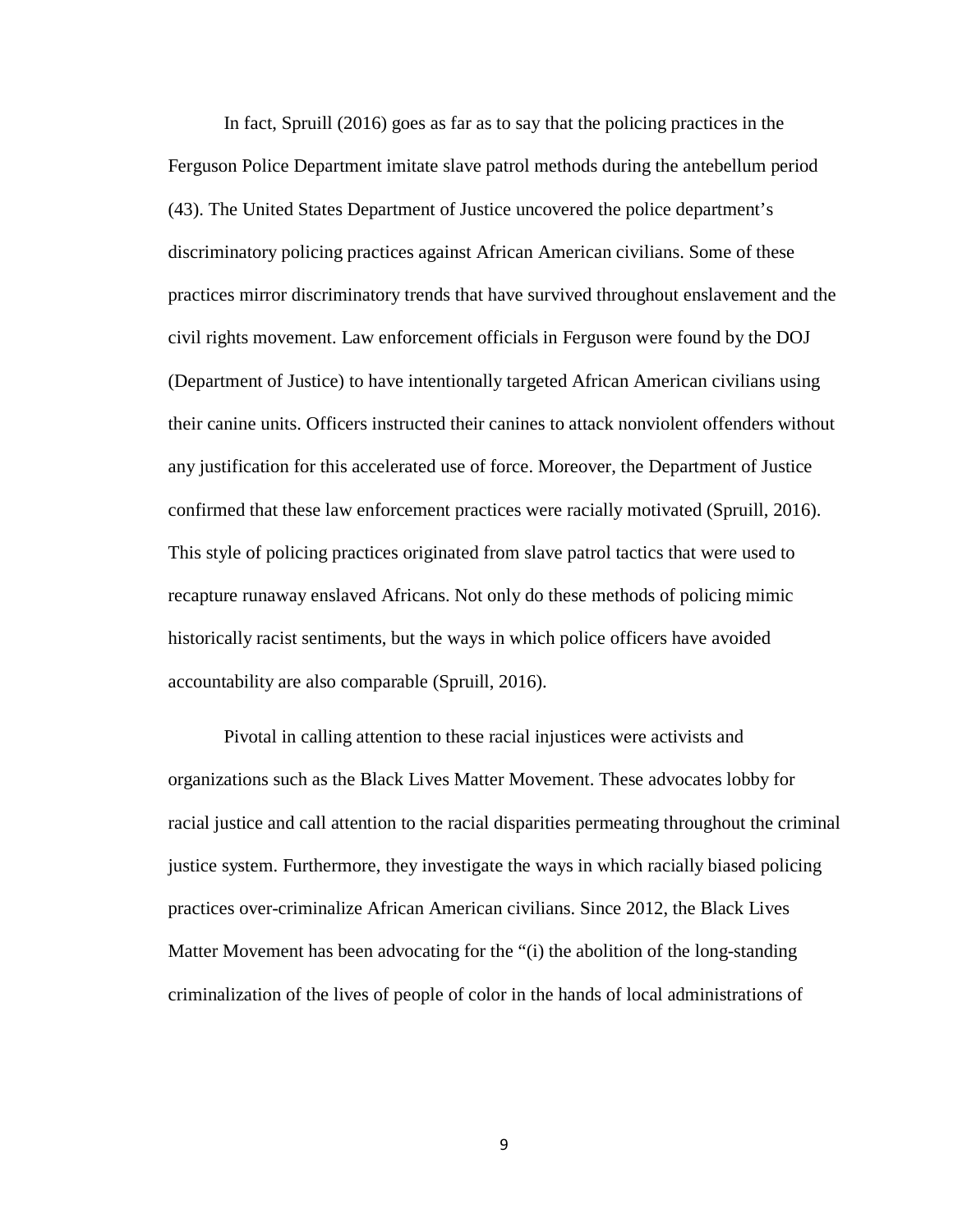justice and (ii) the abolition of the long-standing enactment of police violence on the lives of unarmed people of color in those same hands" (Pierce, 2020, p. 276). The Black Lives Matter movement is a declaration to law enforcement, demanding the recognition of Black humanity. 'Black Lives Matter' is a call to action. It demands for police officers to cease their involvement in policing practices that characterize African Americans as overtly dangerous and criminal (Pierce, 2020). This movement is a continuation of a long history of efforts within the African American community to challenge the existing racial order in the United States of America. Black Lives Matter is an extension of historical movements such as the Civil Rights Movement and the Black Power Movement. What these three movements all have in common is their dedication to eliminating forces facilitating institutional racism, one of which is the criminal justice system, particularly law enforcement policing practices. However, the focus of this paper is not to provide an in-depth discussion of the Black Lives Matter Movement. Although, it is important to acknowledge the movement's efforts in the struggle against police brutality and discriminatory policing practices.

### RACIALIZATION IN THE CRIMINAL JUSTICE SYSTEM

For centuries African Americans have been confronting society's disdain for Black humanity. The sociohistorical dehumanization of Black bodies has produced stereotypes that have ascribed animalistic characteristics to African Americans. In turn, these stereotypes have ultimately caused African Americans to become relegated based upon categorizations that label them as "thugs", having no respect for society's law and order (Pierce, 2020). This has made African Americans vulnerable targets for the criminal justice system. Anyone bold enough to resist and confront the systems that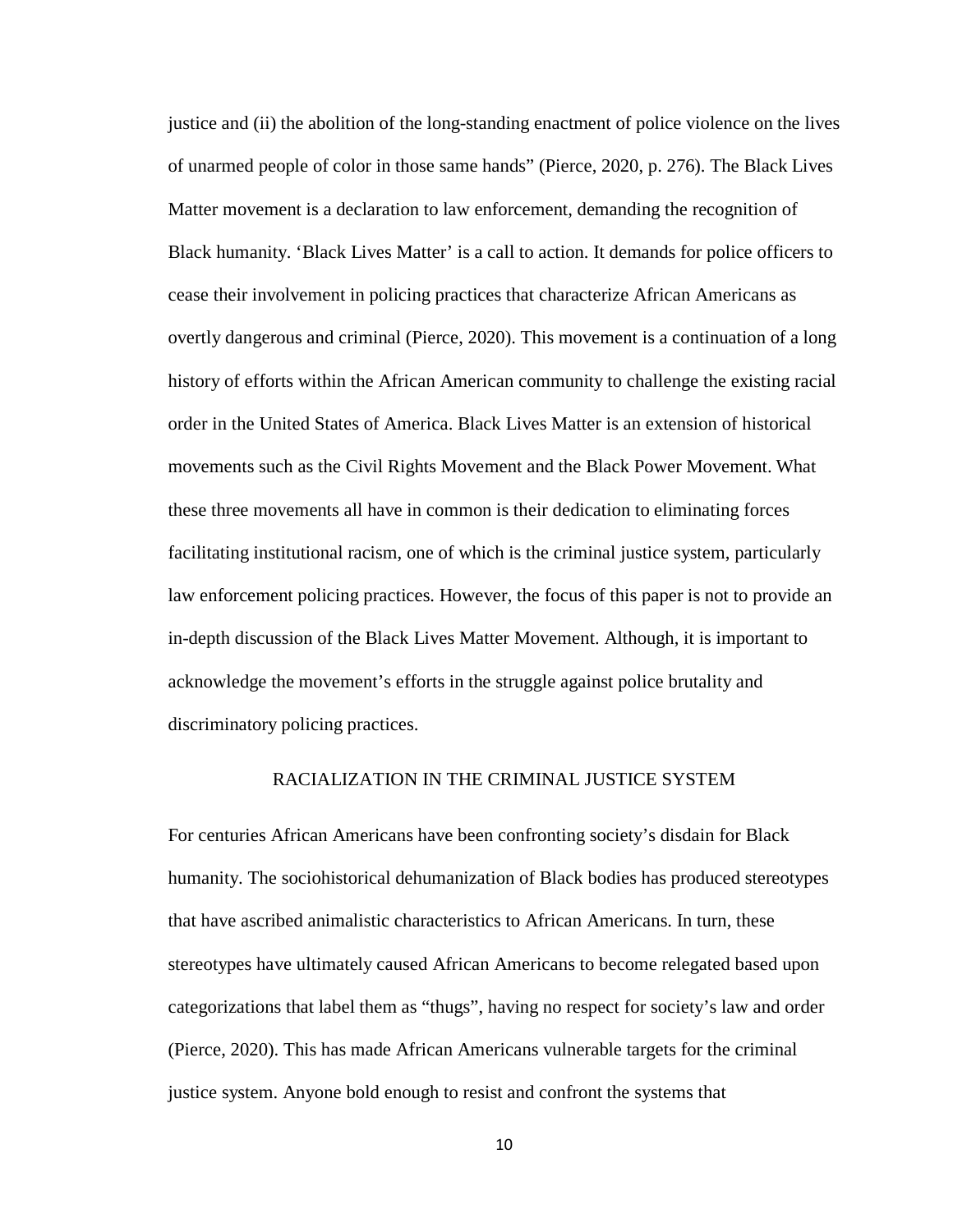perpetuate the racialization of the criminal justice system are deemed outlaws and therefore subject to the very system they dare to challenge (Pierce, 2020). In an effort to restore law and order, law enforcement officers – being the ones responsible for its implementation – seek to apprehend the outlaws. During this process, police officers internalize these racist societal stereotypes and over-criminalize the African American civilians they come into contact with. By engaging in these prejudicial practices, police officers have become crucial facilitators in the racialization of the criminal justice system.

The transpiring events of 2020 maintain research findings that demonstrate the ways in which African Americans have experienced defenselessness to brutality and even death when interacting with law enforcement. The disproportionate rates at which African Americans are experiencing this is fundamentally a consequence of the overcriminalization of African American civilians in the criminal justice system (Pierce, 2020). African American death rates during police encounters are significantly disproportionate compared to any other race (Alexander, 2010). In a racial analysis of the disproportionate rates of fatal officer shootings, researchers found that though African Americans make up 13% of the population in the United States, 24% of African Americans were killed by police. According to CBS News, there were 164 known cases of police officer shootings that resulted in the death of African Americans within the first 8 months of 2020 (Cohen, 2020). Contrastingly, whites make up 60% of the nation's population and 46% of whites were killed by police. These racial disparities within the criminal justice system are concerning and deserve serious attention.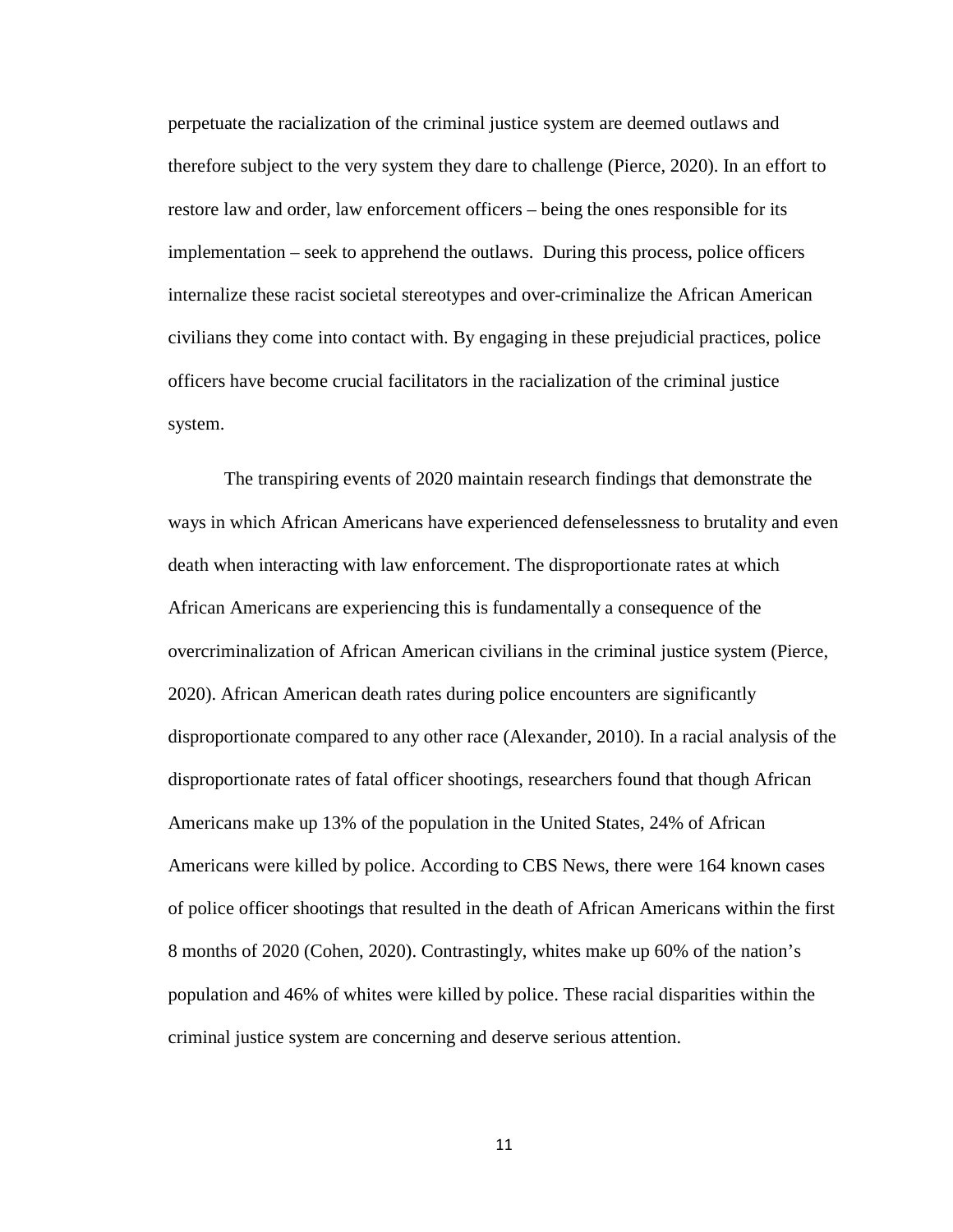Any efforts that were made to vocalize these injustices only exacerbated existing tension between African Americans and law enforcement. Both police officers and African Americans were faced with immense challenges during this time. It seemed as if officers felt undervalued and disrespected as they tried to fulfill the orders that were given to them. On the other hand, African American civilians seemed to feel unheard and even blatantly ignored by law enforcement officials. Additionally, African American civilians were left feeling dismayed by the need to reiterate that their lives mattered also.

For the purpose of this research, this paper redefines policing practices. Policing practices are the routine customs that law enforcement officials exercise during their encounters with civilians. During this interaction, law enforcement officials completely disregard standard departmental protocols and procedures and act on their own recognizance. In other words, police officers conduct is not organizational, instead it has been shaped by social constructions. There is no standard definition of policing practices, therefore this research takes on the task of redefining police practices. Precedented research regarding police practices have ambiguous meanings guided by a common assumption that police practices are rules, tactics, and standards for which model the ways in which officers of the law protect and serve. This notion also assumes that police practices and police procedures are synonymous. This is not the case given that policing practices are shaped by officer attitudes and the contemporary societal opinions and biases of the time (Alexander, 2010). In other words, the prevalence of racial biases in society infiltrates officer attitudes and policing practices. These adopted societal perceptions ultimately end up influencing police interactions with African Americans. When officers approach African American civilians, they habitually engage in practices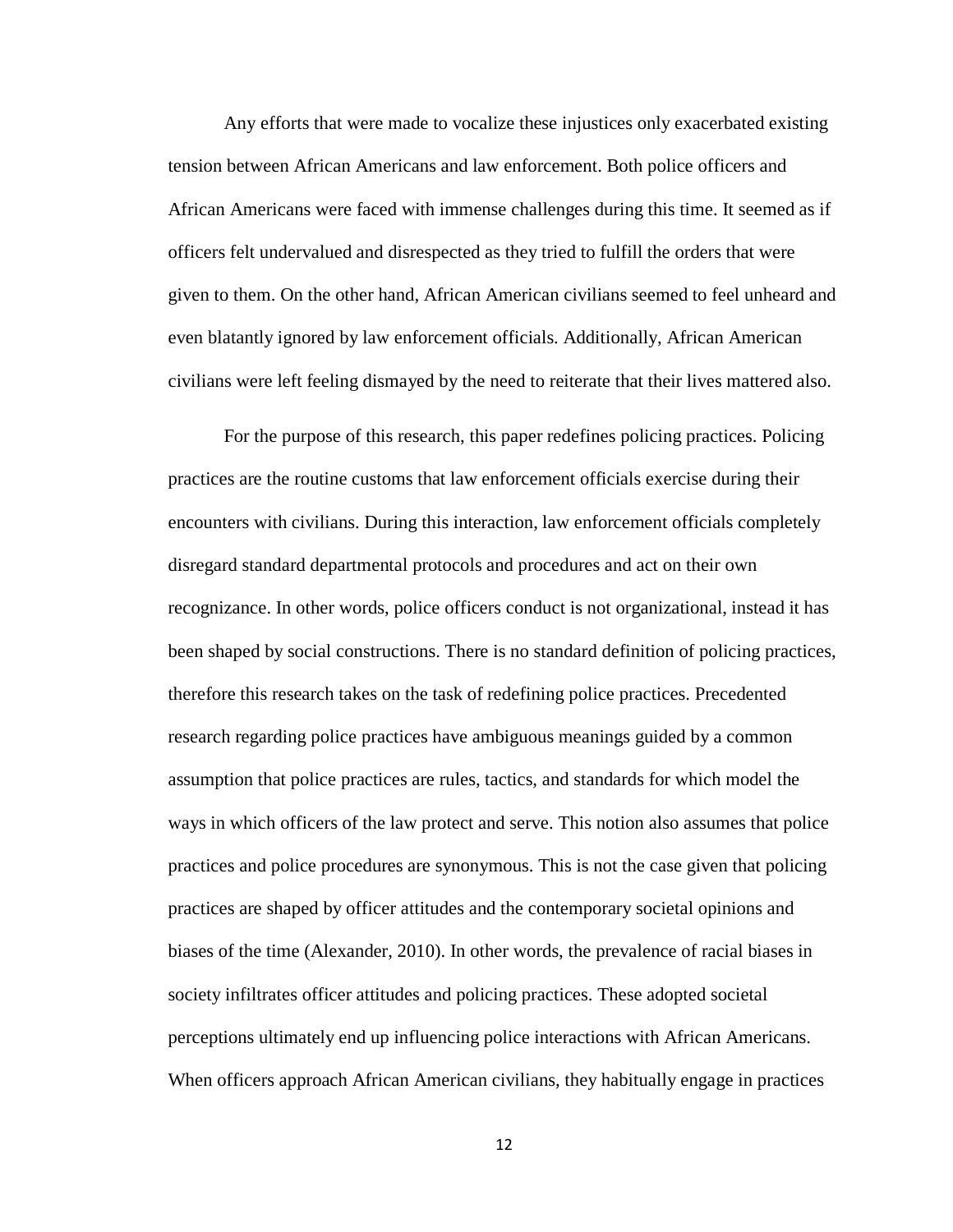that hostility and preconceived assumptions about the African American race. Basically, they criminalize African American civilians solely based upon their racial make-up (Douglas, 2015).

Additionally, for the purpose of the research, it is necessary to distinguish how policing practices differ from implicit biases. Implicit biases suggest that police officers are acting unconsciously when they encounter African American civilians and engage in discriminatory policing practices. It also subscribes to an ideology that suggests eradicating acts of racism, or in this case, racist police officers, is the key to resolving racially biased practices. Alexander (2010) provides an example of these racially biased policing practices from a research study that showed African American pedestrians in New York were stopped by police officers six more times than white pedestrians. African American civilians were disproportionately targeted by police, yet white pedestrians proved more likely to be arrested during the stop (Alexander, 2010). Although these encounters each occurred on an individual level and suggest individual implicit biases against African American civilians, these individual acts as a collective create a culture of racially biased policing practices that facilitate institutional racism.

Police officers are recognized as the gatekeepers of the criminal justice system (Gaines et al., 1999). In other words, officers are criminal justice actors who are responsible for introducing people into the criminal justice system. Law enforcement officials have a decision-making process that affords them immense discretion on how to enforce and regulate the law. Yet, these decisions are easily influenced by societal racism. Therefore, officers tend to project racial biases within their encounters onto African American civilians (Alexander, 2010). Furthermore, because law enforcement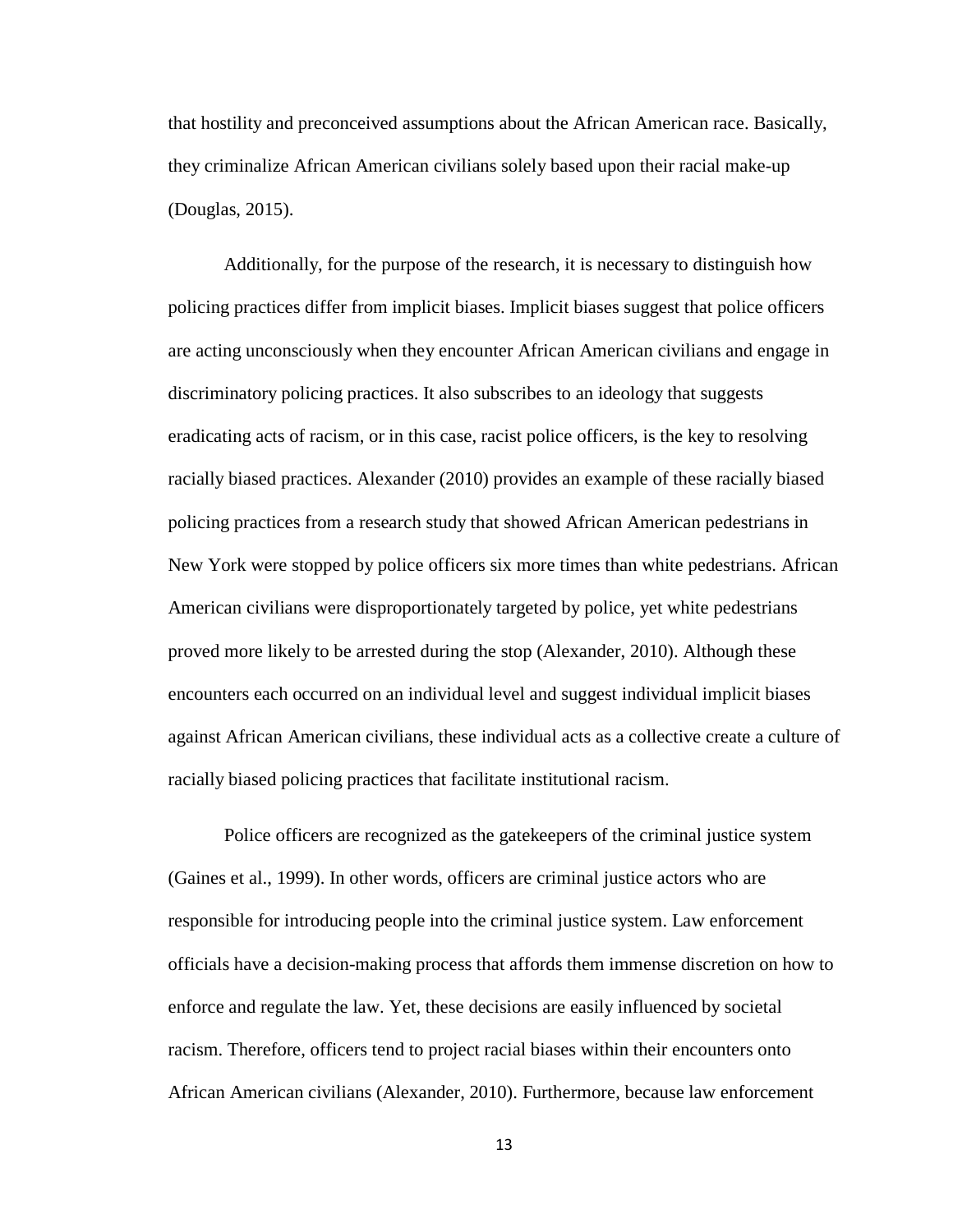officials work in an environment that requires them to continuously perceive potential cases of violence, they develop a set of policing practices that identify, or can gradually begin to attribute certain characteristics to a specific class of people. Police categorize these attributes into two groups: threatening and nonthreatening. Then, based upon a civilian's gestures, attire, or racial make-up officers make mental assessments on the civilian's potential to be a threat. In doing so, these police practices allow officers to respond to any indications quickly and habitually they may perceive to be dangerous, regardless of whether or not they are in actual danger (Johnson et. al., 2015). In this case, race is the identifier and African Americans are the targets of these policing practices. These racist perceptions marginalize African Americans, falsely perceiving them as threatening. Therefore, when an officer engages in an encounter with an African American civilian, the officer's instinct to use excessive force is heightened, escalating matters.

Many of these encounters typically result in an arrest followed by confinement, or in recent encounters an unjustified death. As African Americans witness these discriminatory and life-threatening practices from officers who vowed to "protect and serve" the people, they begin to develop cynicism toward law enforcement thus, cultivating negative perceptions and a distrust of police officers (Kirk and Papachristos, 2011). This ideology of legal cynicism comes from the perception, which has proved to also be a reality, that law enforcement officers treat African Americans different from their white counterparts. This assumption is reflected in a poll revealed that four out of ten African Americans and Hispanics felt afraid that law enforcement would stop and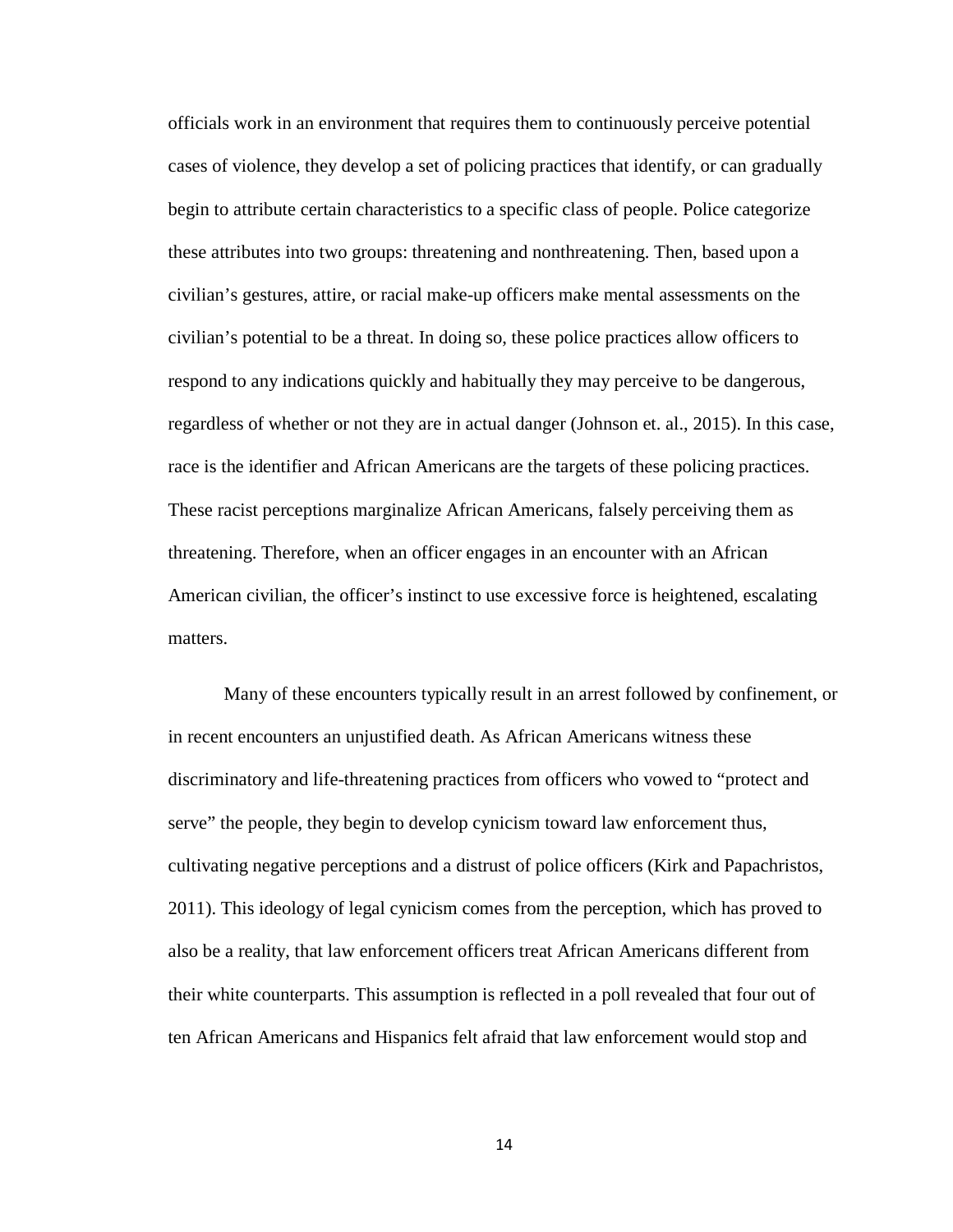arrest them even though they were not guilty of any criminal behavior (Weitzer and Touch, 2006).

Understanding racialization is key in order to grasp how the phenomenon is applicable to the United States criminal justice system. Racialization is the "process by which ideas about race are constructed, come to be regarded as meaningful, and are acted upon" (Murji and Solomos, 2005, p. 1). Racialization focuses on how physical characteristics can obtain meaning that defines an individual's position in society. Race was originally established as a mechanism for which people began to identify others in correspondence with their biological differences, more specifically the color of their skin. This process is a natural habit for human beings. Placing people into social categories is how people navigate through the world in their everyday lives. However, this process easily manifests into othering. Individuals begin to categorize people into groups using various perceived attributes, forming stereotypes that can be dangerously discriminatory (Omi and Winant, 2015). Eventually, white people began constructing negative stereotypes and ideas about minority races that soon became a fixed part of their given identity. The African American race had become the main target of racialization (Murji and Solomos, 2005). These racist perceptions are evident within the ways in which African Americans are treated in the criminal justice system, particularly by law enforcement officials.

The criminal justice system's structure and practices affirm and create racial meanings (Alexander, 2010). Societal attitudes toward African Americans have infiltrated the justice system and been adopted by police officers, making it difficult for African Americans to receive fair treatment. These biases have created racial disparities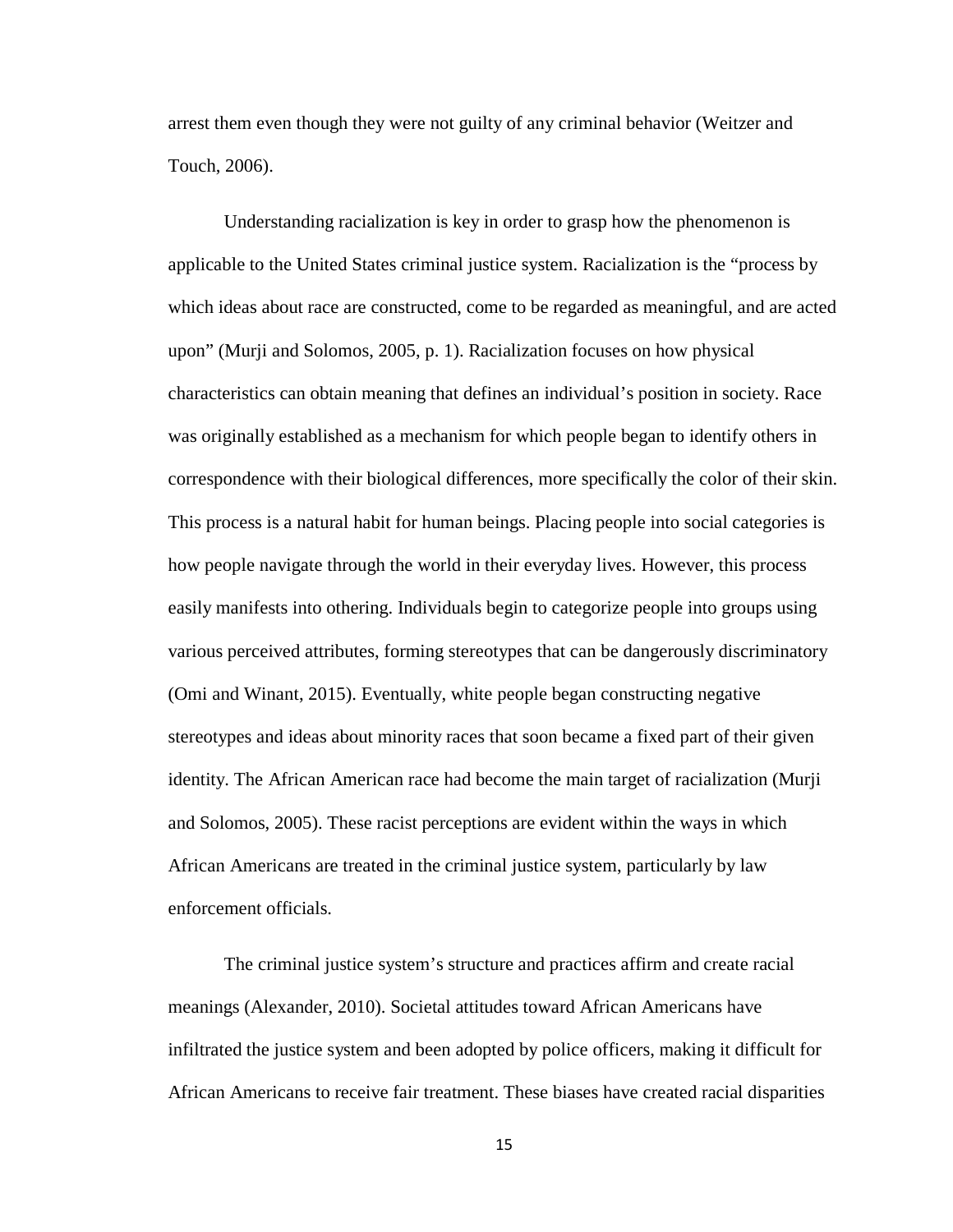in the criminal justice system that are facilitated by the police. For instance, as mentioned before, African Americans are more likely to be targeted by police. If the officer decides to arrest the individual, in court it is likely that the judge and prosecutor will sentence them to a lengthy time behind bars because of the biases that suggest African Americans are more likely to reoffend. Such disparities in sentencing adds to the disproportionate population of African Americans in prisons and jails, ultimately generating a cycle that reinforces Black criminality (Haney-Lopez, 2006). The over-criminalization of African Americans functions as a tool to maintain a "new racism". "New racism" is the conceptualization of a new systemic approach that reconstructs racial inferiority using implicit modes of racism (HoSang et al., 2012).

Ironically, this phenomenon is not *new*. The sociohistorical narrative regarding African Americans and law enforcement show that these practices have been happening for centuries. Racism is adaptable and as racial constructions are challenged through time, systemic racism evolves, taking shape in the form of a scheme that continues to maintain white supremacy and repress any efforts that may threaten the established racial order. Alexander contends that this new form of racism has manifested into mass incarceration. Overall, imposing the same racial construct but with a new politically implicit approach. This process is what Reva Siegel calls, "preservation through transformation" (Alexander, 2010). Alexander's work maintains that as racism evolves, so too does the criminal justice system. In fact, the criminal justice system has facilitated this continuous cycle of racial oppression. The evidence of this phenomenon is embedded in the history of race and law enforcement. For instance, after the racial progress of the 1960s with the Civil Rights Movement, by the 1980s the advancements that had been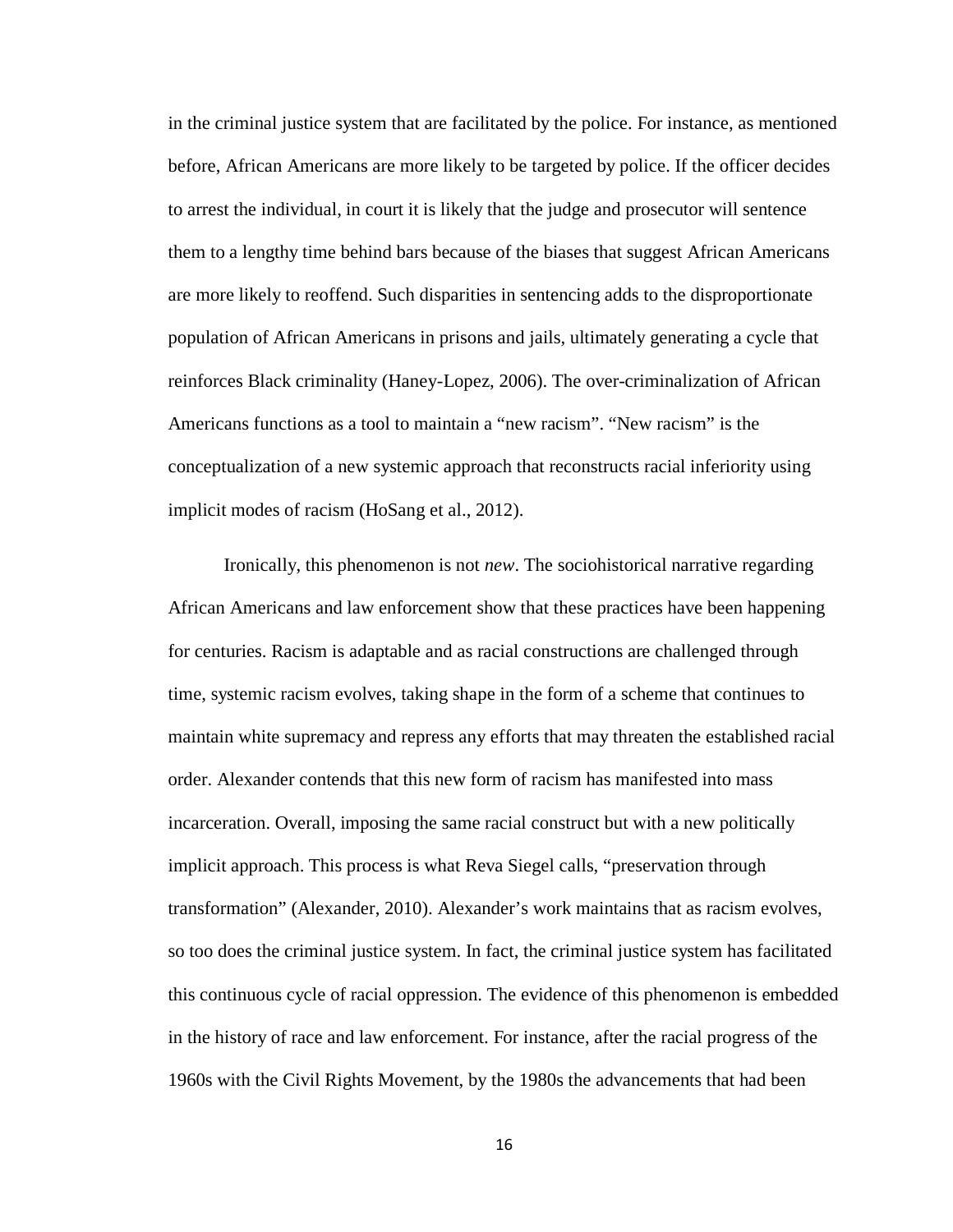made were eradicated by emergence of the "War on Drugs", which funneled African Americans into the criminal justice system from trumped up drug charges, ultimately fueling mass incarceration (Clarence, 2013).

Law enforcement serves to protect civilians. Yet, police practices have shown to engage in discriminatory conduct against African American civilians that implicate the opposite outcome. Race has become a significant factor in how officers choose to treat civilians. Therefore, this study aims to research how the racialization of the criminal justice system impacts the relationship between African Americans and law enforcement. The research hypothesizes that the racialization of the criminal justice system has caused damaging effects on relations between African Americans and the police. The longstanding history between Black people and law enforcement as well as recent police killings will have a significant effect on African American's perceptions of law enforcement. For officers, their field experience will have a significant impact on their perceptions of African American civilians. Finally, they will demonstrate little knowledge of the racial histories between African Americans and law enforcement.

The purpose of this research is not to suggest that all law enforcement officers are corrupt or racist. In fact, there are good police officers that exist and that work to improve relations with African American civilians. What this research does suggest is that racially biased systems constructed on the premises of white supremacy are corrupt, racist and working to maintain the inferiority of African Americans in efforts to preserve the dominance of white privilege and power via racialization in the United States of America's criminal justice system.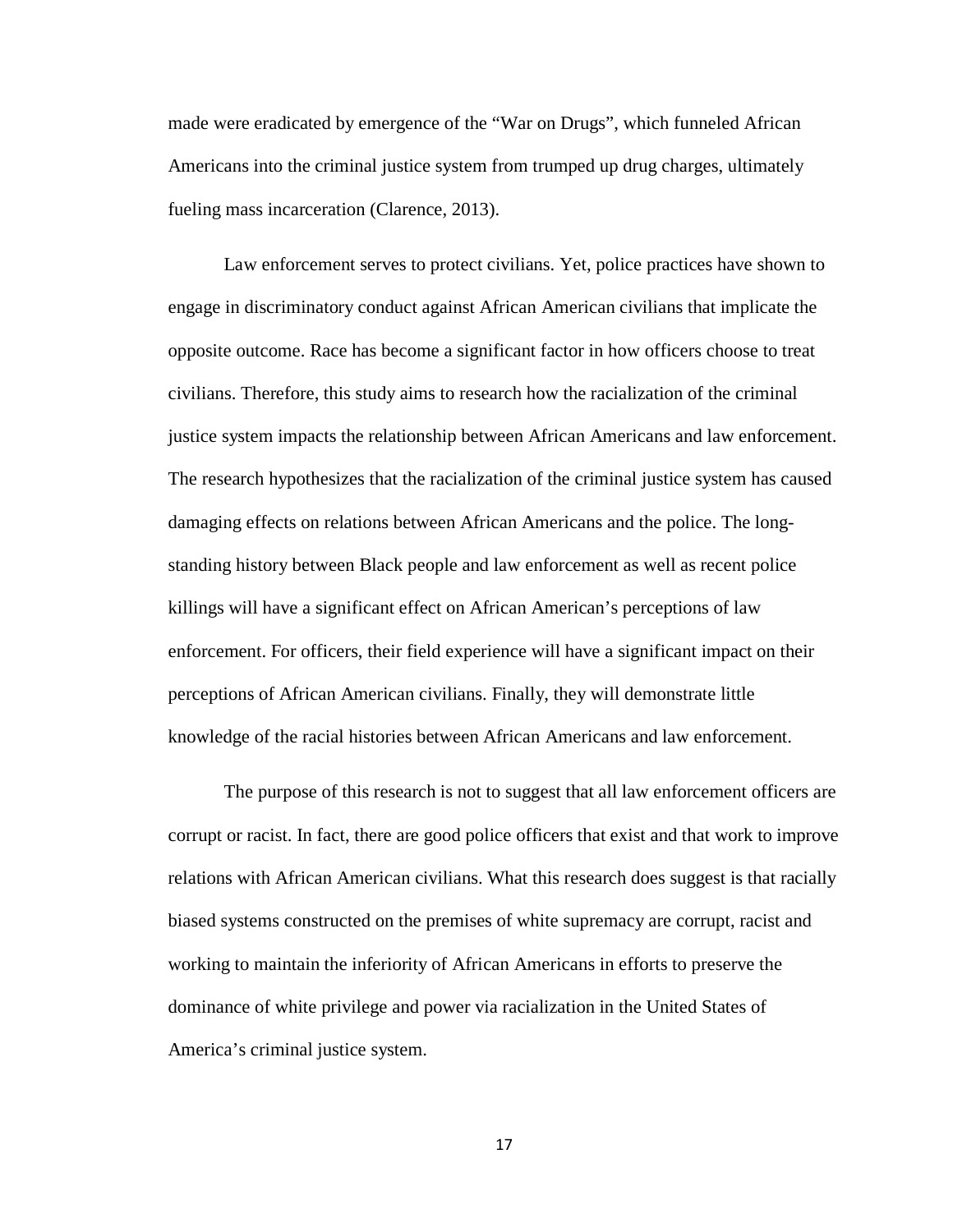### THE BREONNA TAYLOR CASE

The Breonna Taylor case and the aftermath that followed is an example of the racialization that continues to take place within the criminal justice system in the United States of America. On March 13, 2020, Breonna Taylor was fatally shot by police officers employed by LMPD in Louisville, Kentucky. Taylor was in her home sleeping alongside her boyfriend, Kenneth Walker, when plain clothes law enforcement officials raided the home using a no-knock warrant. Taylor and Walker were awakened when the officers used a battering ram to forcibly enter the home. According to Walker, both he and Taylor called out to see who was at the door but were given no response. Walker retrieved a gun to protect the two from what they deemed to be a threat to their safety. Once the officers broke down the apartment door, Walker responded with one gun shot, striking an officer in the thigh. In retaliation, the officers on the scene fired numerous shots—five of which struck and killed Breonna Taylor.

Law enforcement officials on the case were investigating suspects that they believed to be selling drugs out of Taylor's home. A warrant was issued to search Taylor's home because the police claimed that one of the suspects was using her residence to receive packages as a result of their previous relationship ties.

The facts of Breonna Taylor's case uncovered by the LMPD's investigation demonstrate that there were several instances of police misconduct. First, the no-knock warrant that was issued through the court for the raid, there were orders given that modified their approach to a "knock and announce". A "knock and announce" warrant requires law enforcement officials to knock and identify themselves as the police before entering. According to Kenneth Walker, in the event of the raid, he and Taylor did hear a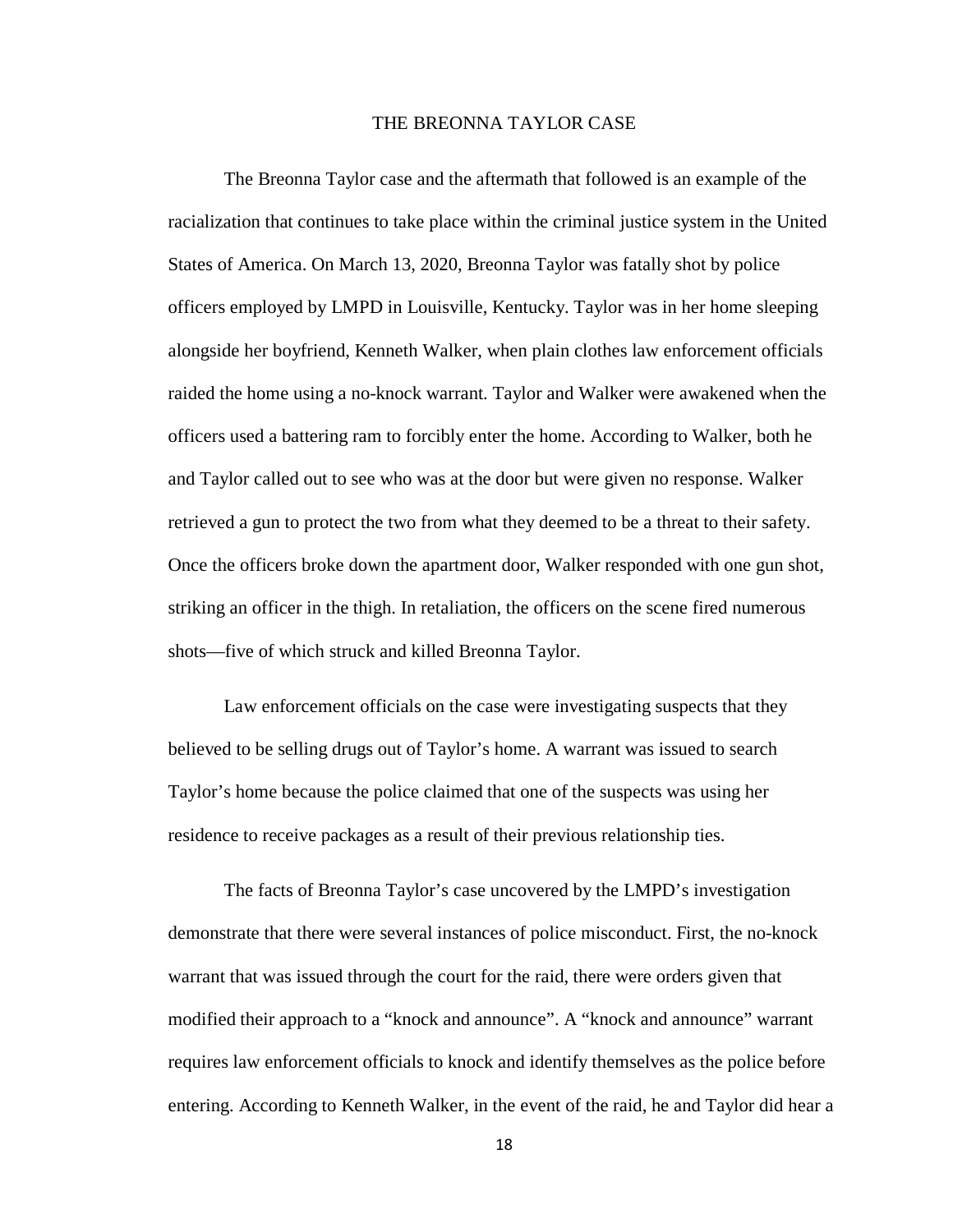banging at the door. However, when they questioned the banger's identity, they did not hear the alleged announcement from the police. To reinforce the legitimacy of Walker's claim is his call to 911 dispatch. In the recorded call he states, "I don't know what's happening. Someone kicked in the door and shot my girlfriend." The only evidence supporting the officer's claims that they did indeed knock and announce is the testimony of an alleged eyewitness whose statements were unreliable and contradictory (Oppel and Taylor, 2020).

Secondly, Brett Hankison blindly shot off ten rounds toward Taylor's home. As a result, Hankison seriously endangered the lives of innocent civilians adjacent to the scene. Thirdly, the officers conducting the raid relieved the ambulance on duty from the scene approximately an hour before the raid commenced (Oppel and Taylor, 2020). The ambulance on standby is supposed to remain stationed in the event that during the raid someone is severely injured. In fact, an ambulance on the scene functions as routine protocol for the department (Oppel and Taylor, 2020). After Breonna Taylor was shot five times, Walker contends that she struggled for her life for nearly five minutes before she took her last breath. His testimony suggests that if an ambulance was present, then Taylor could have been properly cared for, increasing the chances of her still being alive today. Moreover, regardless of ambulance presence on the scene, the police officers failed to administer medical assistance to Taylor. More than 20 minutes had gone by after Taylor was shot by the police before she was given any medical attention (Oppel and Taylor, 2020).

Another malpractice that investigators uncovered were the errors on the incident report submitted by the police officers involved. There were several mistakes on the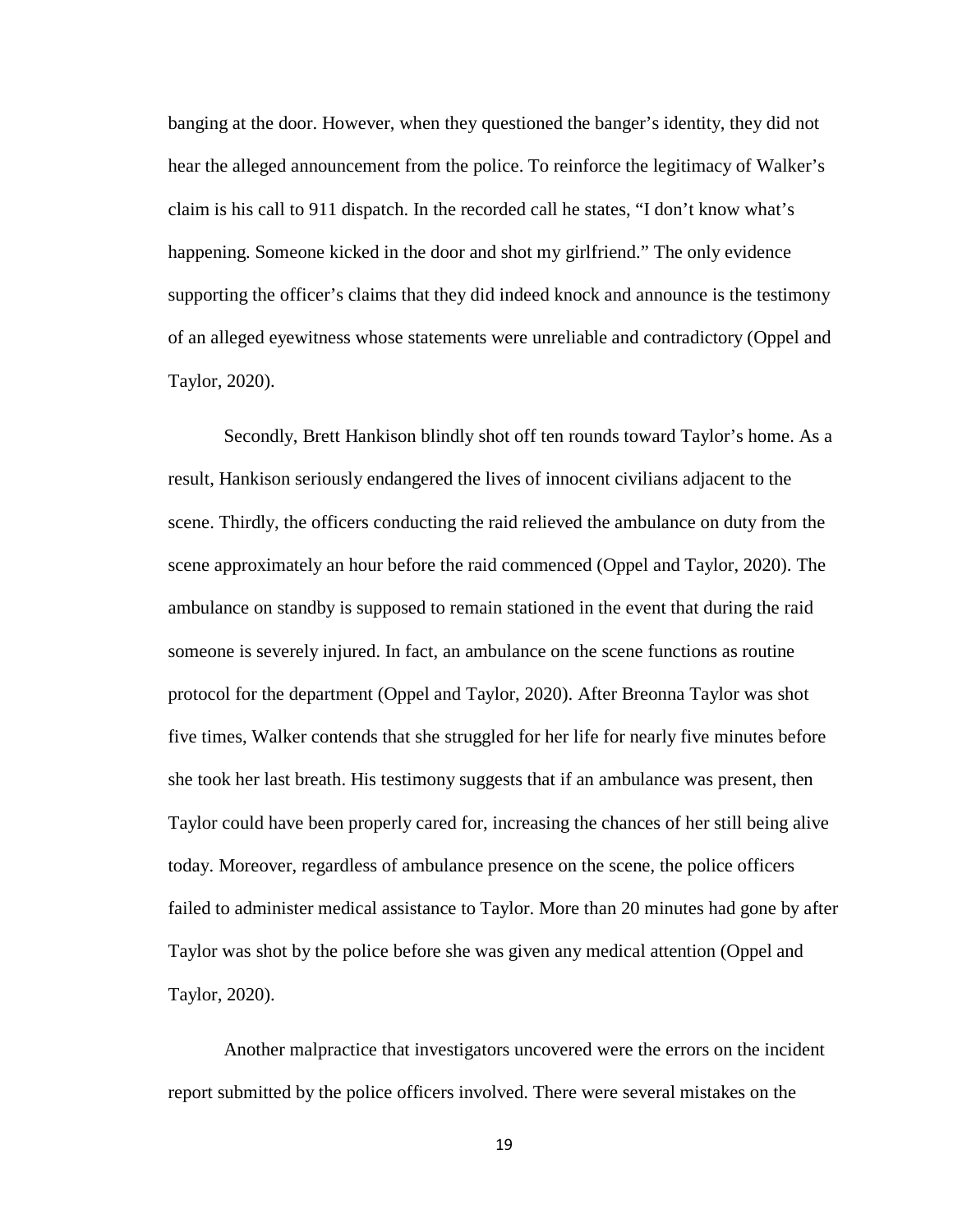report, one of which recorded that Taylor's injuries from the incident as "none" although she had been fatally shot five times. Furthermore, the report stated that there was no forced entry into Taylor's home, despite evidence that the officers used a battering ram to enter the home.

Despite the investigation's discoveries of police misconduct, no law enforcement officials involved in the raid were charged for Breonna Taylor's death. Rather, Brett Hankison, one of the two officers who fired shots into Taylor's home, was charged for wanton endangerment for firing gun shots that hit the apartment of one of Taylor's neighbors. Brett Hankison was terminated a few months after Breonna Taylor was killed on the basis that he showed "an extreme indifference to the value of human life" (Oppel and Taylor, 2020). The two other officers involved, Myles Cosgrove and Joshua Jaynes were officially terminated ten months later. Investigation shows/illustrates that the raid was inadequately planned and recklessly executed.

The Breonna Taylor case illustrates racialized policing practices in the LMPD. Furthermore, the aftermath of events that transpired give insight into the impact that race has on the relationships between law enforcement officers and African American civilians. Therefore, this paper aims to survey how exactly racially biased policing practices function as a tool to racialize the United States criminal justice system and ultimately impact community relations between police officers and members of the African American community.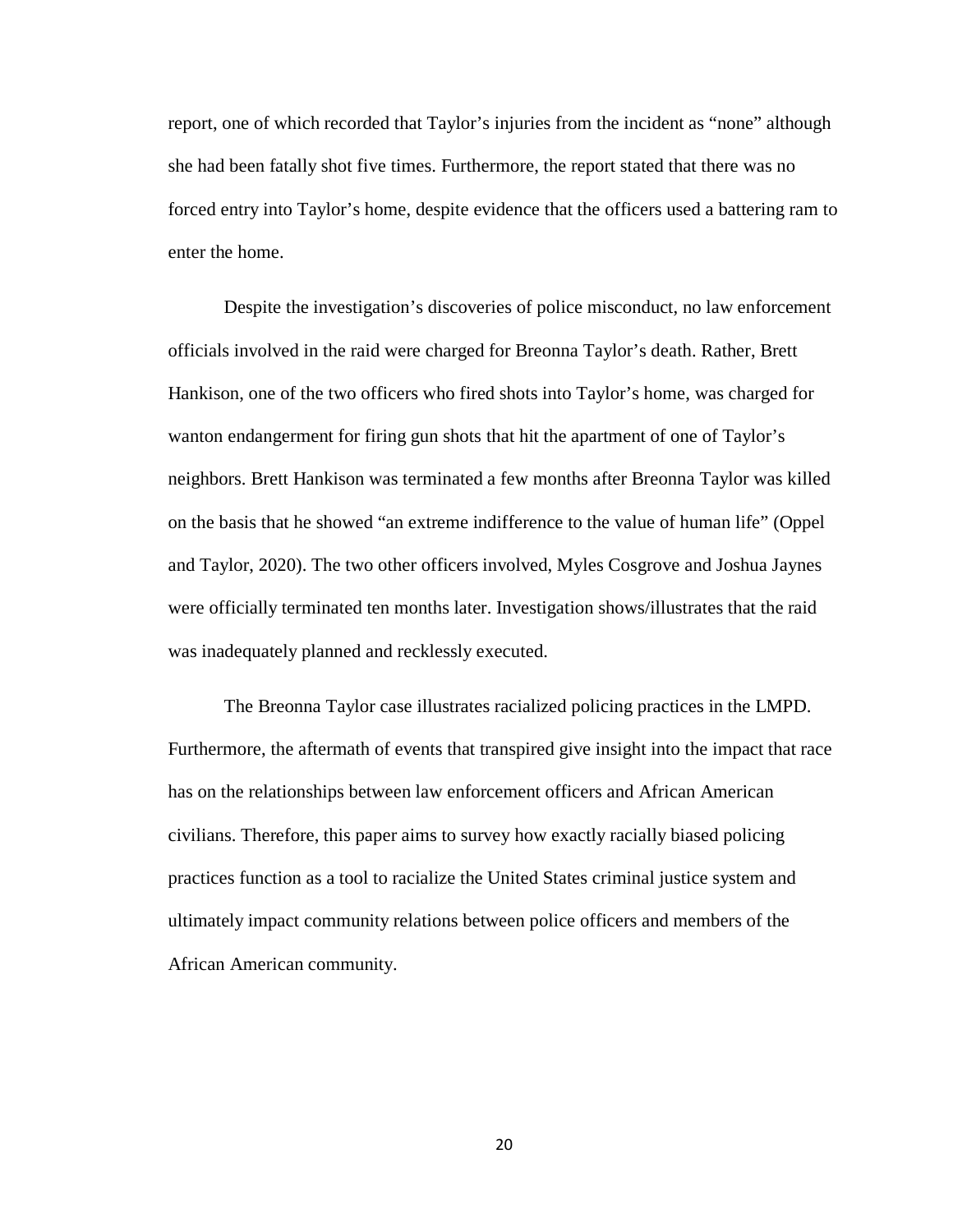#### METHODOLOGY

The study was originally designed to gather the perceptions and experiences of both Louisville African American civilians and LMPD. The initial model of the research was comprised of three separate focus groups. The first focus group consisted of approximately six African American locals. The second focus group consisted of approximately four police officers employed by LMPD. The third focus group was comprised of a combination of the participants from the first and second groups. The initial goal of the research was to facilitate a dialogue between members of the African American community and LMPD.

During the recruitment process, efforts to recruit police officers in the Louisville, Kentucky area to participate in the study were not successful. Speculations suggest that the inability to recruit police officers is due to the open investigation of Breonna Taylor's death by the Kentucky state attorney and federal government. Police officers may be reluctant to freely discuss their opinions and their experiences related to their duties as law enforcement officials. This could potentially be a result of the distrust between African American civilians and the police. Additionally, this could be a result of fear. LMPD officers may be fearful of the various media outlets that intend to gather police officer input concerning policing practices, race and racism, and high-profile shootings such as the Breonna Taylor case. Officers may feel that some outlets could possibly distort their opinions and experiences or even, place them in a position to where they may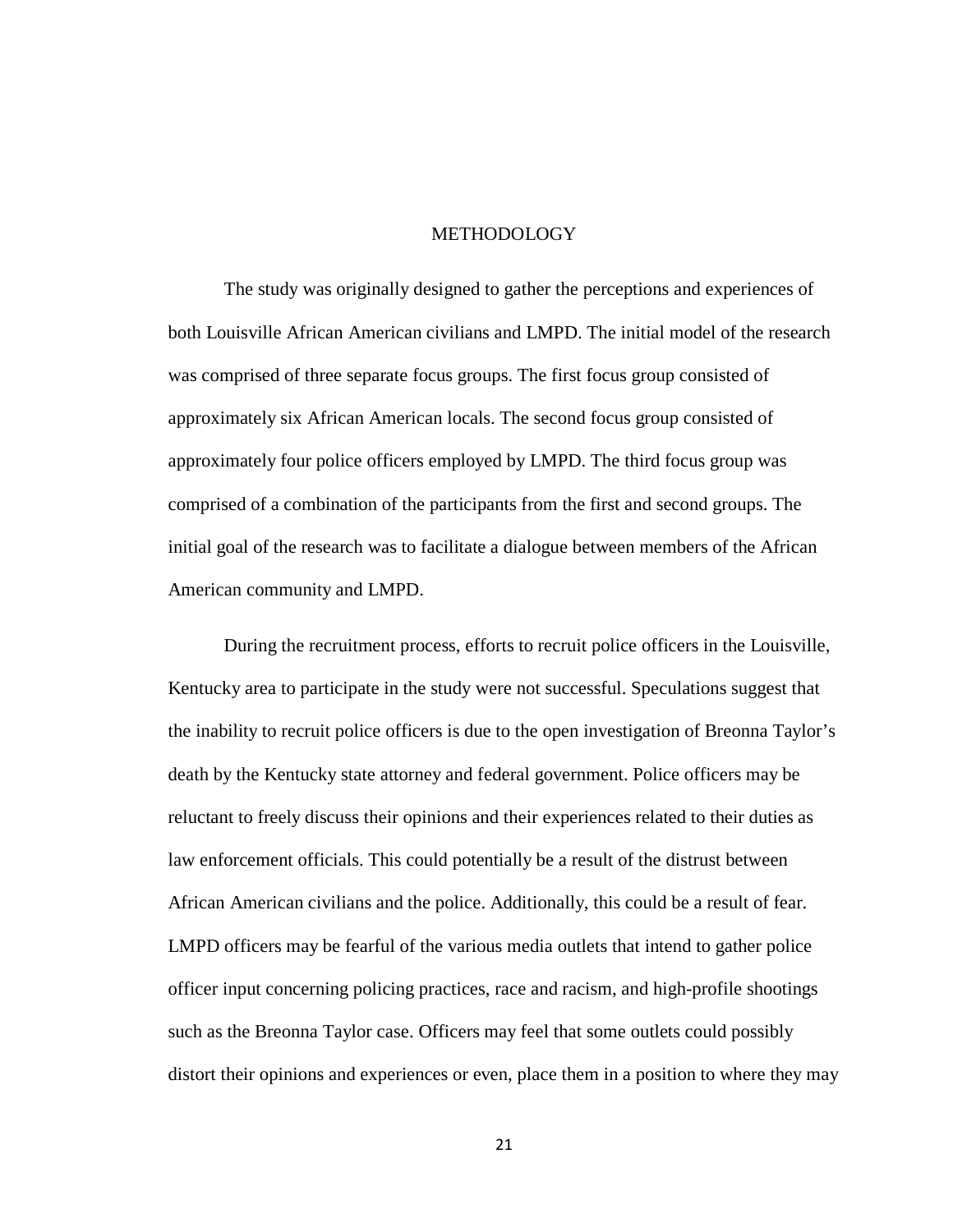face termination from their place of employment. Furthermore, there is also a culture of silence in police departments that deter police officers from sharing their experiences and their opinions on topics related to race and police brutality (Pegues, 2017). Officers do not want to break this code of silence. Some police officers feel obliged to protect themselves as well as their peers in uniform from any possible consequences in the case that information is revealed that could be incriminating. This is expected due to the high profile of Breonna Taylor's case in Louisville, KY. As long as racialized policing practices continue to occur, especially as frequently as it has been happening at this moment in time, police officers will continue to express a reluctance to openly discuss these pertinent issues.

The research study was modified to solely focus on Louisville African American civilian perceptions of LMPD. To examine how racialized policing practices in Louisville, Kentucky impact African American civilian perceptions of LMPD and the nature of their relationship following the death of Breonna Taylor, this study conducted focus groups in order to gather information regarding local African American experiences, their perceptions of local law enforcement, and the deterioration of their relationship with LMPD. The study consisted of two separate focus groups. Each focus group was conducted virtually using a video conferencing application. Participants were randomly selected residents of Louisville, Kentucky. Each focus group consisted of five African American participants totaling approximately ten local African American participants. The participants were between the ages of 18 and 30. Three of the participants identified as male. Seven participants identified as female. The length of Louisville residency among participants varied between 5 and 24 years. Four out of the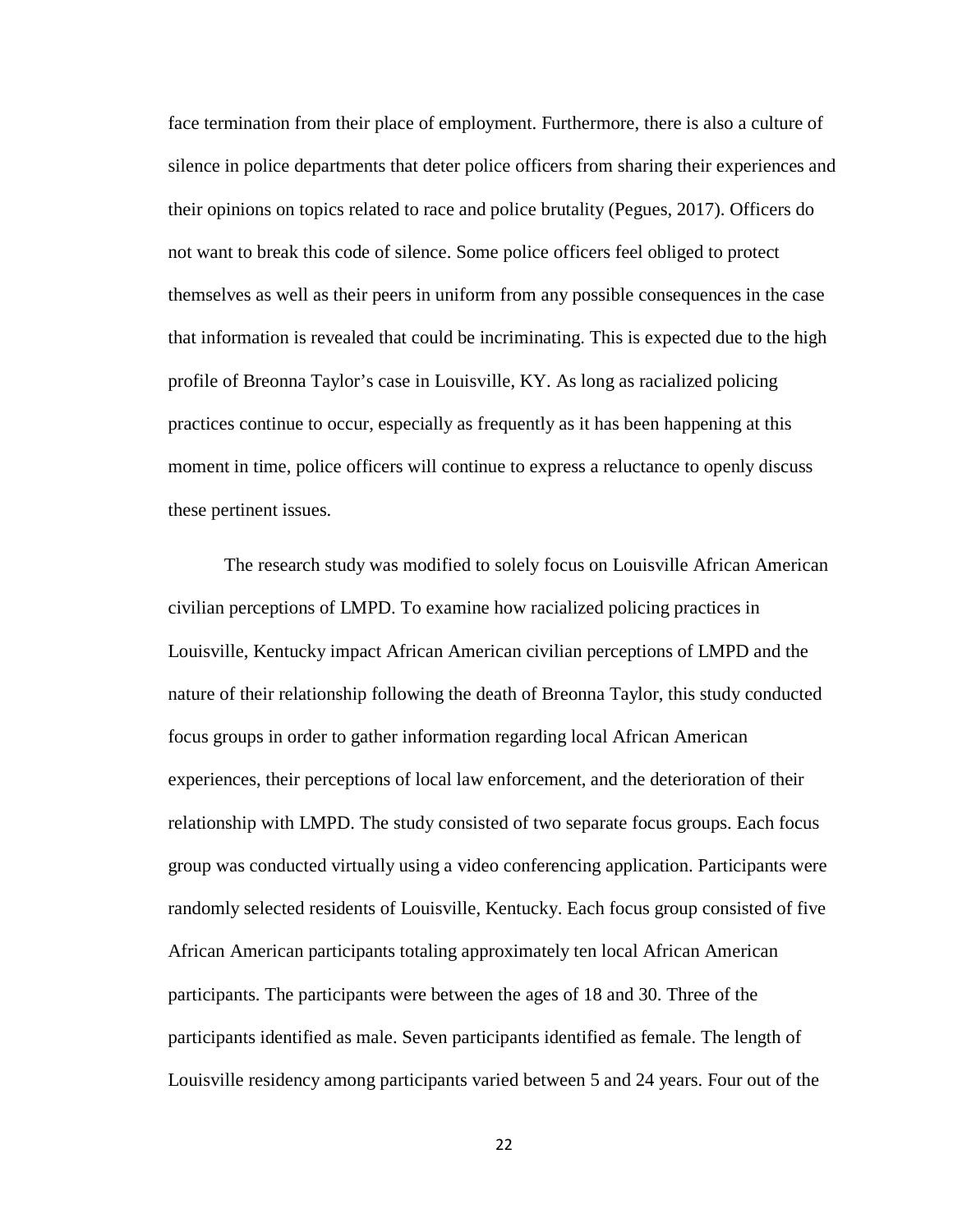eleven participants stated that they are from Louisville, Kentucky. All participants had obtained at least some college educational background. The household income among participants varied from \$30,000-\$80,0000 annually.

The first focus group consisted of five participants. The first participant is Joshua, a 24-year-old male from in Louisville. He grew up in a single parent household with his mother with an annual household income of \$60,000. Another participant is Miranda, a 25-year-old from Newport News, Virginia. She grew up in a two-parent household with two other siblings. Miranda has lived in Louisville for eight years. Her annual income is \$60,500. Her highest level of education is a master's in engineering. Another one of the participants in the first focus group is Chelsea. Chelsea is a 23-year-old female from in Louisville. Her highest level of education is a bachelor's degree in nursing. Chelsea grew up with divorced parents along with two other siblings. Her annual income is \$30,000. Another participant is Jasmine, a 23-year-old female from Louisville. Her highest level of education is a bachelor's degree in accounting and computer information systems. Jasmine was raised in a two-parent household with an income of \$75,000. The last participant in the first focus group is Sasha, a 26-year-old female from Fort Wayne, Indiana. She has lived in Louisville for the past 15 years. Her annual income in \$81,000. Sasha was raised by single parents as the youngest of 8 siblings.

The second focus group consists of five participants. Damien is a 25-year-old male from Richmond, Kentucky. He has lived in Louisville for 5 years. He grew up in a two-parent household as the only child. Damien's highest level of education is a bachelor's degree in computer information science. His annual income is \$80,000. Sophia is also a participant in the second focus group. She is a 28-year-old female from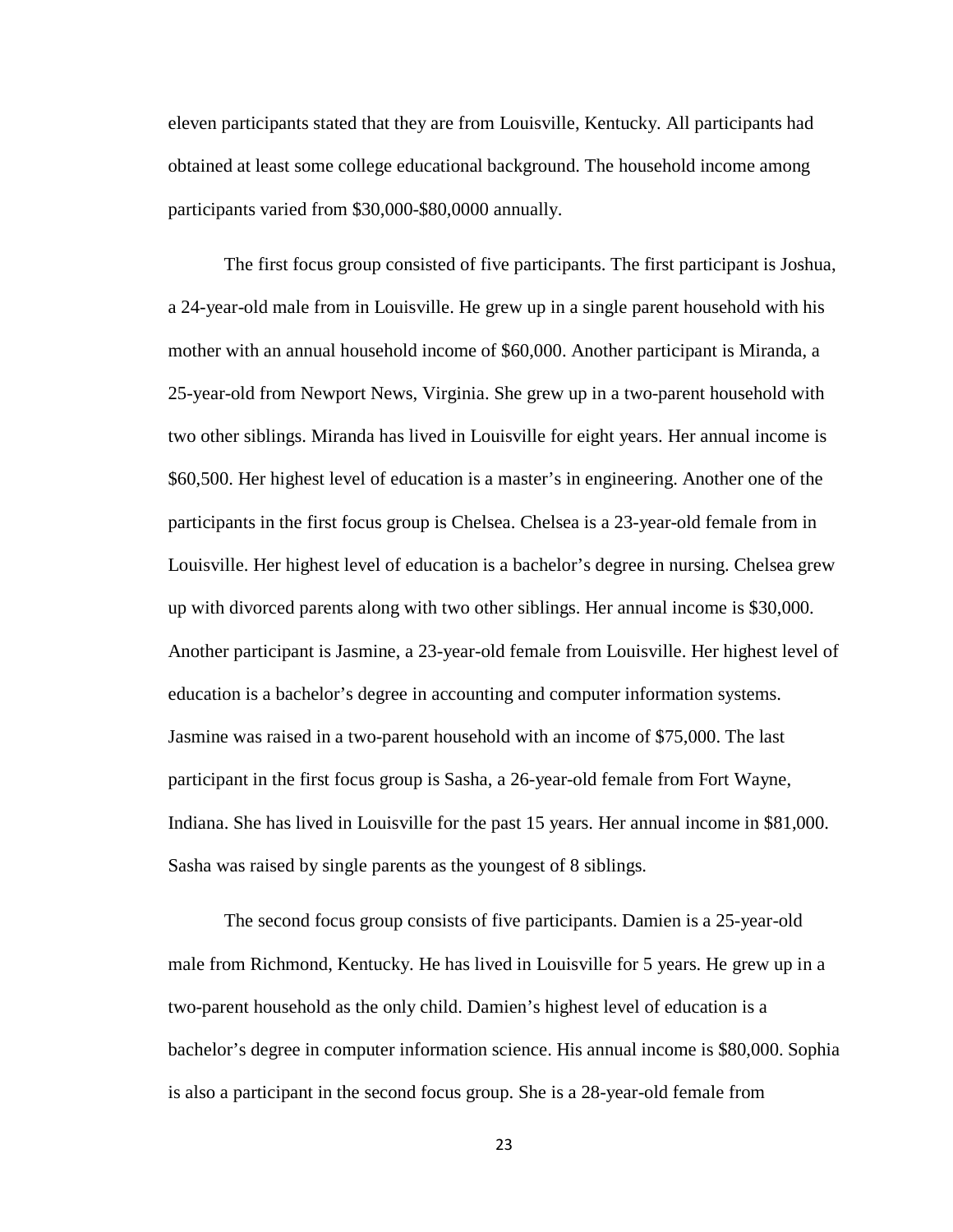Cincinnati, Ohio. She has resided in Louisville for 10 years. Her highest level of education is a master's degree in physiology. Sophia grew up in a single parent household as the oldest of four. Sophia's annual income in less than \$20,000. Another participant is Marissa, a 23-year-old female from Louisville. She has lived in Louisville all of her life. Marissa's highest level of education is a bachelor's degree in communication. She grew up in a two-parent household with four other siblings. Her annual income is unknown. Latrese is another participant. She is 23-year-old female from Indianapolis, Indiana. She has lived in Louisville for 5 and a half years. Her highest level of education is a bachelor's in business administration in computer information systems. She grew up with divorced parents as the youngest of three. Her annual income is \$70,000. The last participant in the second focus group is Mason, a 30-year-old male from Chicago, Illinois. He has lived in Louisville for four years. His highest level of education is some college. He grew up with his maternal grandparents. His annual income is less than \$20,000.

Both focus groups were asked a set of guided questions to facilitate discussions concerning the participants' experiences and perceptions regarding race relations between African Americans and law enforcement. The questions were constructed to highlight three particular aims in the research to better understand the relationship between Louisville African American civilians and LMPD. These aims are directed to control for responses concerning: (1) how the criminal justice system works, (2) how the police facilitate racialization in the criminal justice system, and (3) how this relates to the African American community.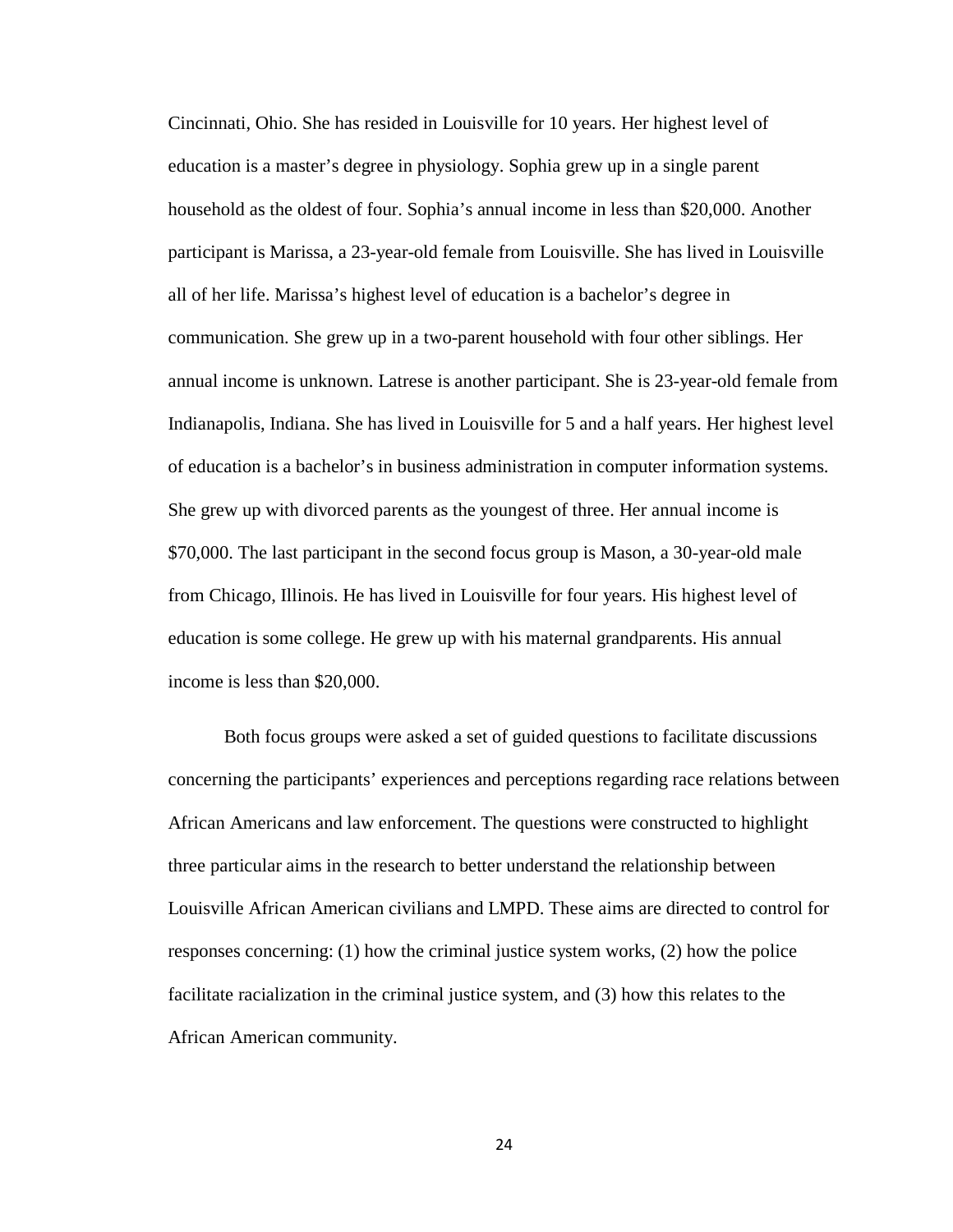To collect and examine participant responses from each focus group, the research utilized grounded theory. Grounded theory is an efficient research method for revealing pertinent information about social relationships and behaviors (Noble and Mitchell, 2016). For the purpose of this study grounded theory offers an in-depth analysis of the participant's experiences and perceptions of LMPD. This research method helps to eliminate preexisting social ideologies. Additionally, grounded theory aids this research in that it surveys African American civilian's perceptions of law enforcement in a detailed manner that adequately represents their attitudes, experience and opinions (Noble and Mitchell, 2016). After the focus groups were conducted, participant responses were transcribed and then coded using grounded theory's three stages of data analysis (Noble and Mitchell, 2016). In the first stage, open coding, each transcript from the focus groups was coded line by line to identify phrases, patterns, and categories. During this stage of analysis, participant responses were compared in order to locate similarities and differences among participants. In the second stage, axial coding, the study examined participant responses to establish relationships and potential themes within the research data. Lastly, in the third stage, selective coding, the categories and themes were refined in order to solidify the underlying themes and findings of the research (Noble and Mitchell, 2016).

This research is oriented with an Africana Studies approach. The study was conducted incorporating the Afrocentric Paradigm, the Tripartite Model of Racism, as well as Critical Race Theory. This paradigm combined with this these two theories helps to highlight the aims of this study. Additionally, this approach helps to navigate the research so that it is conducted within the best interests of the Louisville African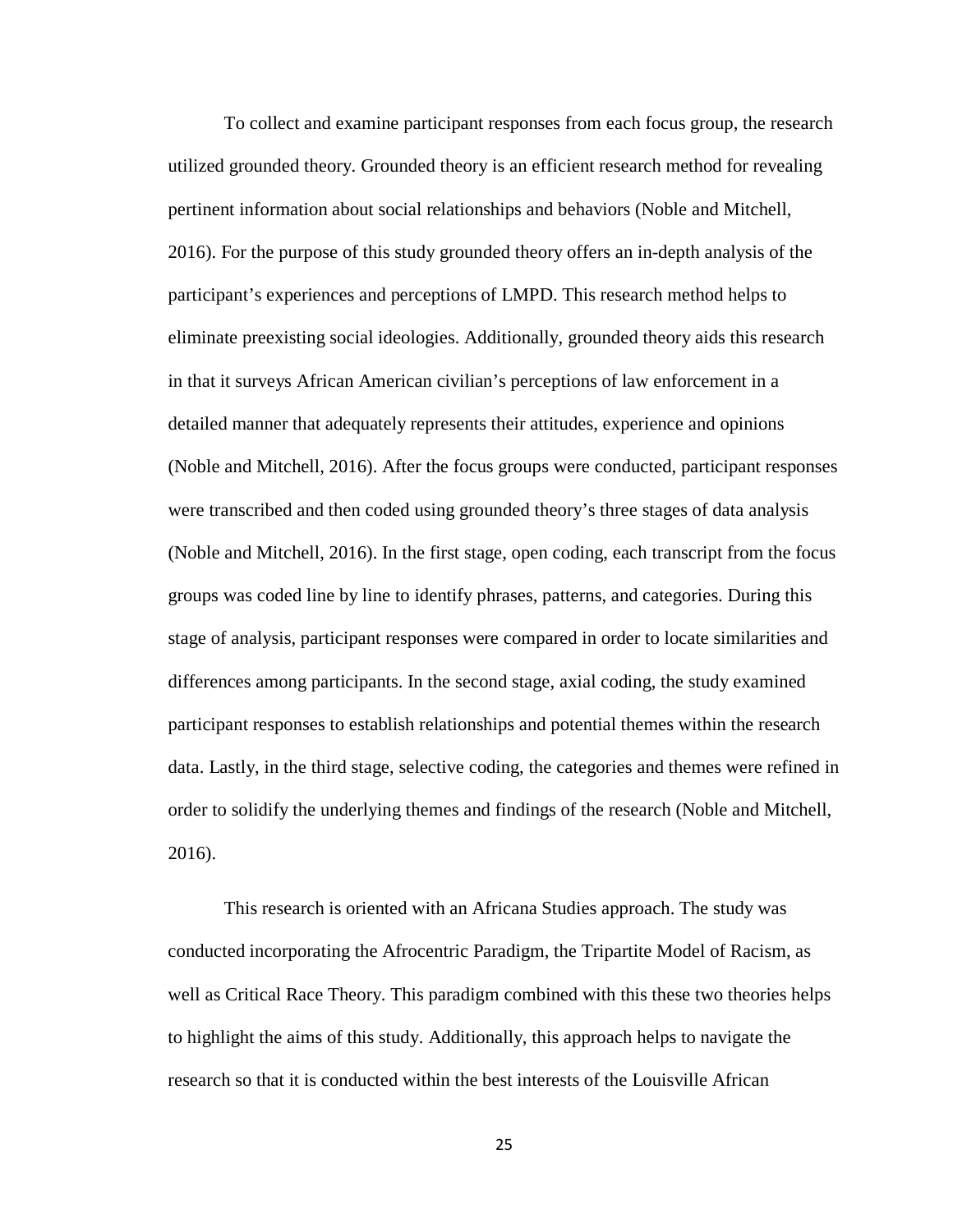American civilians while it functions to find methods to liberate the community from racialized policing practices within law enforcement.

The Afrocentric Paradigm is the most effective framework that aligns with the aims of this research in assessing Louisville African American civilian's perceptions regarding their relationship with LMPD. The Afrocentric Paradigm is derived from the Afrocentricity ideology. Afrocentricity suggests that one of the main issues facing the African American community is the adoption of Eurocentric ideals and frameworks that are incapable of accurately representing the experiences, ideas, and perspectives of the people of African descent. By adopting Westernized conceptual frameworks to address situations that are highly impacting the African American community, it restricts their experiences to the purview of the European, or white experience (Mazama, 2001).

As a consequence of enslavement, people of African descent had become a dislocated community, forced to adopt European orientations. These orientations tend to negatively stereotype people of African descent. They do not provide depictions of people of African descent without incorporating racial bias. Portrayals of African American experiences are labeled negatively, inaccurately or, simply taboo because these experiences do not align with the Eurocentric way of thinking. Ultimately, Eurocentric theoretical frameworks are problematic in that it positions European ideals at the center and as the basis for examining all people's viewpoints, regardless of race, ethnicity and other demographics.

In contrast, Afrocentricity "places Africa at the center of African people's world while stressing all people entitlement to practice and celebrate in their own culture as long as it does not interfere with the collective well-being" (Mazama, 2001, p.389). In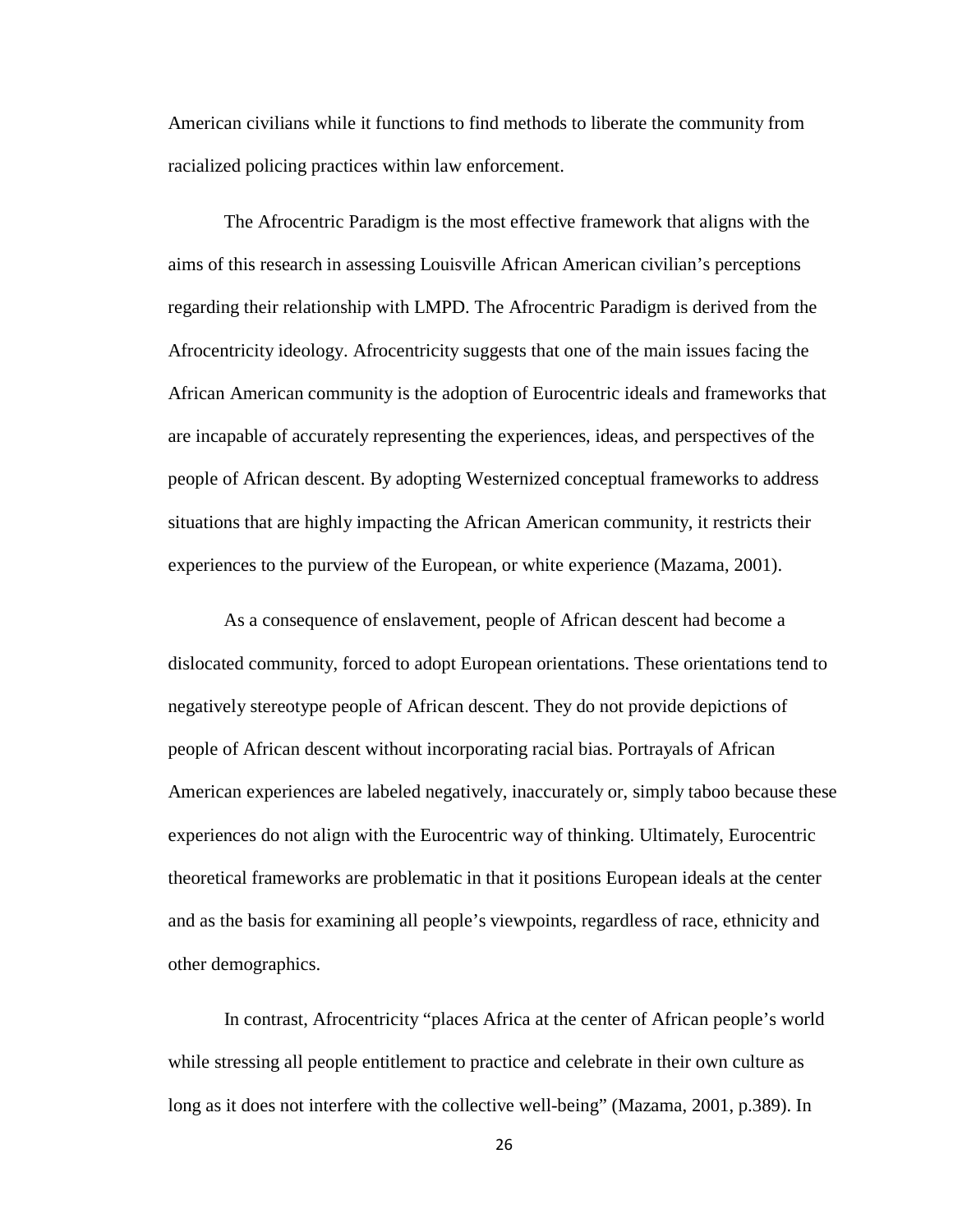other words, Afrocentricity acknowledges that people of different backgrounds, whether it be cultural, social, or economic, possess various perspectives therefore they should be equipped with the necessary tools that best suits their needs (Mazama, 2001). As a derivative of Afrocentricity, the Afrocentric Paradigm posits African culture, experiences, and ideals at the core of research. It seeks to study people of African descent while simutaneously advocating for their advancement (McDougal, 2014). According to this model, Afrocentric scholars should perceive the world through a lens guided by the three pyramidal elements of Afrocentricity: Grounding, Orientation, and Perspective. The objective of Grounding is for researchers to understand African history and the experiences of African descendants. This is key to this research in that it focuses on the socio-historical context of African Americans in order to investigate their relationship with law enforcement. Also, the experiences of the participants are essential to answering the research question. Orientation indicates that scholars must possess a regard for people of African descent as well as an interest in the fulfillment of their needs. This paper will discuss the racial disparities within the criminal justice system, particularly the ways in which African Americans are mistreated by police officers. Lastly, Perspective suggests that scholars view the world from a perspective that seeks ways to liberate and empower people of African descent (McDougal, 2014).

To effectively study African American perceptions of their relationship with law enforcement, the research will best do so using the Afrocentric Paradigm. Doing so will provide that African American experiences and their opinions are examined with a positive and constructive assessment. Also, it will maintain that scholars are able to acknowledge every facet of the African American lived experience. This includes, but is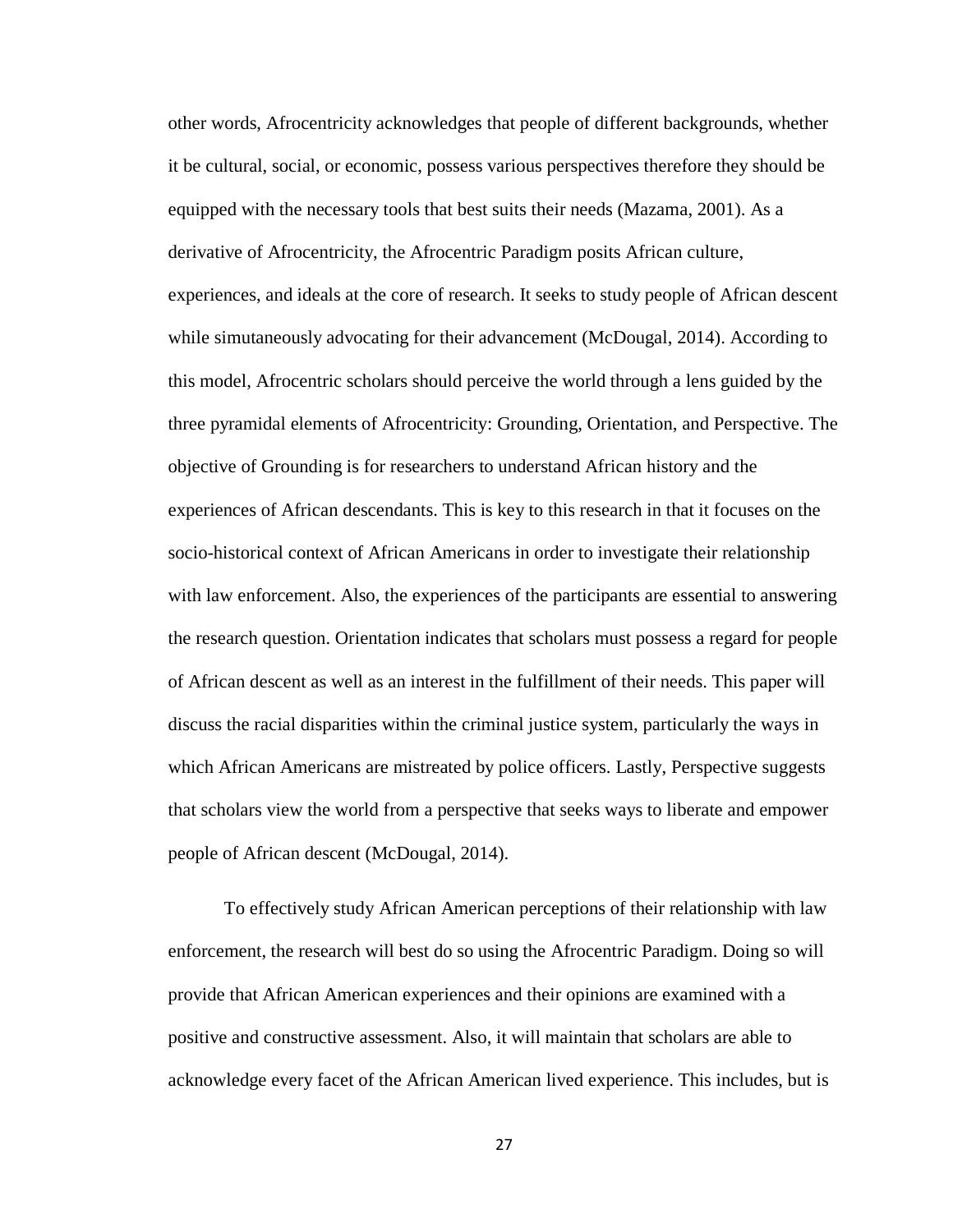not limited to African American culture, education, economics, and religion. Afrocentricity compels researchers to study African Americans with the aim of "cultivating a consciousness of victory" (Mazama, 2001, p.389) and striving to improve better conditions (McDougal, 2014), rather than focusing on oppression. Though this research addresses the discriminatory practices and conditions within the United States criminal justice system, its main focus is to seek ways to cultivate better relationships between African American civilians and law enforcement. This element is the ultimate goal of this study. I hope to utilize the findings to assist in the improvement of community-police relations within African American neighborhoods. One of the basic assumptions of the Afrocentric Paradigm is that the most efficient way to understand African Americans is from their own viewpoint. When examining each participant's response, it requires the researcher to set aside any biases and position myself to see the world as they do in their encounters with law enforcement.

The Tripartite Model of Racism is well suited for the methodology of this research. James Jones' Tripartite Model of racism defines racism as "an exercise of power against a racial group defined as inferior, by individuals and institutions with the intentional or unintentional support of the entire culture" (McDougal, 2014). Jones' definition demonstrates the manner in which policing practices facilitate racialization in the criminal justice system. This definition acknowledges that racism can occur not only on an individual level, but also on an institutional level, just as this research suggests that the criminal justice system is racialized, and individual policing practices are what facilitate this systemic racism. Furthermore, the definition recognizes that racism can be both conscious and unconscious. Police officers that engage in racially biased policing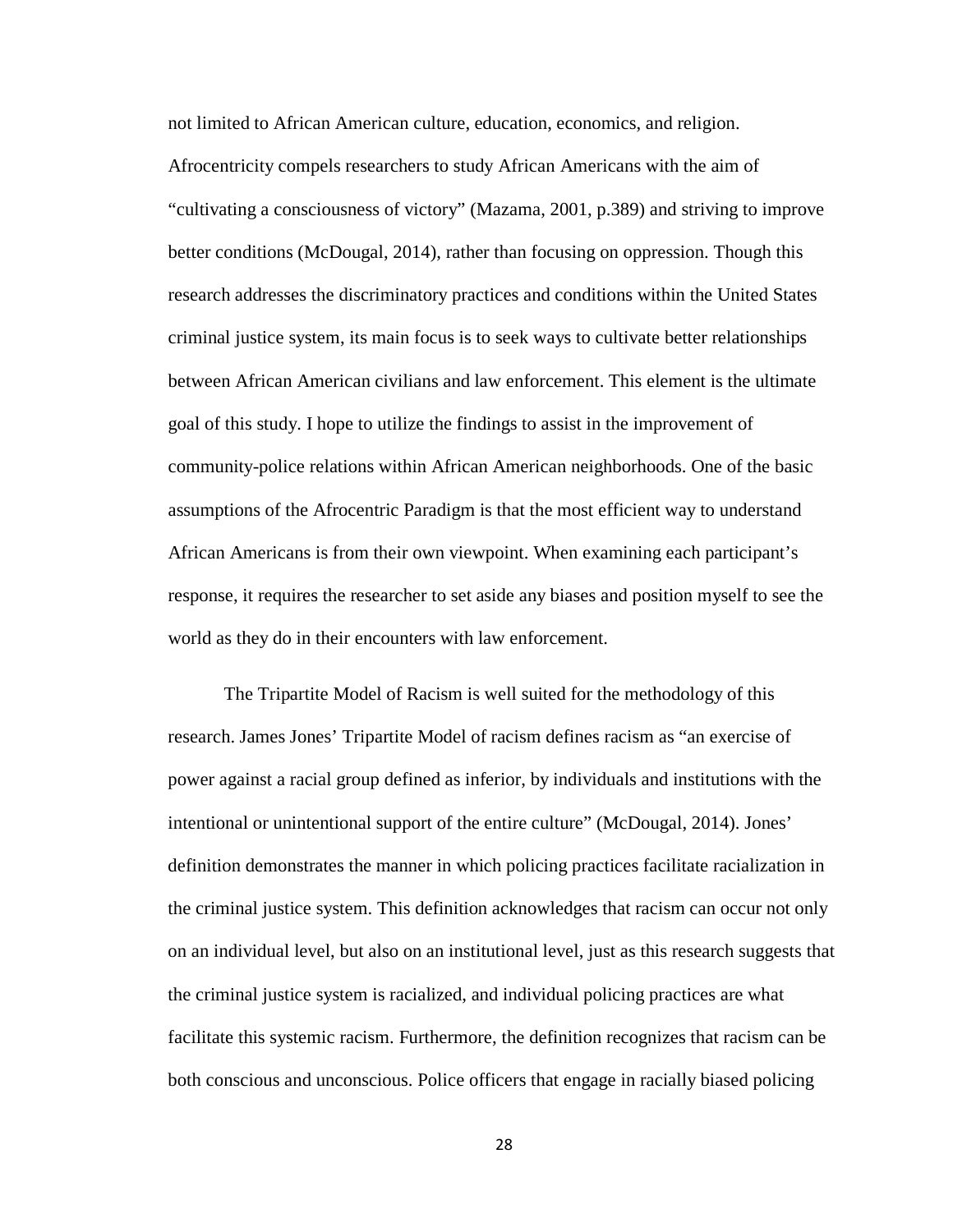practices may not intentionally discriminate and target African American civilians. Police that perceive African Americans as dangerous and innately criminal may not consciously project these sentiments during their encounters with African American civilians. However, these practices are rooted in racism and perpetuate ideologies of white supremacy and Black inferiority.

This model recognizes that there are different levels of racism. The first level is the individual racism. This is racism that occurs when individuals participate in acts that are suppressive or deny any goods or services from individuals that belong to another racial group that is characterized as subservient (McDougal, 2014). The second level of racism is institutional racism. This is racism that is fundamentally ingrained in the functionality of a society's institutions and policies. Institutional racism happens "as a consequence of the conscious or unconscious manipulation of institutions in ways that perpetuate inequality." (McDougal, 2014, p.76). The third level of racism is cultural racism. This degree of racism occurs from the belief that one's cultural practices and traditions are racially superior to that of another groups (McDougal, 2014).

The Tripartite Model of Racism contends that the ways in which racism is perceived and understood is important to assessing how it should be accurately addressed (McDougal, 2014). For instance, if racism is mistaken for prejudice, then solutions to address this issue will attempt to change people's attitudes and beliefs. However, people changing their attitudes and beliefs does not directly tackle an issue if it is fundamentally woven in numerous institutions in society. The most adequate solution to racism will require a reform within the policies and laws because it is a matter that is occurring both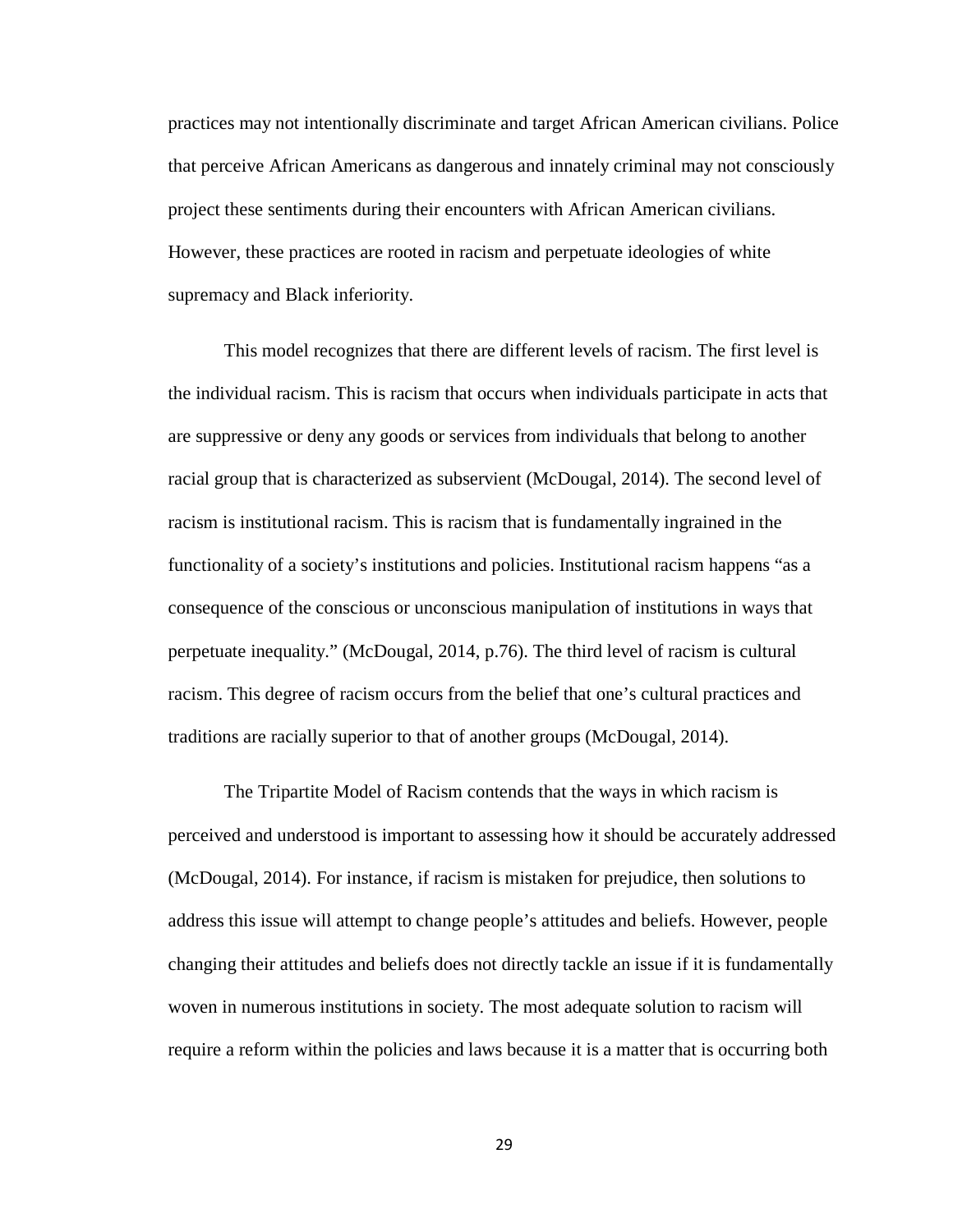individually and institutionally. Having a proper conceptualization of racism helps to avoid these mistakes.

This paper will use this model of racism to investigate how policing practices facilitate racialization in the criminal justice system. Specifically, to recognize that though racially biased policing practices are committed on an individual scale among officers, these individual acts contribute to maintaining institutional racism in the criminal justice system. Also, this model will help provide a better understanding of the historical origins of the criminalization of African Americans, as well as the outcomes of such disadvantages (McDougal, 2014). Additionally, with this model this research can study how participants have personally experienced racism individually, institutionally, and culturally to assess their experiences with racism and the criminal justice system in the United States and whether it has impacted their relationship with law enforcement.

Critical race theory helps to depict the various ways in which the criminal justice system perpetuates racism. Critical race theory is defined as the "radical legal movement that seeks to transform the relationship among race, racism, and power" (Delgado, 2001, p. 144). Using the frameworks of both critical race theory and racial formation theory reveals how the criminal justice system is used to maintain racial subordination as well as preserve white privilege and power. In doing so, law enforcement officials, as the gatekeepers of the criminal justice systems, have become the actors who carry out this racist agenda.

Ultimately, the purpose of this research is to investigate how racialization in the criminal justice system impacts African American perceptions of law enforcement in Louisville, Kentucky following the death of Breonna Taylor. Additionally, this research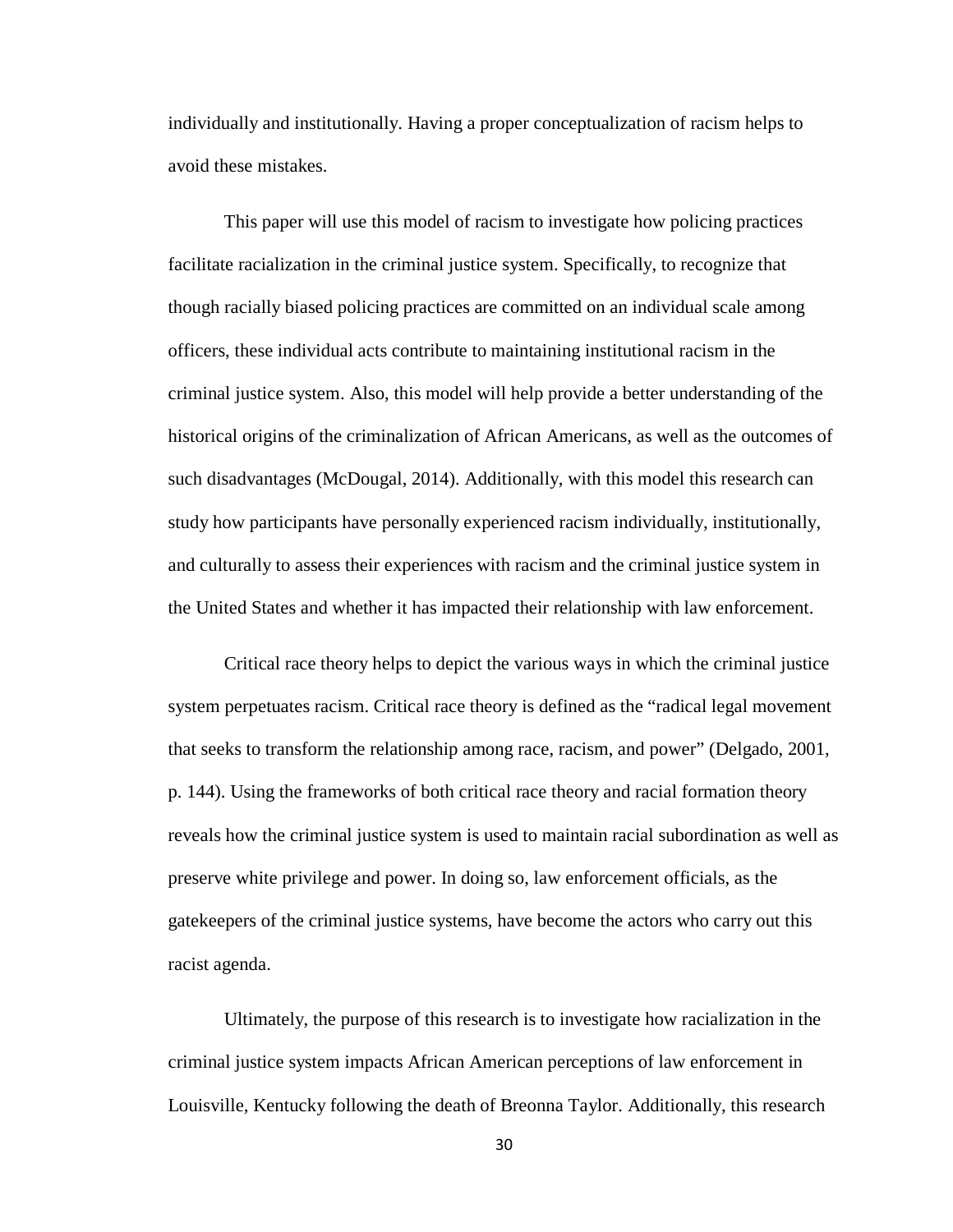aims to create opportunities for LMPD to know and understand how African American civilians are feeling and provide insight on what locals would like to see happen in their community to improve their relations with local law enforcement.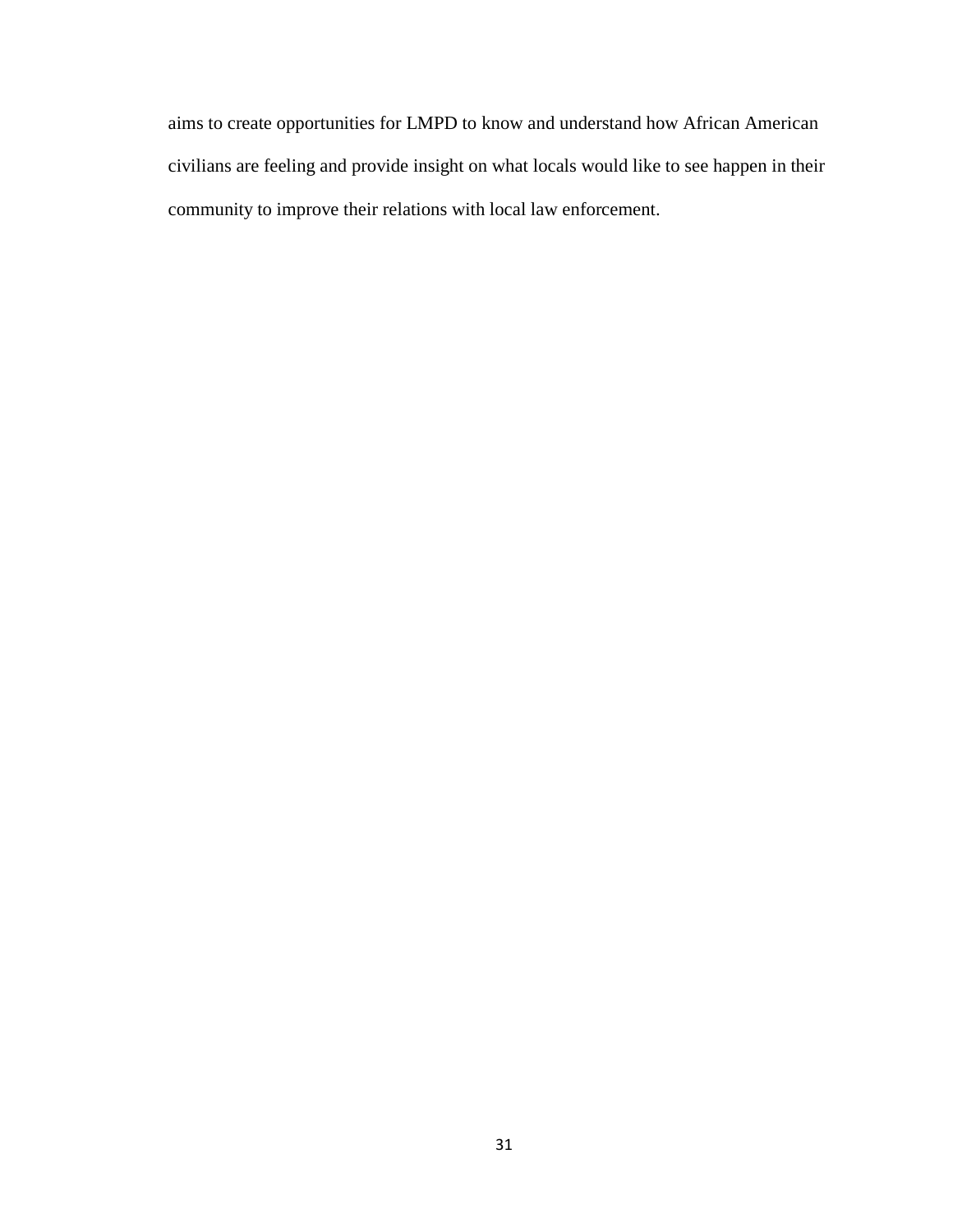#### RESULTS

Based on the dialogue amongst participants, the research revealed four major themes in this study: distrust, fear, influence, and resentment. These themes help to assess how African American participants perceived their relationships with law enforcement. Through African American perceptions of law enforcement policing practices—whether or not they are viewed as racially biased—we are able to evaluate the ways in which police officers facilitate racialization in the criminal justice system and how it can impact their relationship with African American civilians. The purpose of this study is to specifically focus on how racialization in the criminal justice system has impacted the relationship between African American civilians in Louisville, Kentucky and LMPD in light of the Breonna Taylor case.

According to the results of the study and in reference to the Tripartite Model of Racism, acts of individual, institutional and cultural racism were all found to be witnessed by participants in the study (McDougal, 2014). Participants relayed having experienced all three forms of racism from their encounters with law enforcement officers. The most prevalent of these forms experienced by the participants was institutional racism. Although there were testimonies involving individual and cultural racism, the participants in both focus groups heavily engaged in conversation concerning the racial biases that occur on an institutional level. This is important to highlight because it demonstrates how racialization in the criminal justice system is a development the "new racism".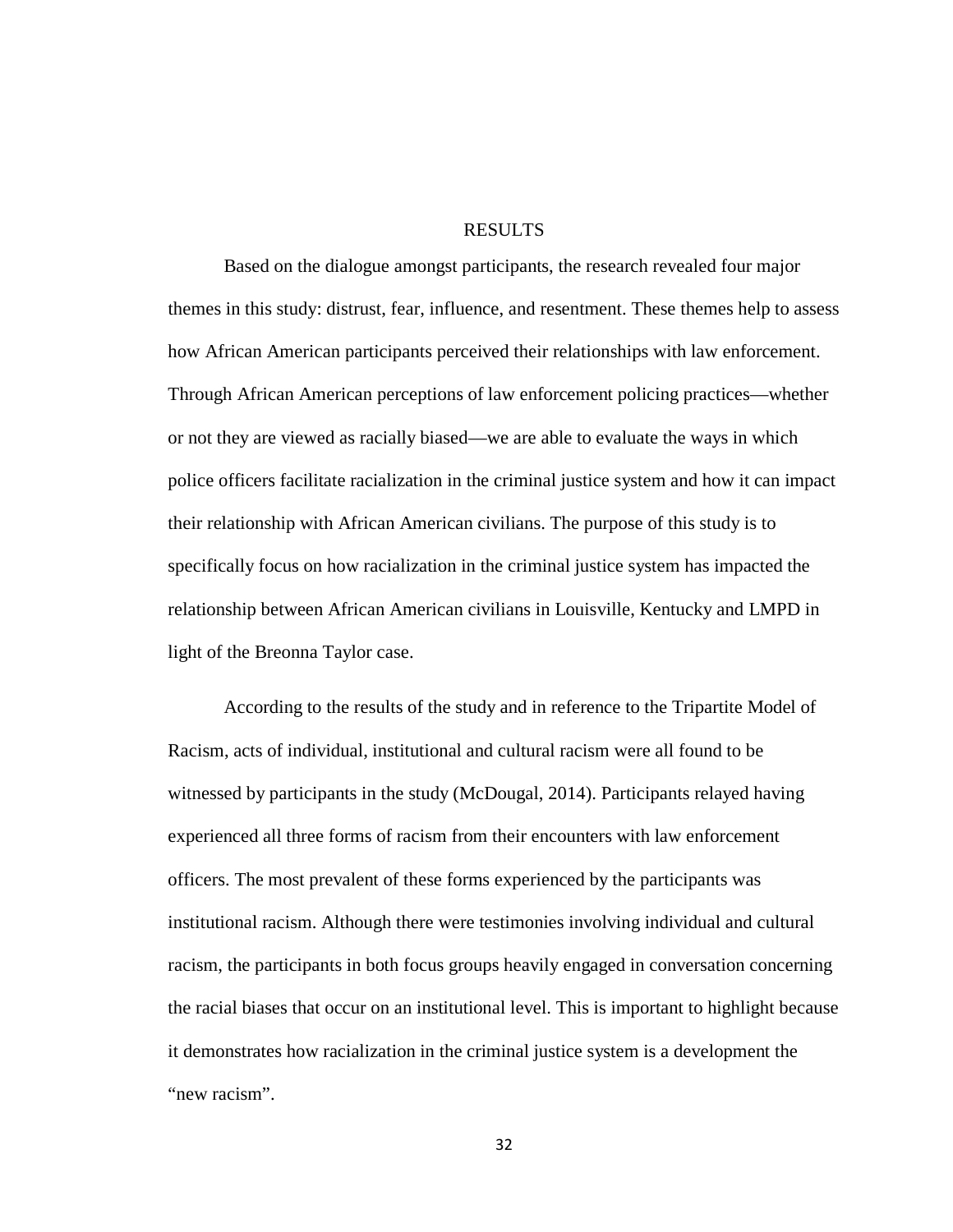Majority of participants expressed an overall distrust, fear, and resentment of the LMPD as well as other non-local law enforcement officials. According to participant responses, the distrust, fear, and resentment stems from participant's awareness of the racialization taking place within the criminal justice system. The study found that participants perceptions of law enforcement were based on a variety of factors: personal experiences, second-hand experiences—a friend or family member—and social media. Racially bias policing is continuously illustrated through these outlets. As a result, the racial disparities permeating throughout the criminal justice system have created a stigma against law enforcement officers within the African American community. In fact, majority of the participants stated that the content they had seen on the news and social media influenced their perceptions of law enforcement. Additionally, the study found that the participant's peers significantly influenced their perception of law enforcement. Here, Sasha shares how she came to develop her own perception of the criminal justice system:

I would say that social media influences my opinion of the criminal justice system heavily. Yea, because you hear all sides of it, but you mostly hear the sides of your peers. Your peers always tend to be on the negative side of the criminal justice system. Because sometimes they're expressing opinions on how they don't like how things are going.

Sasha acknowledges how social media and peer experiences have influenced her opinion of the criminal justice system. In this particular case, these factors negatively shaped her perceptions of the criminal justice system. The significant impact that the news and social media have had on participant perceptions of the criminal justice system and law enforcement can be greatly contributed to the fact that most participants did not personally experience an encounter with law enforcement. Narratives from friends and family members shaped participant perceptions of law enforcement officers.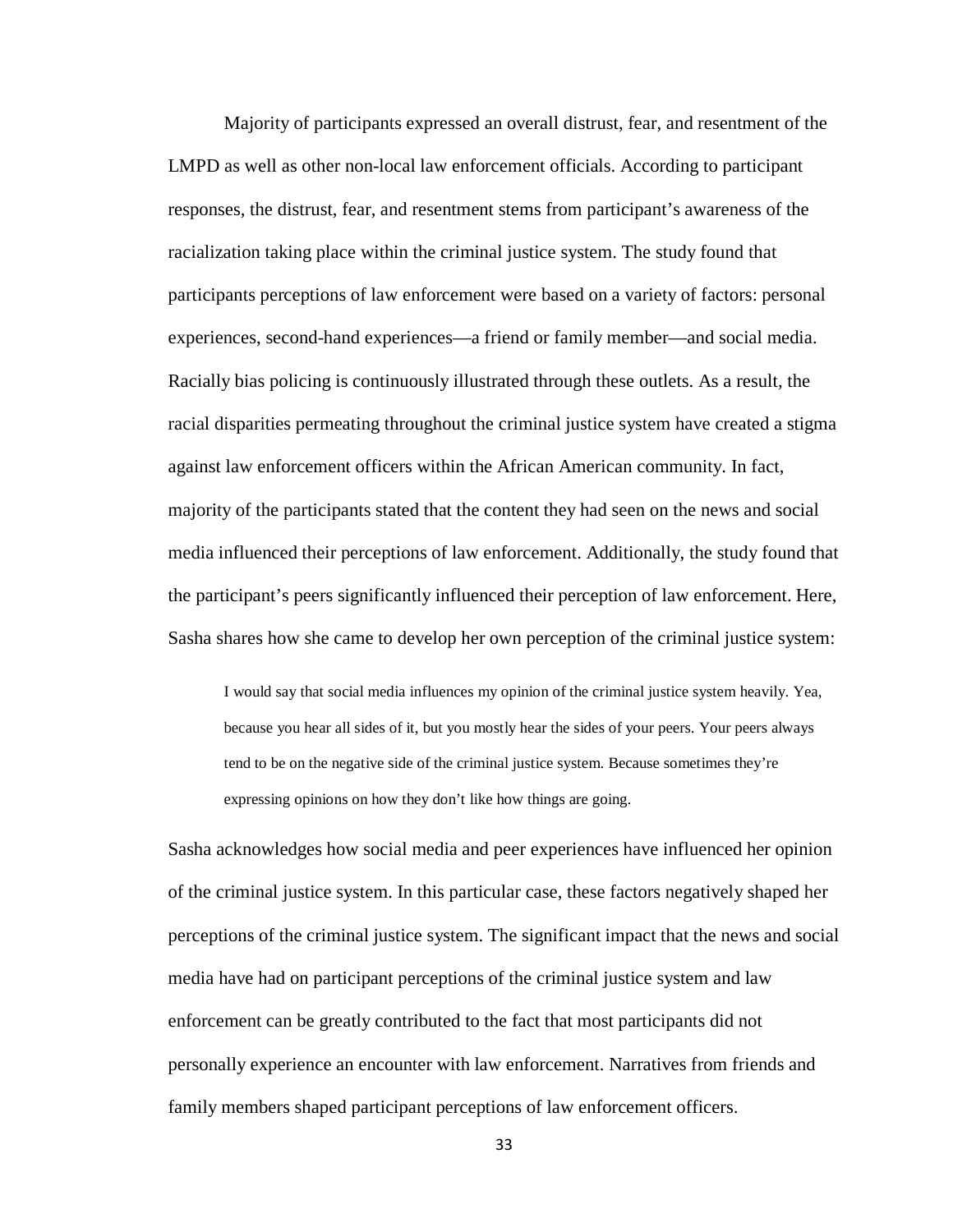Interestingly, more participants had personal experiences with LMPD than other law enforcement officials. Typically, encounters with law enforcement are situations involving a traffic violation. However, majority of these personal experiences took place at the local protests for Breonna Taylor's death. Participants who were present during the protests shared their experiences, expressing resentment toward the LMPD officers on the scene.

Furthermore, majority of participants expressed that their overall perception of the police is negative. Some participants shared that these negative perceptions were directly associated with the negative encounters they experienced with police officers. Some participant's negative perceptions were tied to the fact that they do not feel safe in the presence of law enforcement, nor do they feel secure calling their local police in any case of emergency. Many participants stated that another issue they face with law enforcement stems from officer abuse of power. Some participants felt that some police officers would even go as far as to harass them in order to assert their authority over them. As a result, participants expressed resentment toward police officers for abusing their authority. In comparison, only Marissa stated that her overall perception of law enforcement was positive. Marissa not only shared that she has had positive experiences with law enforcement, but she also expressed feeling safe and secure in the presence of law enforcement.

When participants were given a scenario that would provide them the opportunity to have full control over LMPD, participant answers overall expressed a need for officers to undergo more training. More specifically, some participants stated that they would implement proper training on how to better use their weaponry when responding to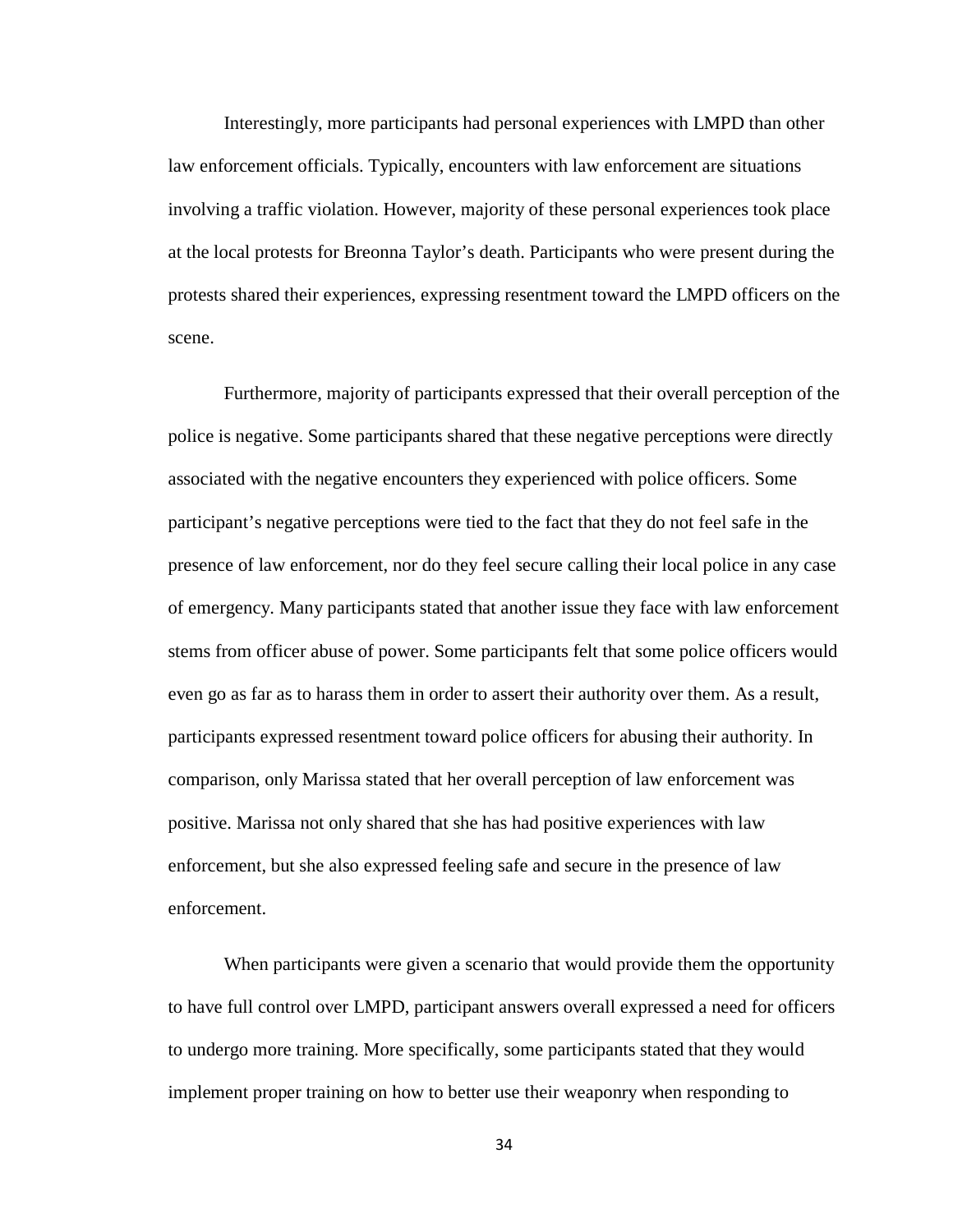various incidents. Other participants stated that they would implement minority relations training. This would include racial bias training as well as mentally and physically disable persons. These participant responses suggest that there lies a generally concern for how police officers interact with civilians in various situations. Majority of participants expressed that they have expectations for how they believe law enforcement officials should protect and serve their them as civilians. This expectation carries with a participant who shared that if he had control of LMPD relation, then he would implement community programs that would promote and facilitate positive interactions between Black youth and LMPD police officers. The results of this study showcase that there is an underlying desire within the African American community to cultivate better relationships with police officers. When participants were prompted to share their individual neighborhood relationship with law enforcement, the majority stated that the interactions and involvement of police officers in their community was sparse if even existent. They also stated that they would prefer for LMPD police to be more actively involved in their neighborhoods.

When asked whether participants felt that the criminal justice system always had racially bias policing practices and instances of police brutality, all participants agreed that there was a deep historical pattern of racially motivated misconduct. Additionally, some participants even began to parallel current events with past events in history where law enforcement officers engaged in racialized policing practices.

Particularly in this case, the racialized institution is the criminal justice system. Mason shared his own experience with LMPD not long after he moved to Louisville, Kentucky: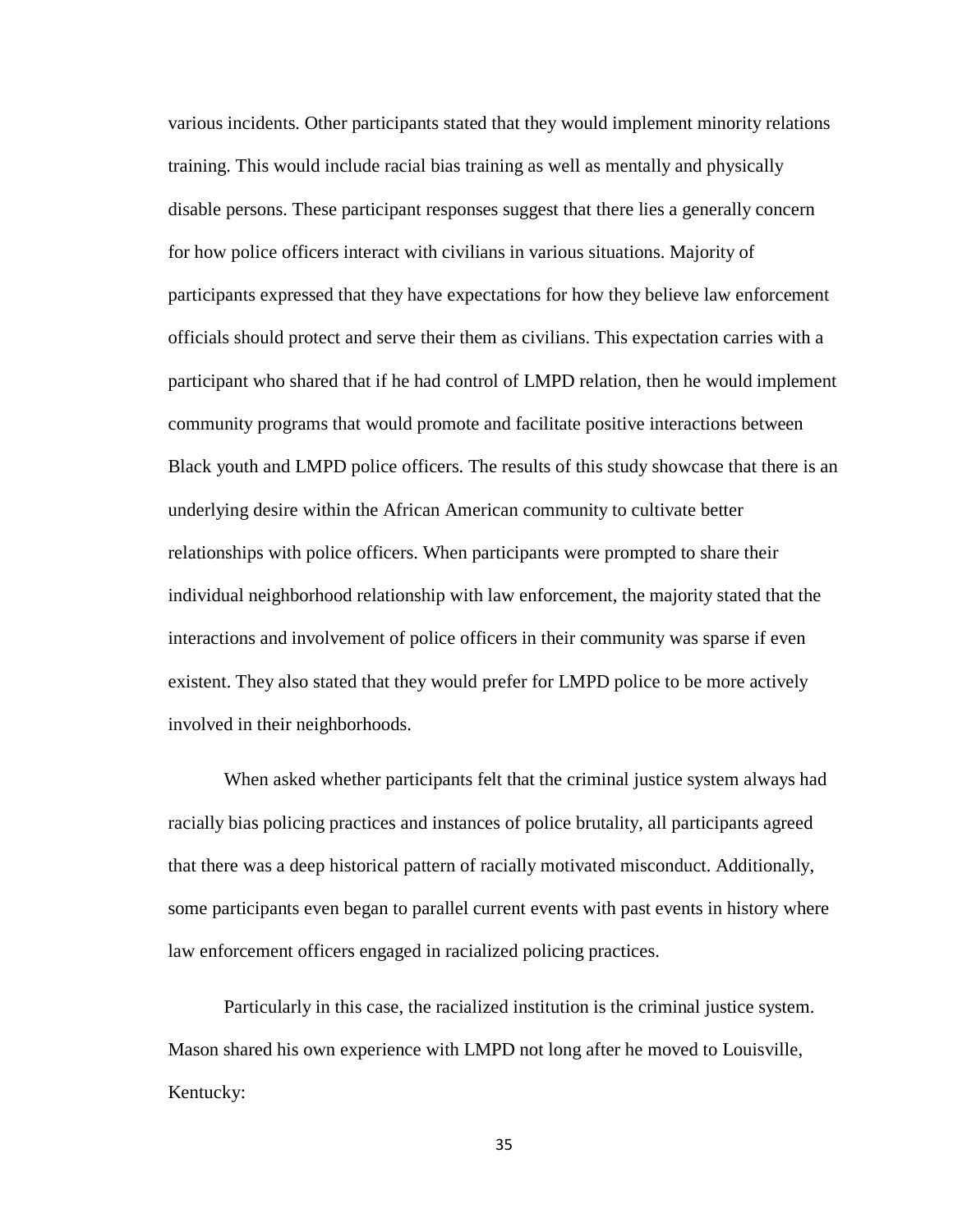And just even recently before I even moved here, I think like I got stopped like almost six times in like within like a—I think like a five-mile radius. They stopped me like six times. And from that it just became a— "Damn, this is really harassment" at it's finest. This is not, you know—and it's like even if they were looking for someone that looks similar to me, it's still a point where it's like five people have stopped me within a five-mile radius it's like—I mean this is not serving and protecting.

Although this situation is Mason's personal experience involving an individual officer or a small group of officers, repetitive acts of racially bias policing contribute to the development of institutional racism within the criminal justice system.

One of the guided questions asked participants, 'what does criminal justice mean to you?'. The results of the study found that some participants do not think of criminal justice as a separate entity apart from the criminal justice system. This guided question was formulated to evaluate the participant's perspectives on what they view justice to be in regard to crime. Rather than exploring criminal justice as a form of receiving justice, participants mostly discussed it as a means of punishment, lacking the necessary rehabilitation opportunities for individuals to recover and reenter society. Sophia expresses this perceived shortfall stating,

> But I know I took a Peace course…we got to talking about restorative justice and things like that and having an optimistic kind of outlook, that is what you would think that the criminal justice system would be like, you know, actually offering rehabilitation when people commit various different types of crime.

This participant speaks to the internal failures of America's criminal justice system. That it only punishes and does not facilitate changed behavior, primarily seen in the form of rehabilitation. Some participants showed an interest in the implementation of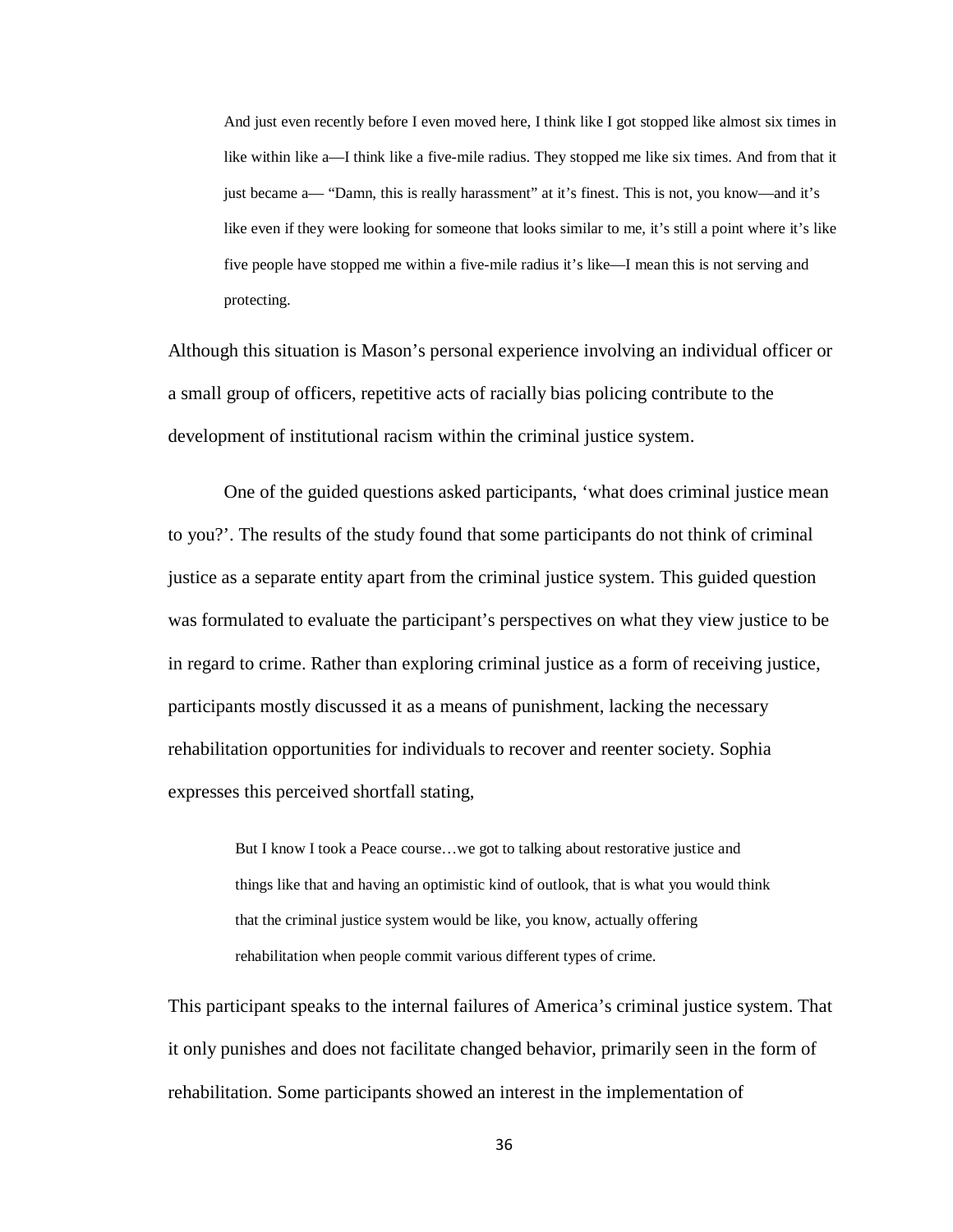rehabilitation and actually exercising this alternative to punitive measures. Participant responses suggest a desire for the criminal justice system and police officers to service the needs of civilians who have committed crimes, rather than simply punishing them.

Additionally, according to the results of the study, participants who had negative perceptions of the criminal justice system immediately associated criminal justice with the institution that processes crime and justice. When participants were asked what criminal justice meant to them, most participants automatically began referencing the criminal justice system. The participants responded describing the criminal justice *system*—the penal system that functions as a means to enforce laws, rules, and administer punishment. Sophia's response reflects this finding:

"But I think the first thing that comes to mind for me is you know, when you think of criminal justice, I automatically think of crime. And then you kind of tie that justice part into it, and I think of punishments that fit the crime, basically. Which we know that is not always the case."

Here, Sophia automatically associated criminal justice with the criminal justice system. Latrese, also unable to separate criminal justice from the institution, immediately began to stating some of the racial disparities in the criminal justice system:

Like another word, that kind of popped into my head automatically was like…just incarceration of like Black men and women---the higher rates of incarceration versus like, white and other Hispanic races and their incarceration rate.

Overall, participants tend to express a distrust within the system because they have experienced at least one negative encounter with the system. Findings suggest that some participants may have difficulty separating the two, like Sophia and Latrese, because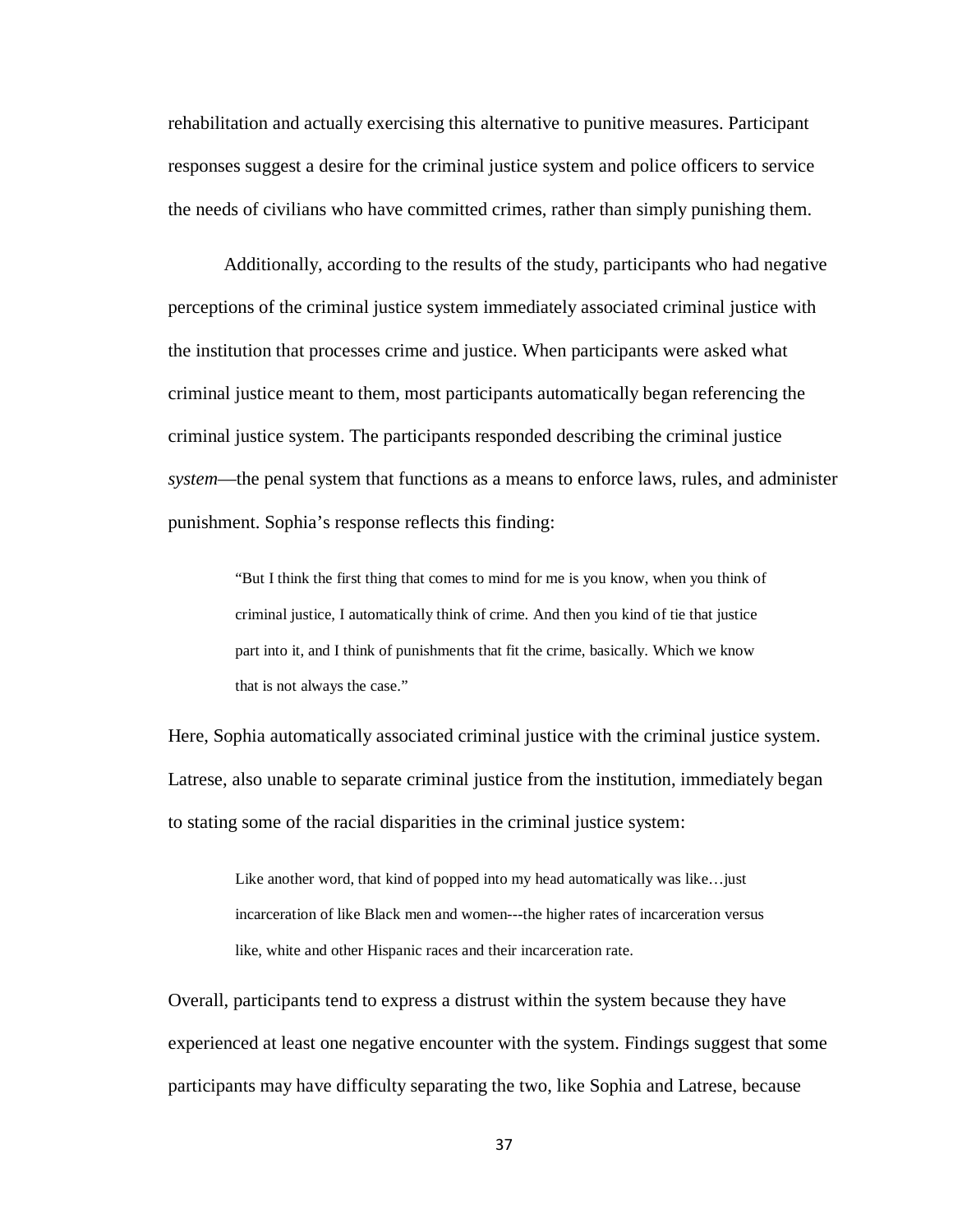receiving justice is taboo experience for them. The only experience that some African Americans have with criminal justice is being administered into the criminal justice system. This is typically a negative interaction and manifests feelings of distrust, resentment, and fear toward the criminal justice system as a racially discriminatory institution. Ultimately this is a testament to the injustices that they have experienced.

Contrastingly, the study suggests that participants with positive interactions may have experienced fair treatment in their encounters with law enforcement. Marissa shared that she experienced both a positive encounter with law enforcement and fair treatment during their interaction. In fact, it can be said that the officer on the scene treated her more than just fair:

I don't think my personal experience matches the reality that has been spoken to us. I've been in two specific situations where I'm definitely in the wrong. But, I was---like I had encounters with police and they didn't mistreat me. Or you know, made me feel unsafe. They actually let me off with a warning for stuff like that and I don't know if there's any other factors to do with that… But personally, I was definitely in the wrong for some of the things that I got caught up in but still got let—like I was let off. So I'm grateful for my experiences and I don't have any personal negative experiences with LMPD.

#### DISTRUST

One of the following themes that was illustrated in the participant's perceptions of their relationship with law enforcement was a distrust of the police. Majority of the participants in each of the focus groups expressed feelings of distrust toward law enforcement officers in their community. Participants demonstrated having basic knowledge about the criminal justice system as well as a general awareness of the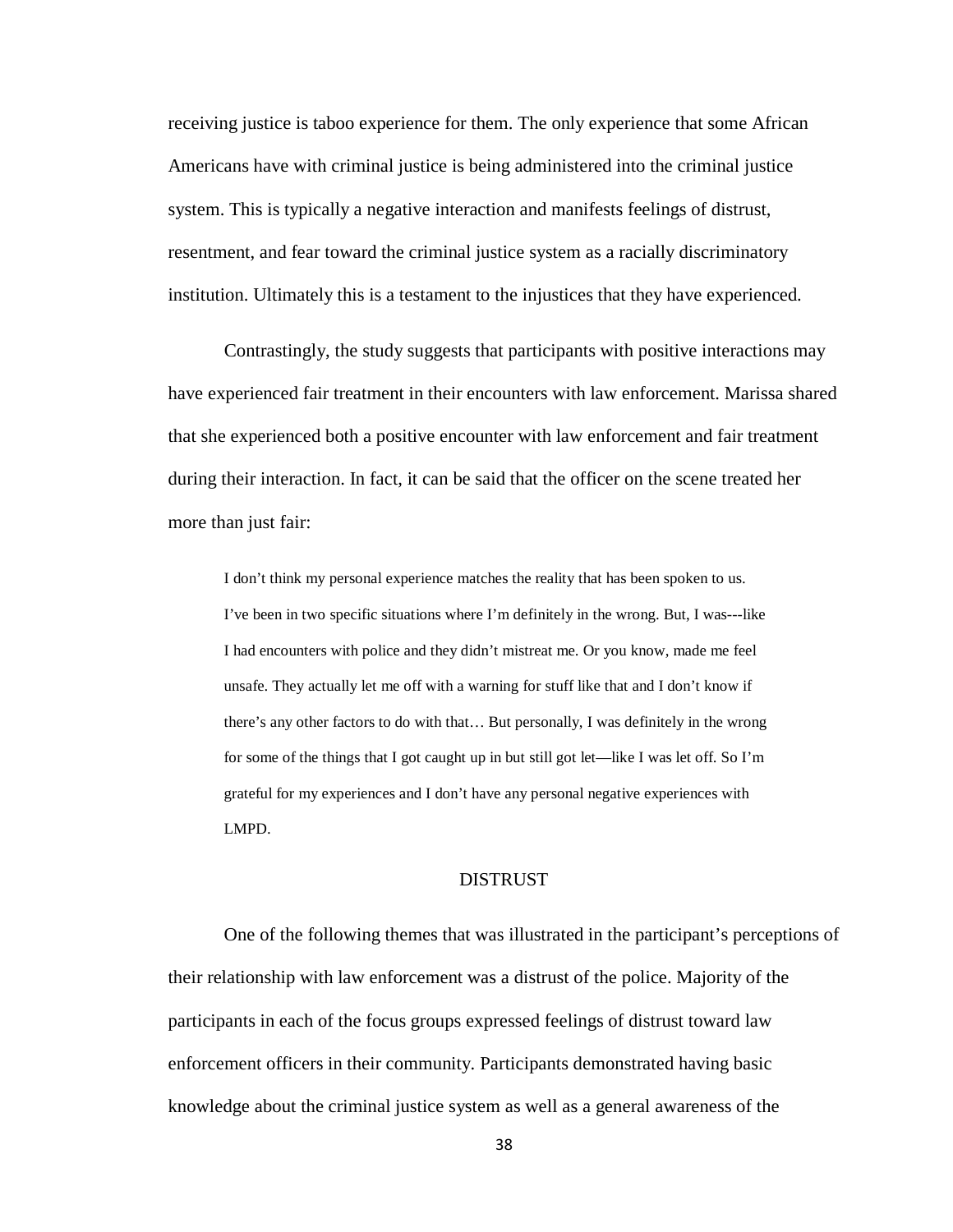inconsistencies and racial biases within the criminal justice system. When prompted to share what criminal justice meant to them, Miranda stated the following:

Um, I think that it's really situational. Because I think when it comes to criminal justice there's a lot of bias involved sometimes, and even though there is technically not supposed to be any. So, I think as far as criminal justice…it may not always be the decision that is expected and what you think should be right…there is always some technicality.

Most participants like Miranda showcased an understanding of how the criminal justice system is supposed to function, just as any reasonable citizen would. When exposed to instances where the criminal justice system is not functioning as it should, particularly as a result of racial biases, most participants demonstrated that they had adopted a general consensus that the criminal justice system is a racialized institution. As a result, participants had cultivated a distrust of the criminal justice system. Sasha blatantly states her perception of the criminal justice system, describing saying,

"I think our criminal justice system is crooked and there is no equality within that."

Mason shared a conversation he had with one of his peers discussing how the tense relationship between African American civilians and police officers' stems from generational mistrust:

> You know, talking just with my elders and we're still having the same conversations generationally about mistrust, right? Mistrust within the Black community within police officers. And I was telling him today like yeah, he was like, 'Well you know you guys say this, but at the same time this is the person you call.' I say, yeah that the only option that we have. If we had someone else to call, we would call them."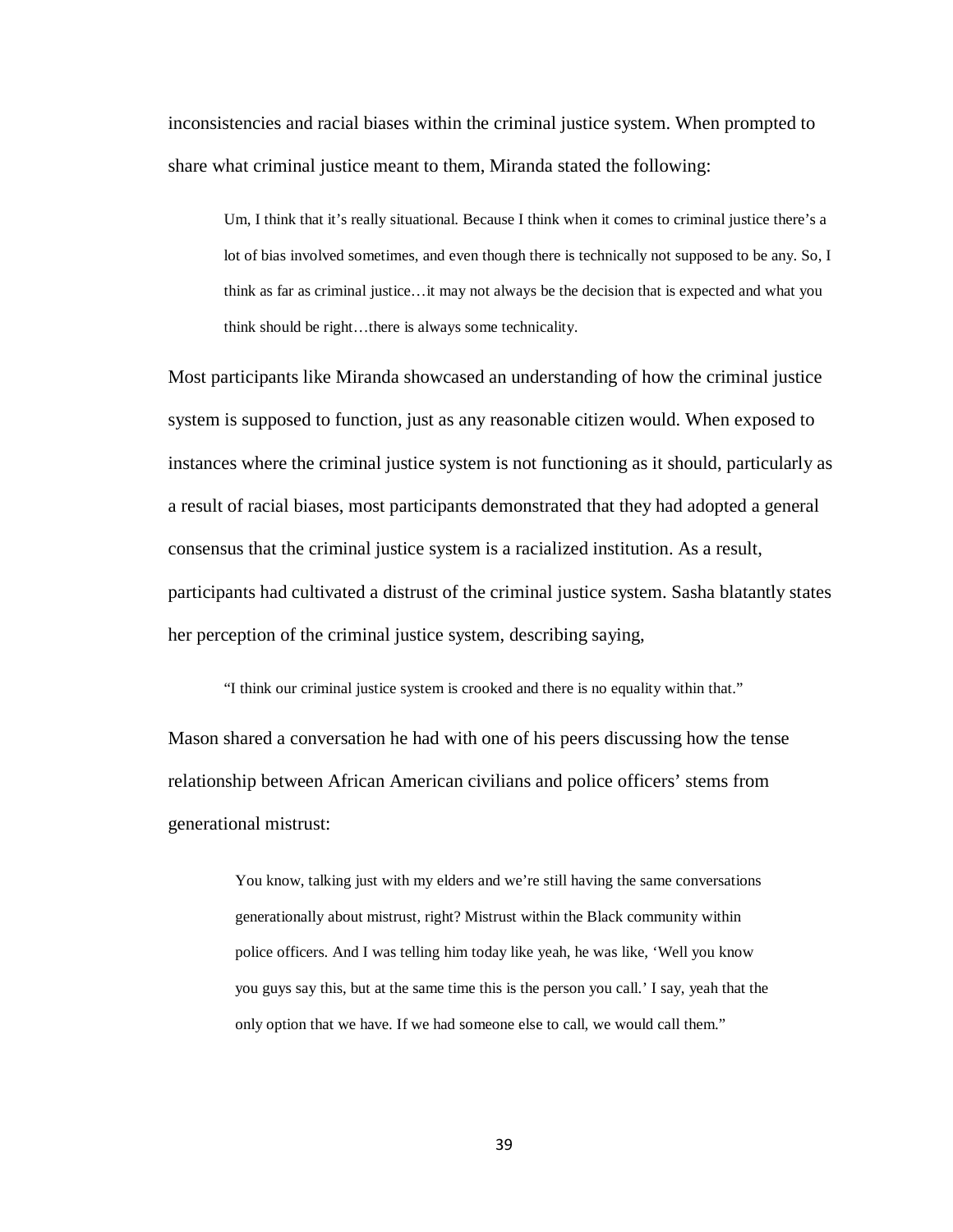Mason references how the African American community have historically created their own alternative means of safety and security. The innate distrust African American civilians have toward of police officers provoked them to begin policing their own neighborhoods as a result of feeling unable to rely on police officers because those officers were the same ones who were discriminatory toward them.

Participant responses demonstrated that this distrust of police officers also stems from participant belief that law enforcement will engage in not only racial bias, but also police misconduct in order to cover up their racialized policing practices. Mason further relays his distrust of law enforcement stating,

…and even going back to like knowing your rights, even if you do know your rights, depending on the situation you could be you know, that could be used against you. Because they'll find some clause or something or you know or use something against you. So, it's just like you know, ever like going historically, I mean we, I mean history has taught us we cannot trust local or federal or state government. It's just—and even the people that implement the law as police officers do, they are not in our best interest.

Mason's response highlights how skeptical African American civilians have become of the government and their local law enforcement in regard to covering up of police misconduct. This response also suggests a disconnect within community policing. As mentioned before, participants have expectations for their local law enforcement officers. Participants expect that it is the duty of LMPD to also have African American civilian's best interest in mind.

Another reason for participant distrust in law enforcement can be linked to the historical relationship that police and African American civilians share. Sophia shared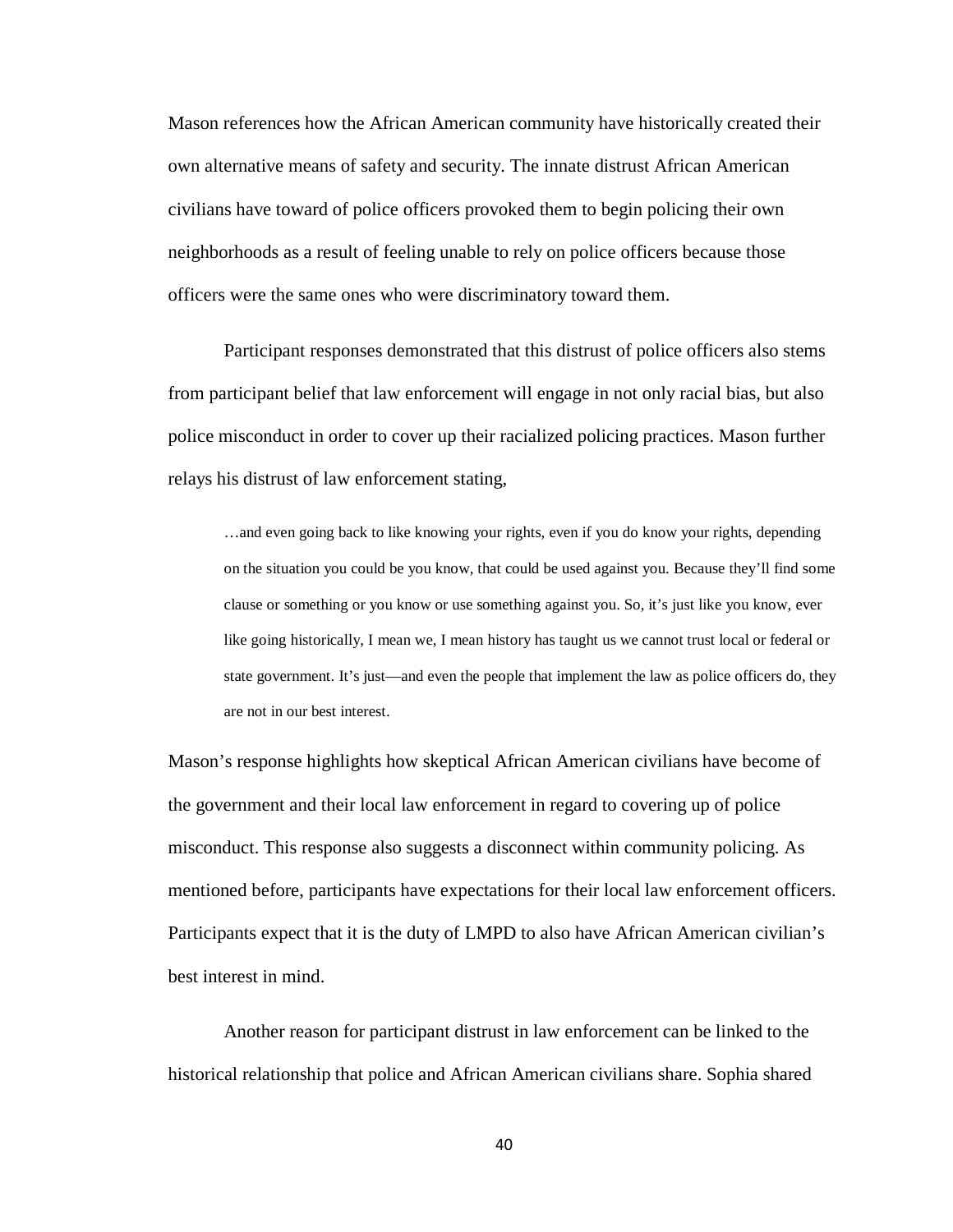that her grandmother experienced racialized policing practices during the Civil Rights Movement:

My grandmother was from Alabama so like everything that went on down there like she went through that. So, the fire hoses, the—yall know what was going on… So, I definitely do believe there are historical ties to this. This has been going on for a while. And I'm sure we're all educated on this call. We know the history of the police and where the police came from. So, when they were initially started, they were not started with good intentions and so it's kind of hard to believe that all of these years later that now we're supposed to believe that they have good intentions specifically for the Black community when they were initially brought together to bring the Black community down. And so, it just makes sense that in the present times they are continuing to fulfill that role.

Sophia acknowledges the generational ties that lies within the tense relationship between African American civilians and law enforcement officers. Sophia also recognizes the historical context that significantly influences the way in which African Americans perceive and interact with police officers.

Furthermore, some participants expressed that their perceptions of LMPD have in turn impacted the manner in which they respond to the police. Sasha expressed the following:

I would say the first feeling that I always feel towards LMPD is—the best word would probably be animosity. Like, it's just like, I don't know. It's just like I can't trust you. So automatically like, I got my guard up and I'm a little hostile. Even if you just ask me a regular question, I'm feeling like there's an ulterior motive to what you're asking me like, or you're trying to get something started with me. Even if it might not be that that's what it is. It's just automatically how I feel cause your guard is already up based off of the things that have already happened and that mode, like that they have already set.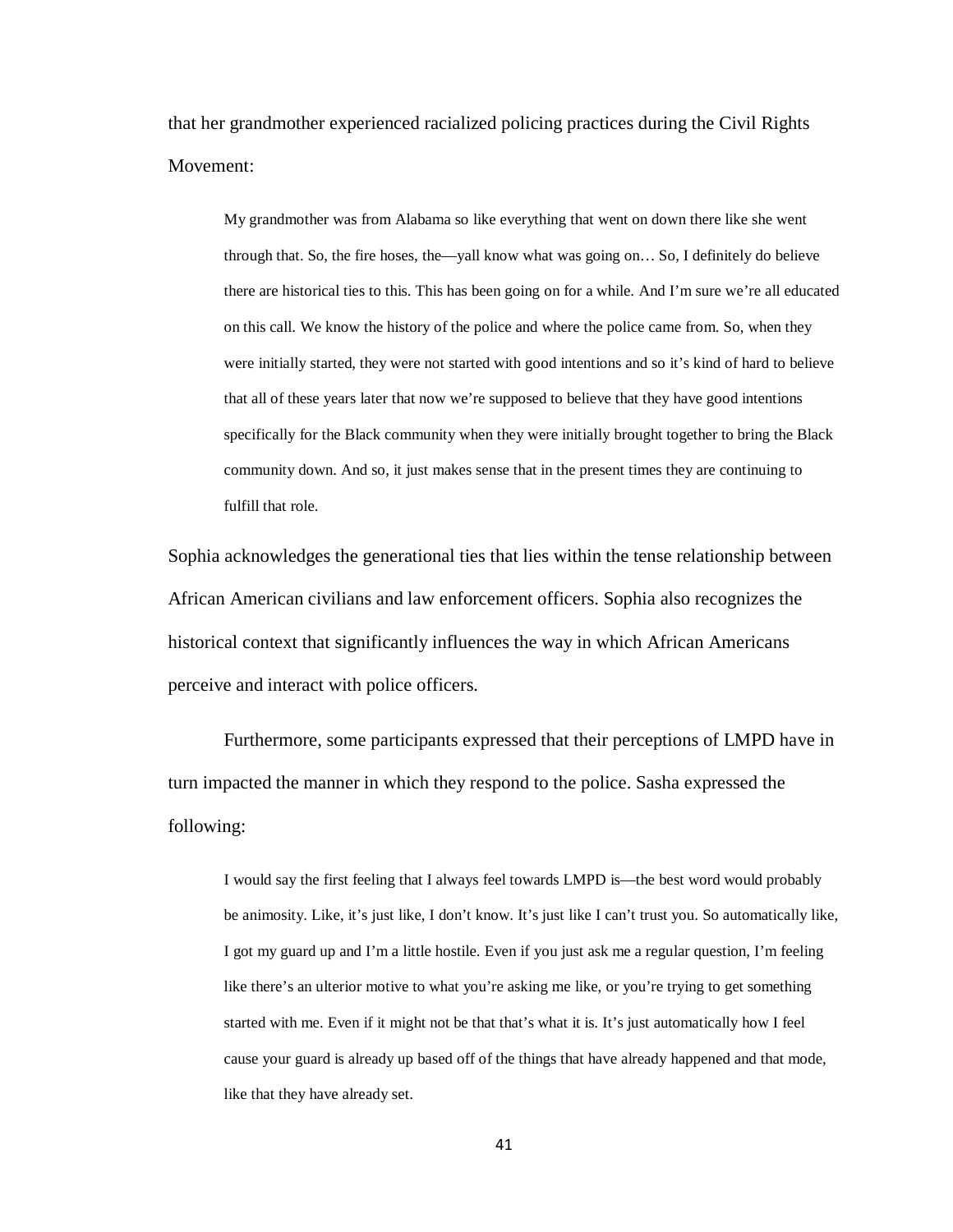Sasha's negative perception of LMPD has manifested strong emotions that provoke the participant to become hostile during her encounters with the police. The hostility is not a response to simply be spiteful toward the police but a defense mechanism of protection. The participant is not trusting of the police and does not feel safe enough to answer the basic inquiries that LMPD may ask of her. This acute district of law enforcement originates from the participant's fear of LMPD as well as her experiences and exposure that negatively influenced her perception of the police.

### FEAR

In regard to fear, the research found that participants expressed feelings of fear because of their presumptions regarding the consequences that an encounter with law enforcement can have on their lives as African American civilians. Participants demonstrated a basic knowledge and understanding of the racial disparities in the United States of America's criminal justice system. This knowledge can be attributed to academic based knowledge, but for the purpose of this research, majority of their knowledge base derived from their personal experiences with law enforcement and/or an experience witnessed by one of their peers. As a result, the participants developed a fear of interacting with law enforcement based on how they have seen or heard encounters end in. When asked to share their impression of LMPD Chelsea shared the following:

…To me when I think about police, I think that they're supposed to be keeping us safe and protected. But when I actually think of what they do, if anything, I feel like they scare me. Like, I remember it was one time I was getting pulled over by police and I was literally thinking, I pray to God that don't nothing happen.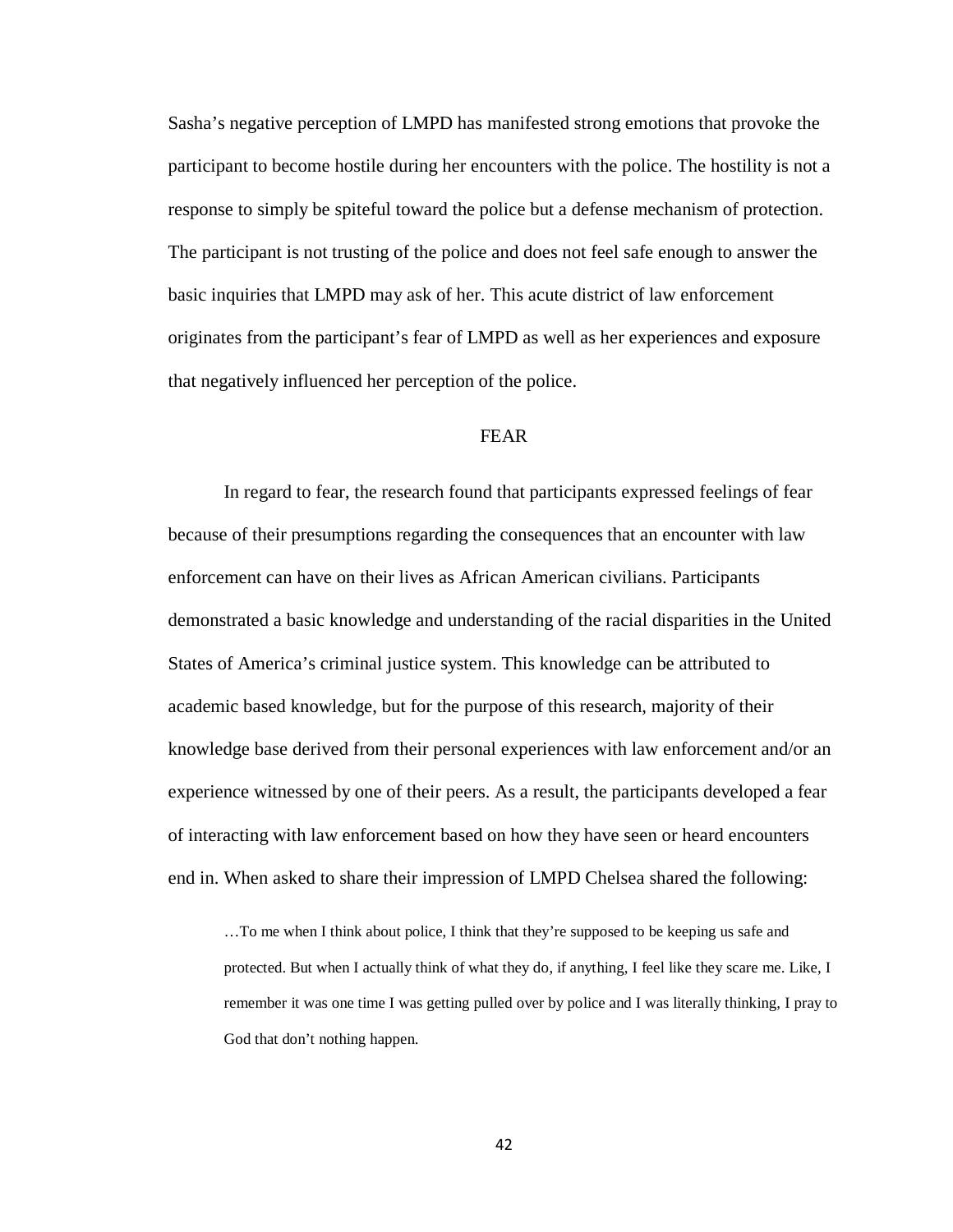Here, Chelsea expresses feelings of fear in regard to their lives being drastically changed by a simple interaction with law enforcement. The following is a Sophia's response regarding feelings of fearful even without having experienced a negative encounter with law enforcement. Sophia shared how her aunt told her that her aunt would cry on cue during a police encounter as a de-escalation tactic in hopes of avoiding a fatal encounter with law enforcement. She also expressed concern about how simple traffic violations have resulted in the death of many African American civilians:

And as we've all seen these stories of people losing their lives over things like that. Like Black people losing their lives over small things like that. So, like even if I had an experience, that was kind of ingrained in me—that there is kind of like an 'Us vs. Them' mentality.

The feeling of fear and the power of authority that participants perceive officers to display during their encounters with African American civilians has created an 'Us vs. Them' mentality amongst the relationship between the two. According to the participant's response, this dynamic has become ingrained in African American civilians to the point where she does not feel safe in the presence of law enforcement, the very people who swore to protect and serve all citizens.

Latrese expressed that the way she perceives the African American community relationship with local law enforcement affects the way in which she plans for her future. She begins to make mental notes about ways to cope with racialized policing practices. One way in which Louisvillians can do this is by teaching their next generation how to respond during an encounter with law enforcement. Here she states,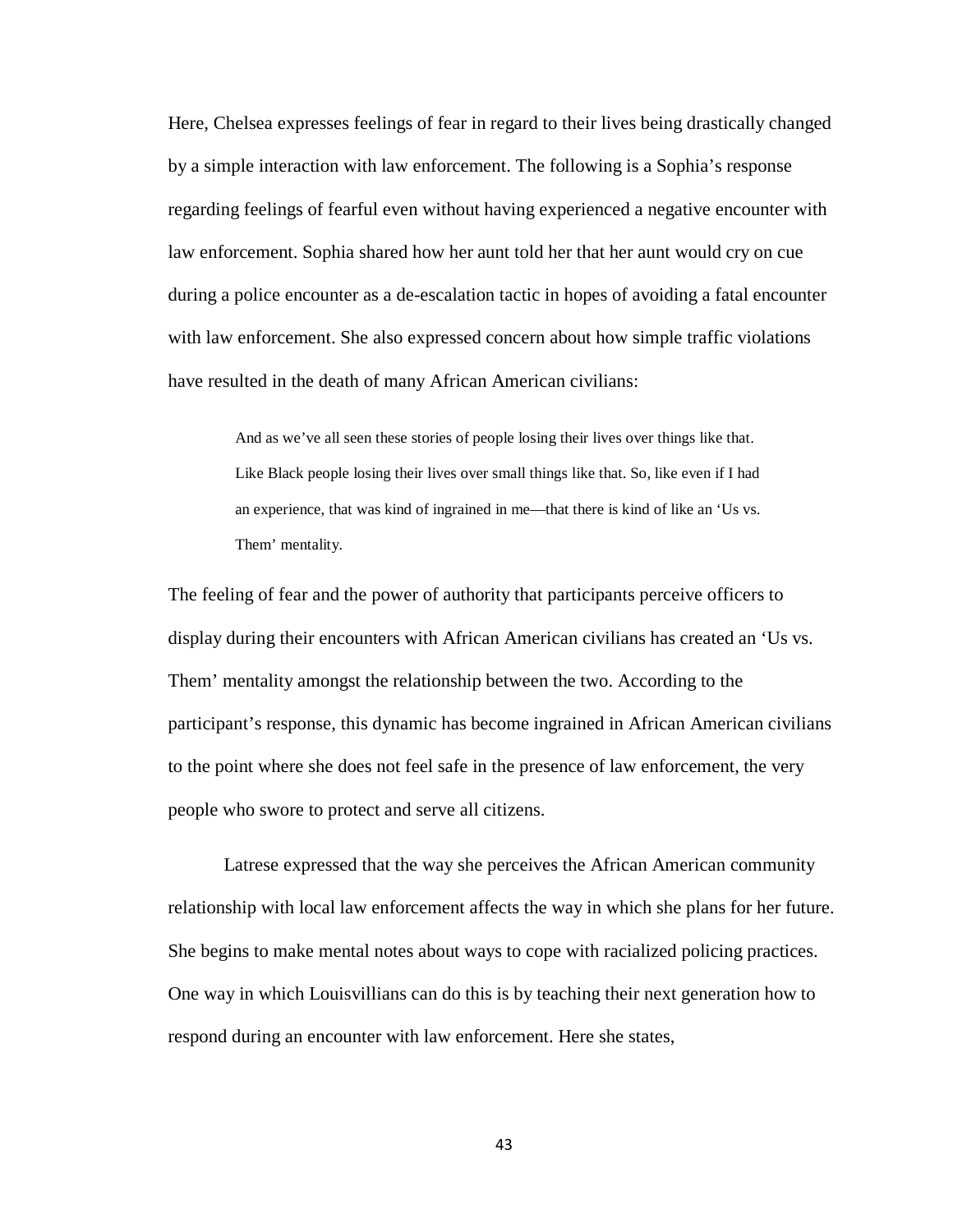…Like you know, police must not be looking out for us. Well, when I say us, I mean specifically Black people. You know, and now it's like I have to think about the future when I have children I'm going to have to give them that same talk like, okay, like this is what you need to do. Like, you know, if you ever get pulled over by the cops you know, put your hands on the dashboard, you know, comply like as much as you can

This is also an example of how fear has become generational just like distrust has become. Latrese stated that she planned to teach her future children about how to interact with law enforcement to avoid hostile or fatal situations. Commonly known as 'the talk', this planning has become a cultural custom within the African American community. The overall goal is not to continue generations of the negative relationships with law enforcement officials, but to practice mechanisms of survival.

Another type of fear that participants expressed was a fear of wrongful incrimination solely because of the color of their skin. Miranda shared the following:

I remember watching a video last week about a couple who owned a restaurant business and then went to go meet with someone who they were renting a space for storage and he pulled a gun on them—and the wife—the husband went to stop him from shooting and the wife was even scared to call the police because she was afraid that they were gonna think her husband who—they were both Black and the guy was white—that the police were gonna mistakenly shoot him thinking that he was the person committing the crime and it wasn't him. And so I think that like even if a situation were to happen and you had to call the police like you kind of almost second guess like, 'Should I really?' Cause there's situations where they've been called and they do the opposite and protect the opposite person or party of who they were supposed to be called for.

This situation exhibits both themes of fear and distrust. The wife did not trust the police to properly respond to the situation in the event that the officers who arrived on the scene would racially profile her husband and mistakenly cause harm to him. Although this was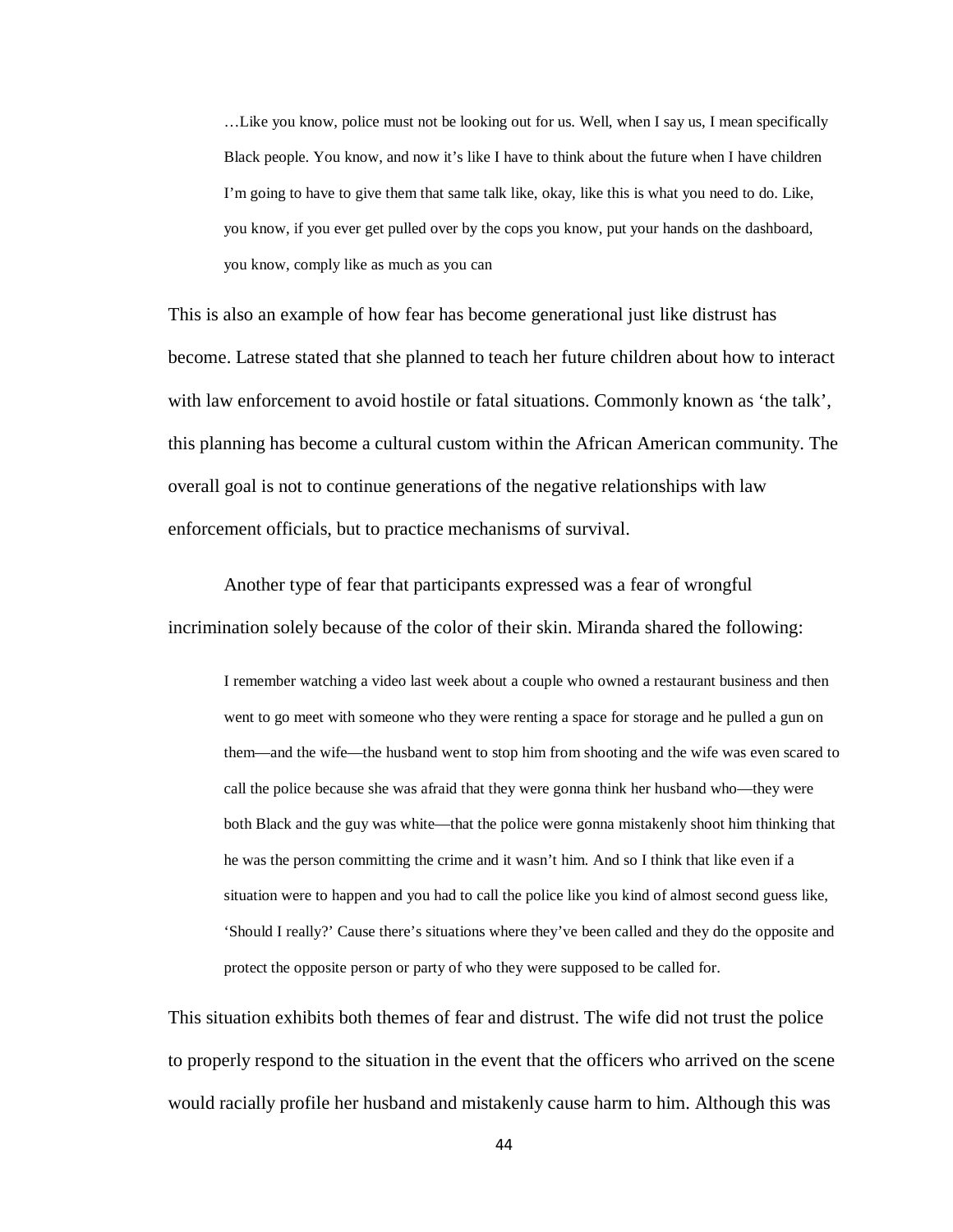personally experienced by the participant, these real-life incidents are what influence the perceptions of law enforcement.

According to participant's responses, the remedy to eliminating the fear from African American civilians is improving community policing. Sasha stated,

I will have them actively involved, and that's just so like not only you can get acclimated with like having them around all the time, but your children can get acclimated with having them around all the time. So that also like, when they see them in that aspect they really see them as someone who's there to protect and not someone who's always there to stir up trouble. So that takes away a lot of fear from others and my community

Fear as well as distrust of police officers in the African American community has become a generational issue. To break this pattern, participants suggested that police officers become actively involved in the local neighborhoods that they patrol. Building a relationship with the African American community will help dissolve some of the fear that the residents may have toward law enforcement.

### RESENTMENT

The research has demonstrated that participant's resentment toward law enforcement is initiated by feelings of distrust. The study results showed participants having a distrust of how police officer's exercise their authority. This may stem from experiences or an exposure to instances where participants have witnessed events where law enforcement has abused their authority.

Based on participant responses, expressions of resentment toward law enforcement were often a result of racialized misconduct that endangered the lives of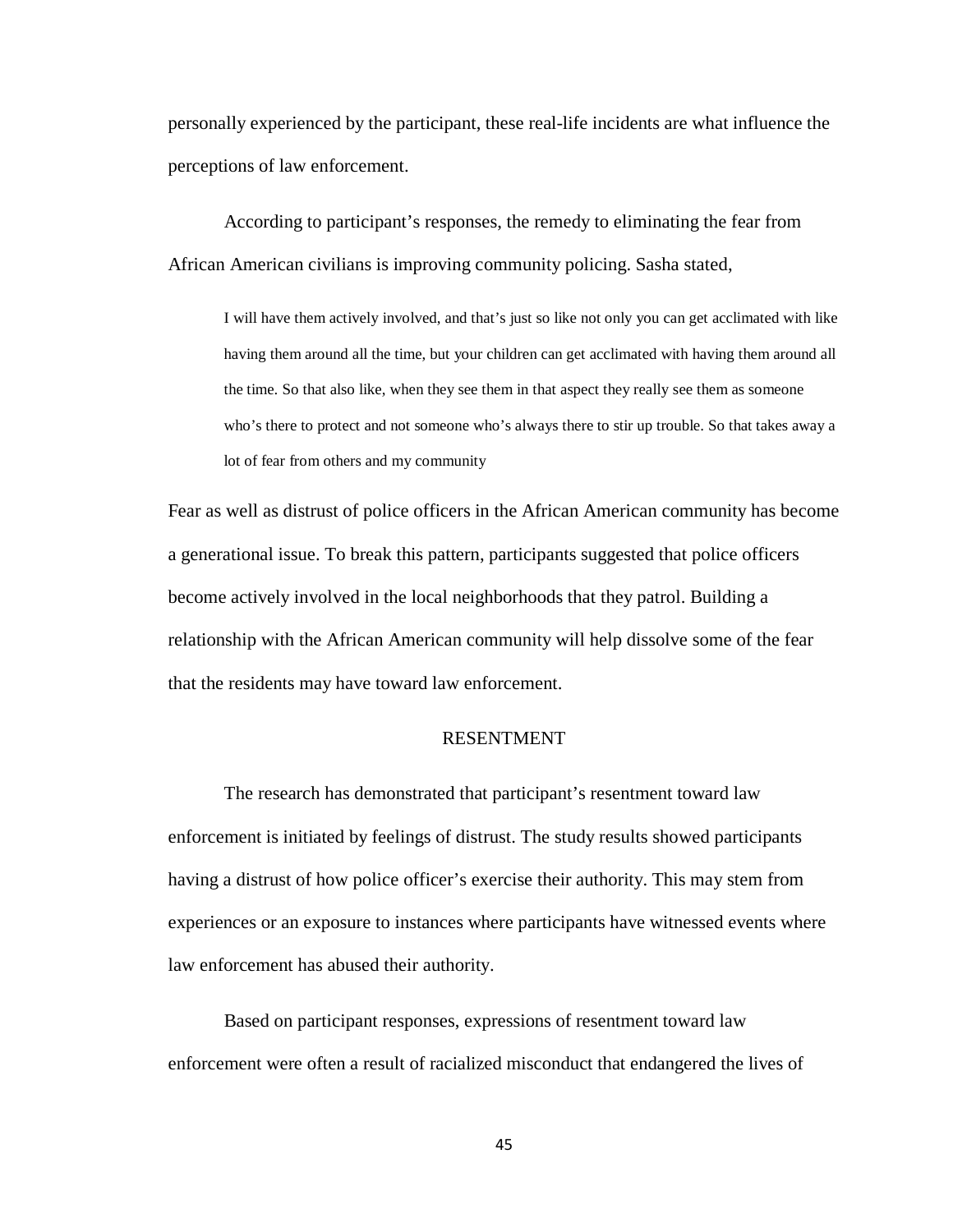African American civilians. Miranda shares an encounter that one of her peers experienced that caused the participant to feel resentment toward police:

I do know one of my best friends, her little brother had a run in with the police. On a swim trip they were coming back home from their swim meet that was out of town and he's the only Black boy on the team and his coach was like "Go take a picture by that sign!" and he went by himself to go take a selfie in from of the sign to send to his parents. And as soon as he walked to the sign a bunch of police came up and swarmed him because they were under the impression that he was someone who had committed the crime somewhere else. And all they had was 'Black male suspect' as their tip.

Other participant's expressions of resentment often occurred when participants felt that police officers abused their authority in an attempt to assert power over them. Mason states,

"…and the reason why the mistrust is there, because every time they make 'mistakes', they never are really accountable for it"

Resentment towards law enforcement stems from fear and distrust that has accumulated over time. Developing resentment toward law enforcement can be caused by any sequence of events whether it be a primary or secondary experience. Joshua, who showcased feeling of resentment, shared his encounter with police with the focus group. He stated that he and one of his female friends were playfully throwing candy at one another when an officer in plain clothes witnessed the interaction. The police officer approached the participant and his friend inquiring if there was a problem. When Joshua questioned the identity of the officer, he states that the officer showed his badge, became hostile, and began to curse and suggest that the participant was endangering the friend. After sharing his experience, Joshua expressed the following: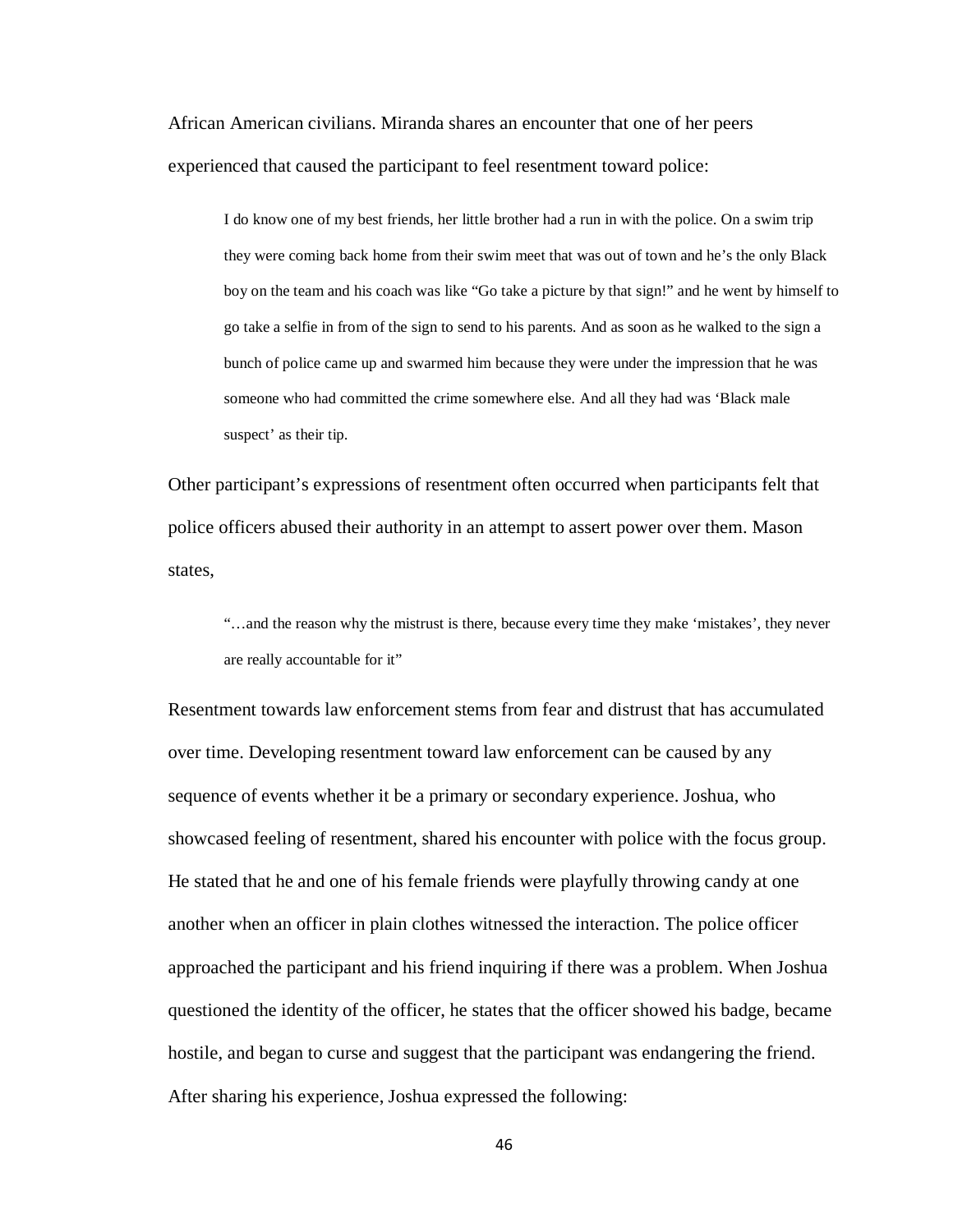But it was just like something so small, simple, you know. Like, you could've waited—that could've turned into something way different. You know? He didn't really even have to take his time to come over and ask me about some candy. But they go out of their way to cause trouble a lot of times, I think. So, you know, if something would have came from that, then the question would have been, 'Was the candy even worth approaching him in the first place?' So, stuff like that is why people like me lose faith in the system because you know, it's harassment. They go out their way and start issues a lot of times instead of fixing them.

Joshua felt that the police officer had used his authority to question him, initiating an encounter that he felt could have resulted in a harmful, or even fatal incident. In other words, Joshua felt that the police officer was harassing and antagonizing him. He states that situations similar to his own experience create a disdain, or feelings of resentment toward law enforcement. Based on participant responses, it can be concluded that this resentment stems from fear. Participants fear that in any encounter with law enforcement that they may end up being severely hurt, or even unjustly killed. Participants who showed feelings of resentment have internalized the incidents they have seen on the news, media, and what they have heard from their peers. As a result, this influences some of the participant's perception of the likelihood that such incidents could happen to them.

#### MEDIA AND PEER INFLUENCE

Social media, the news, and individual's peers were the most significant influencers in participant perceptions of police officers. Interestingly, participants who did not have a personal experience with law enforcement developed their opinions of law enforcement and the criminal justice system as a whole based upon these three contributors. Here, Latrese acknowledges her lack of primary experiences and proceeds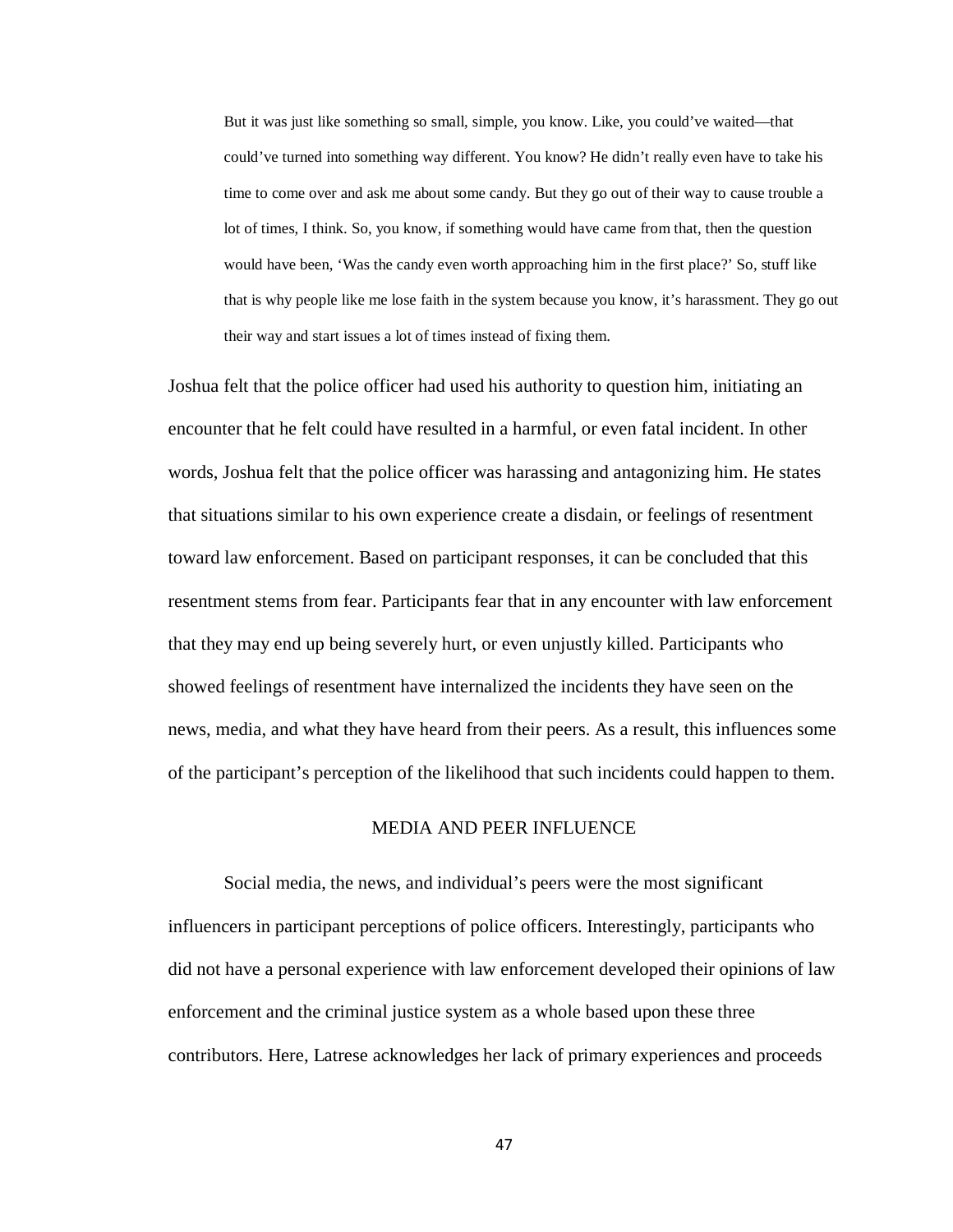to share what it was that particularly shaped her perception of the police and the criminal justice system:

"A lot of the things that I knew about the criminal justice system and police, I found out through the news and media and just like talking to my peers and stuff like that. So, I just feel like because I kept hearing the same story like, 'Black man innocent', 'Police officer kills innocent Black man'. Just like a lot of those type of stories, like, to me-- and then like even seeing videos. So, it's not even like you're hearing it but you're seeing it too. And it's like, OK, well I guess this must is how it be, you know."

Latrese's negative perception of the criminal justice system and the police formed as a response to a pattern of events legitimizing the existence of racially bias policing practices.

But I definitely, like, I was scared for my life, but you know it could have been completely different so the opinions and views that I'm fed constantly just doesn't represent in my everyday life. Now, hearing stories and stuff? Yes, and having my father, and his history with LMPD and stuff like that. I can see how other people's, you know, realities match the stigmas that are pushed out in the atmosphere."

As mentioned before, Marissa, had viewpoints that significantly contradicted the majority opinion. Marissa did not have any negative personal experiences with law enforcement. In fact, in prior conversation she stated that all of her encounters with police were positive interactions. When asked what influenced her opinions of the criminal justice system, Marissa responded about the procedural aspects of the criminal justice system based upon her professional experiences as a court employee:

I used to work for the United States District Court—Federal Court, so like I literally think of just the process of how the system works. I think of, you know, getting the jurors together, I think of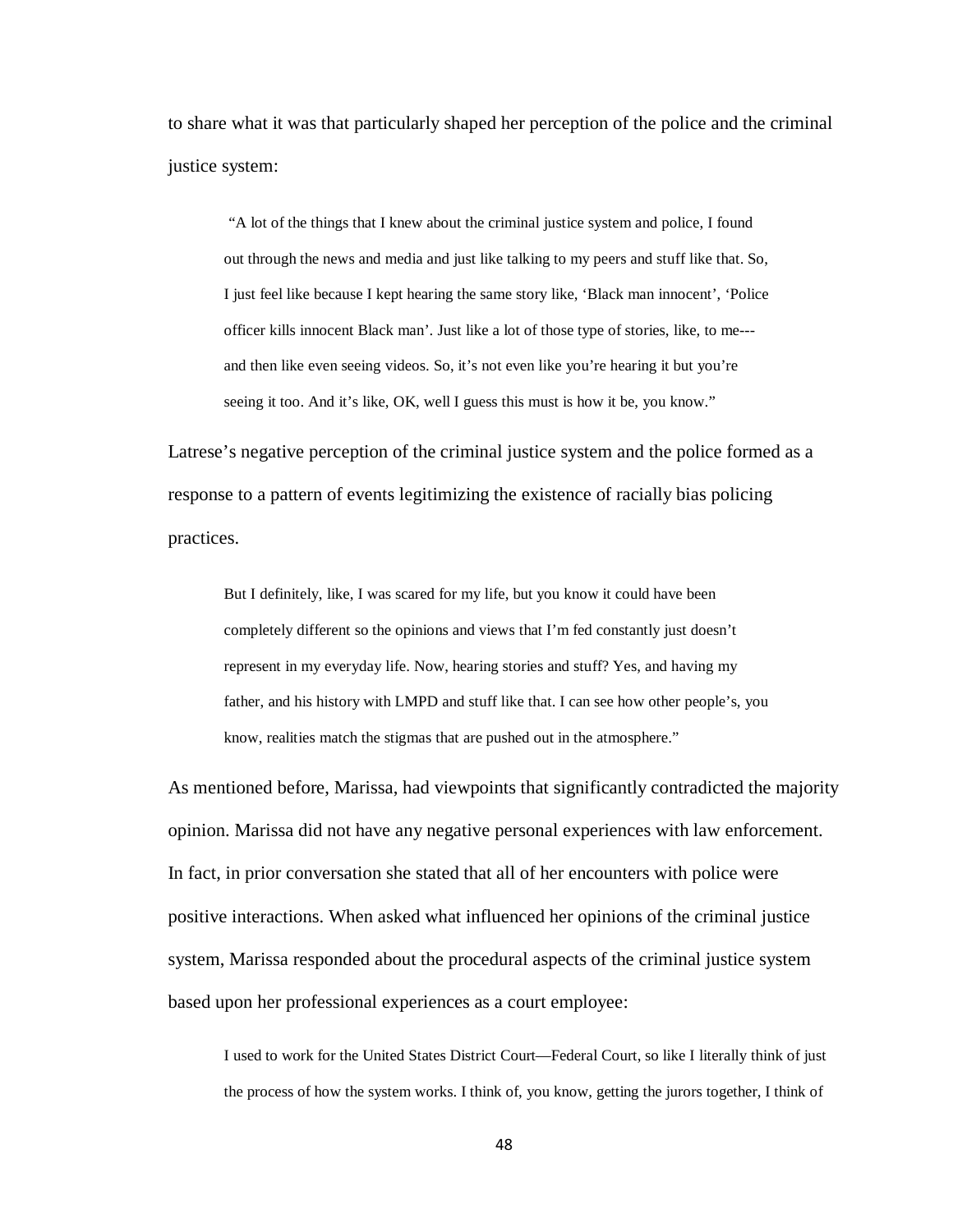the behind the scenes of what happened with the judges and the conversation that happens in the chambers. I think of, you know, the attorneys and all the paperwork that gets done beforehand. So, I don't really think of like, you know, right or wrong or like, color as far as that manner. I really think it's just a systemic thing that people are just really doing what the laws were already telling them what to do.

Marissa's professional experiences influenced her to have a moderate view of the criminal justice system, a very uncommon perspective amongst the participants within both focus groups. Although Marissa's perception is an anomaly within this research study, it is important to note how one's social environment can impact an individual's perception.

Ultimately, the results of the research study found that racialization in the criminal justice system has caused damaging effects on the relations between African American civilians and law enforcement. Furthermore, the study results demonstrate that the longstanding history of racially bias policing practices and recent events involving police officer killings of African American civilians play a significant role in influencing African American civilian perceptions of law enforcement. As a result of the absence of police officer participation, the study results were inconclusive in assessing the factors that may influence law enforcement perceptions of African American civilians. The results were also inconclusive in assessing whether law enforcement officials possess an awareness of the policing history between African American civilians and themselves.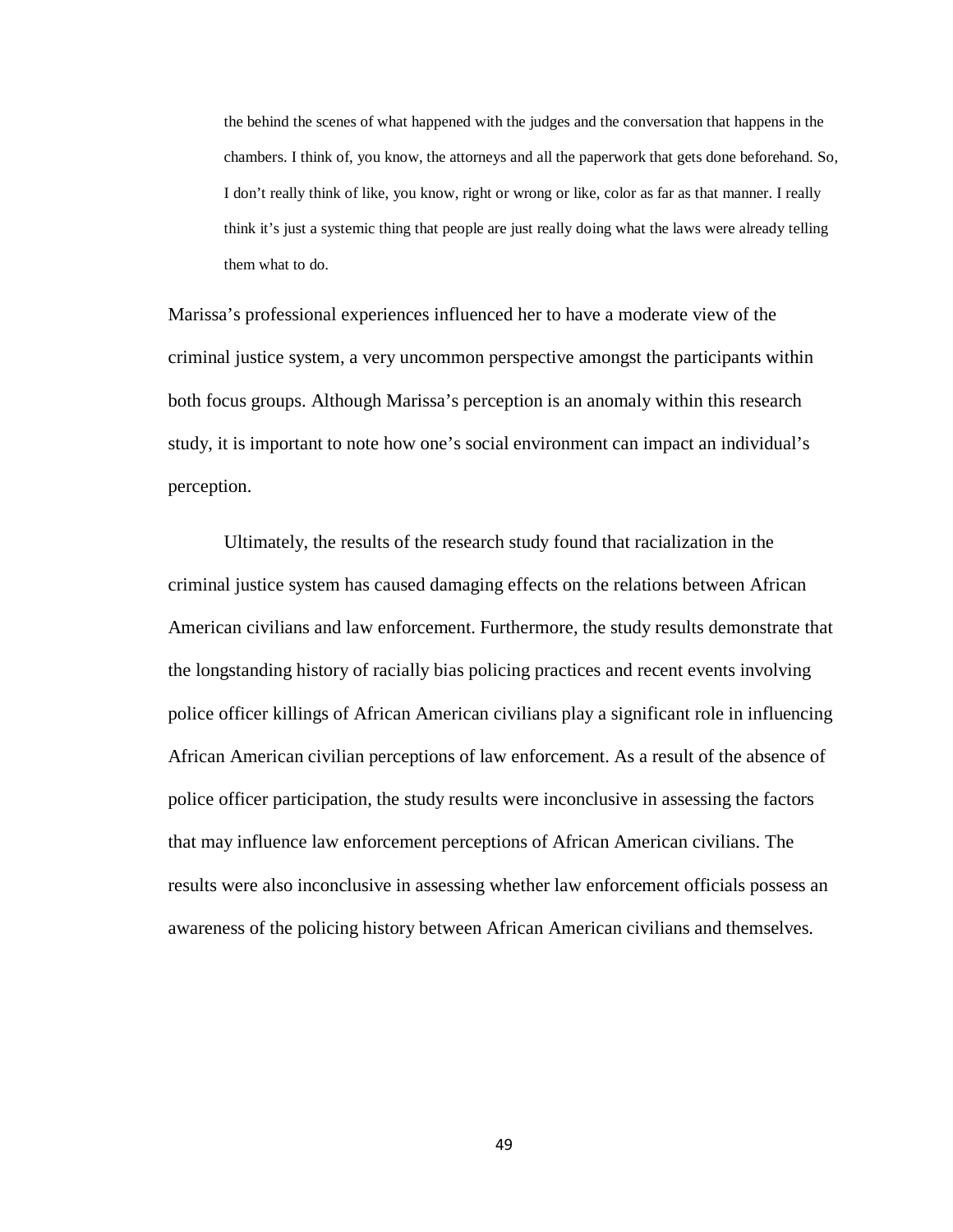#### **DISCUSSION**

The results of the research ultimately confirm the study's hypothesis that racialization in the criminal justice system has caused damaging effects upon the relationship between law enforcement officers and African American civilians. Additionally, the research suggests that long-standing history between the African American community and police officers did indeed impact African American participant's perceptions of law enforcement. Furthermore, research showed that the recent African American killings as a result of policer officer shootings did have an effect on how the participant depicted law enforcement officials. More specifically, the events following the death of Breonna Taylor had a significant impact on how participants viewed the LMPD police officers and their department as a whole. The study's hypothesis regarding police officers cannot be confirmed or disproved as a result of their absence in the study.

The results of this study showcase the impact that racialization in the criminal justice system has had on the relationship between African American civilians in Louisville, Kentucky and LMPD. This is especially important in light of the events that transpired after the death of Breonna Taylor. As mentioned before, the relationship between African Americans and law enforcement has historically had its restraints as a result of racially bias policing practices (Pegues, 2017). This research shows that centuries later, law enforcement officials are still engaging in discriminatory policing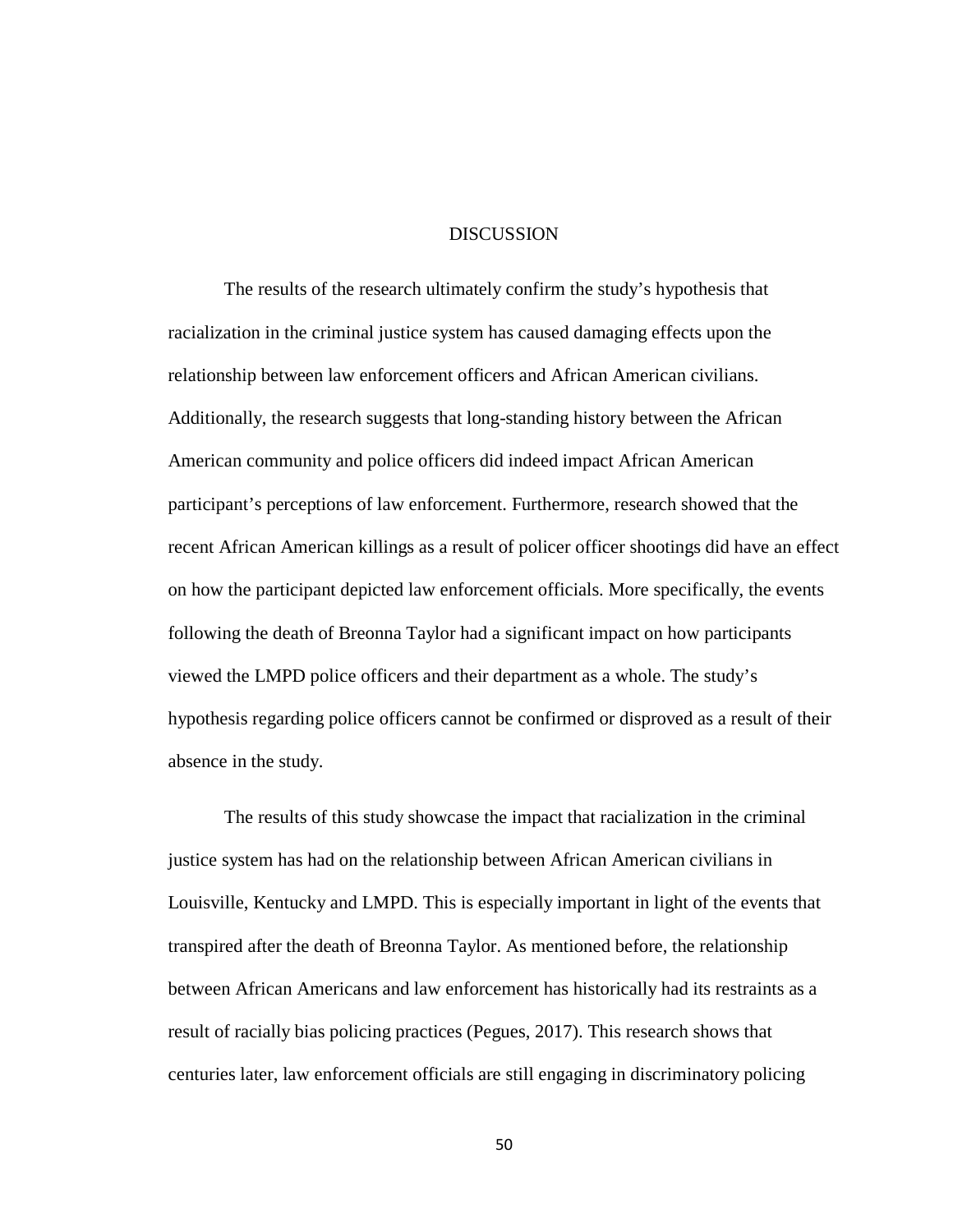practices that are over-criminalizing Black Louisvillians. As a result, African Americans have adopted negative perceptions of law enforcement, especially in their local communities. These negative perceptions manifest in African American civilians a variety of emotions and attitudes including but not limited to distrust, fear, and resentment toward their neighborhood police. Racially bias policing practices have also shown to negate community policing practices. This neglect intensifies the strenuous relationship between African American civilians and law enforcement. Participant responses illustrated occurrences where their interactions with their local law enforcement were predominantly crime oriented. In other words, when law enforcement officers did engage with African Americans, it was mostly during an encounter such as a traffic stop or in this special case, a protest confrontation. Some participants expressed that their interactions with LMPD lacked genuineness and care as a public servant. As a result, this caused them to feel not only alienated, but endangered by police. They did not feel protected and served by their local law enforcement. In fact, many participants feared any potential encounters with LMPD. Ultimately, this issue stems from the racialization in the criminal justice system. Racial stereotypes enabling racialized policing practices encourage police officers to over-criminalize African American civilians into an oppression that necessitates distrust, fear, and resentment.

This study accompanies previous literature that investigates African American perceptions of law enforcement. It also adds to previous discussions regarding racialization in the criminal justice system. Most importantly, this research is an expansion of the ways in which racialization in the criminal justice system impacts the relationship between Black Louisvillians and LMPD.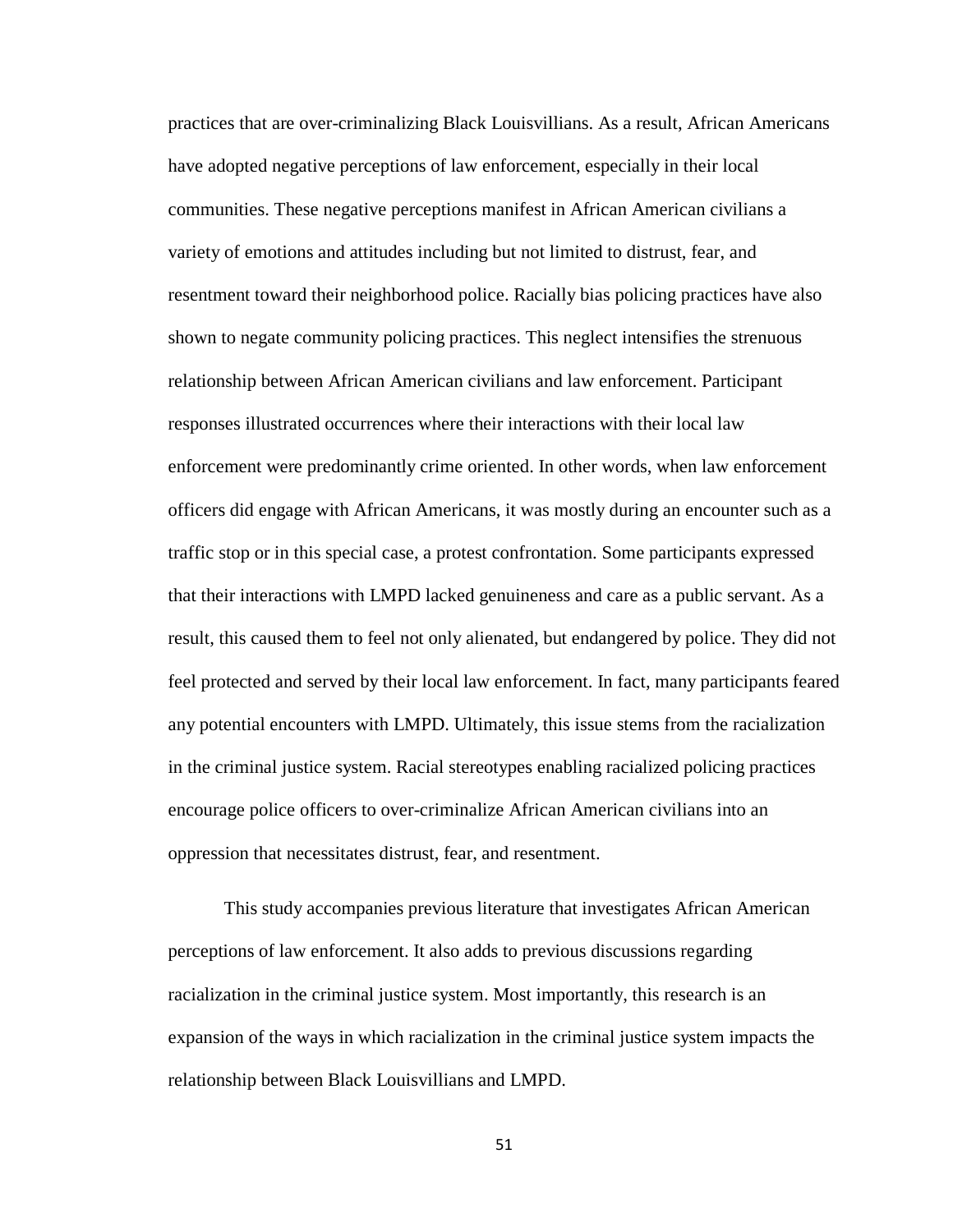This research of this study was limited in that it did not provide LMPD perceptions of their relationship with African American civilians. Also, the research was unable to provide dialogue between LMPD and Louisville's African American civilians. These features would have provided a more robust illustration of the relationship between African American civilians and law enforcement in light of Breonna Taylor's death. Additionally, it would have given LMPD an opportunity to engage in dialogue discussing their needs from the community and even from their own police department. Facilitating a conversation between LMPD and Louisville's African American community may have created an environment to find resolutions to building a better relationship between the two.

There are some limitations to this approach. For instance, African American's perception of the relationship between African American civilians and law enforcement. Also, without the input from local police officers, it is difficult to accurately assess the root cause of the tension between these two groups. However, it remains necessary to assess these relations and how they have been impacted by the racialization in the criminal justice system. Police brutality is a public safety and health crisis. Therefore, it would be unjust and a disservice to refrain from proceeding with the research.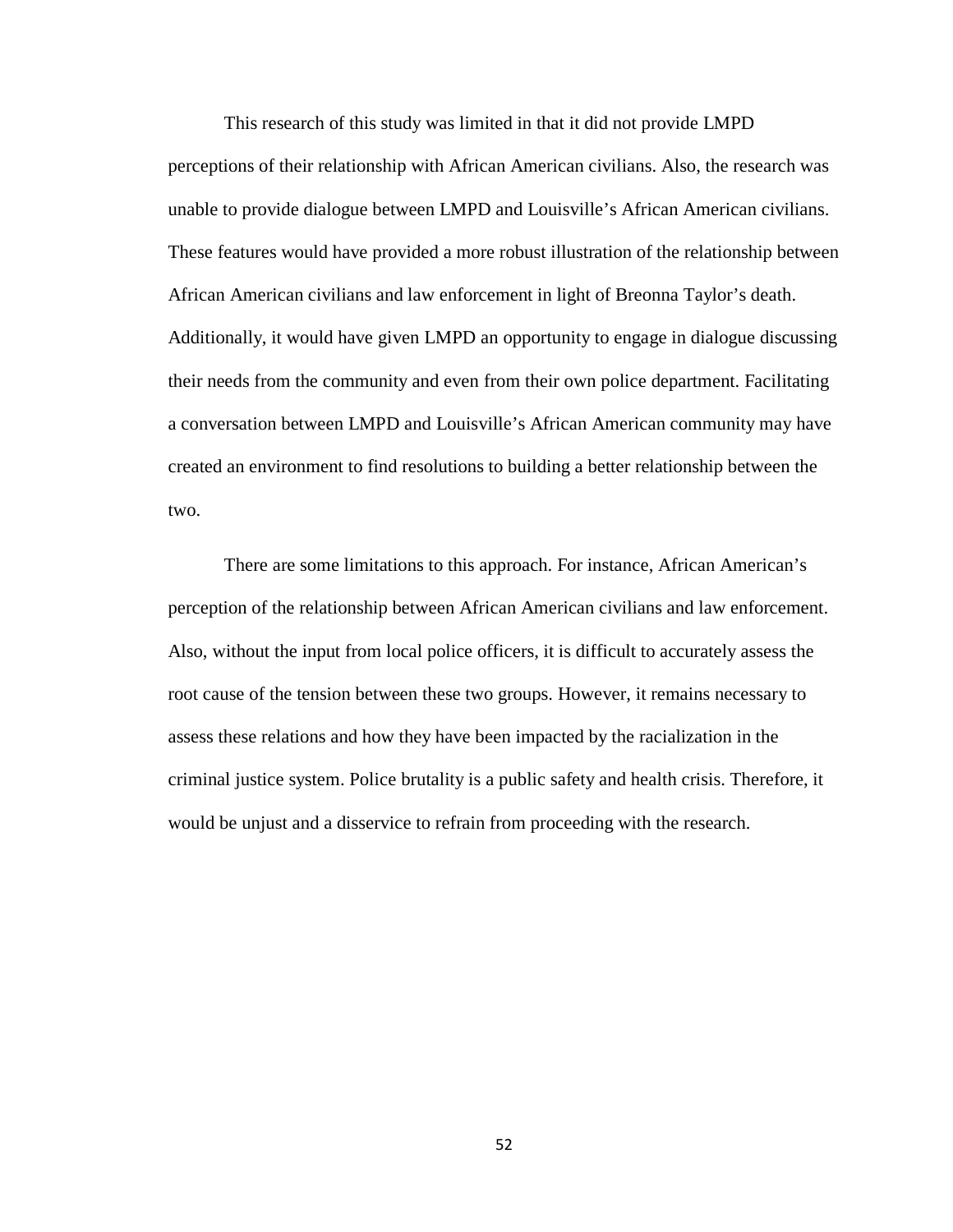#### RECOMMENDATIONS

During a local forum discussing how to improve police and community relations the question was asked if people should feel safe in Louisville. Louisville Metro Police Chief Erika Shields responded saying, "I think that to a degree, it depends on the community that you're in, sadly. Everybody should be able to go out of their house and feel safe and we've got work to do." [Beane, 2021] Chief Shields' reply illustrates LMPD's overt awareness of the inequity within certain communities. Wealthier and predominantly white communities tend to have less criminal violence whereas, poorer and predominantly African American communities like West Louisville tend to have more criminal violence (Pegues, 2016).

Improving relations between African American civilians and the police can potentially eliminate the disparities between these neighborhoods. The difference between these two communities is not only their racial make-up but also their interactions and involvement with law enforcement. Police presence in majority African American neighborhoods is invasive and confrontational. In cases like this, police presence should not be a deterrent but a symbol of community engagement. By building better relations between the African American community and LMPD it allows for African American locals to feel protected, it validates Black humanity, and provides a more efficient environment to reduce crime rates in the city.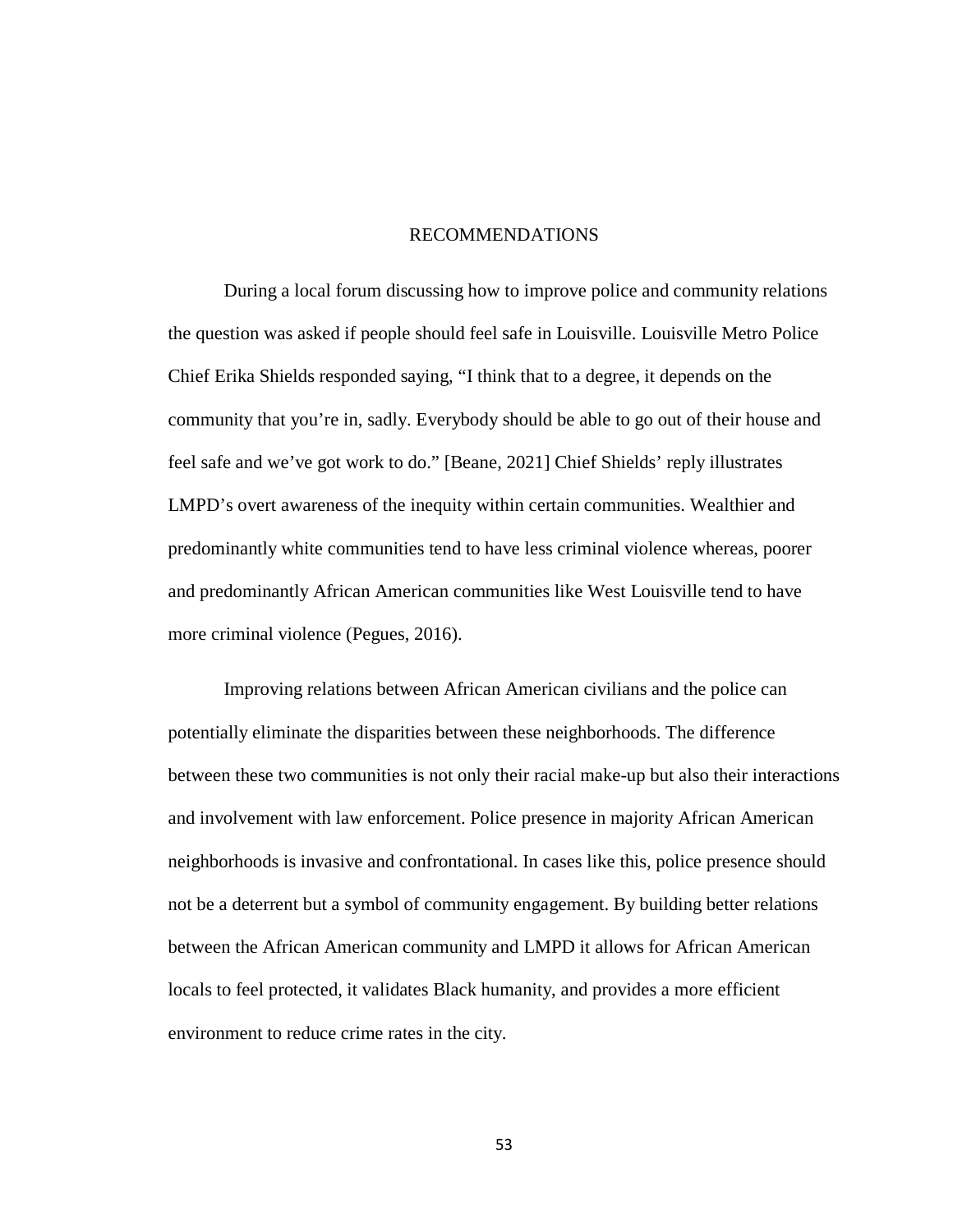To better serve the Louisville African American community it is important for LMPD to practice community-oriented policing in order to build better relationships but also to better understand the African American experience. By doing so this will be advantageous to both parties. African American locals will feel protected and police officers will be more efficient and effective in reducing criminal activity.

Following the investigation of Breonna Taylor's death, state and local government officials enacted a few policy changes in an attempt to reform policing practices. On June 11, 2020, the Louisville Metro Council passed legislation, banning "no-knock" warrants (Campbell and Nuyen, 2020). The law also required police officers to wear their body cameras while conducting search warrants (Oppell and Taylor, 2020). In the summer of 2020 Louisville Mayor, Greg Fischer, also announced that the city would be appointing a new Chief of Police (Oppel and Taylor, 2020), now Chief Erika Shields (Noble and Mitchell, 2020). Furthermore, Fischer announced that the city will also institute a civilian review board, for local citizens to take a more active role in managing allegations of misconduct within LMPD (Sylvestri, 2021). In regard to reform on the state level, Kentucky Governor Andy Beshear signed Senate Bill 4 into law on April 9, 2021. This bill did not ban "no-knock" warrants, instead the bill restricted the use of no-knock warrants. It requires that law enforcement officers must wear body cameras five minutes prior to conducting the raid. Additionally, the law regulates the hours for which officers can conduct an unnotified entry. Unless necessary for the case, officers are only permitted to conduct a raid between the hours of 6:00am and 10:00pm. Lastly, the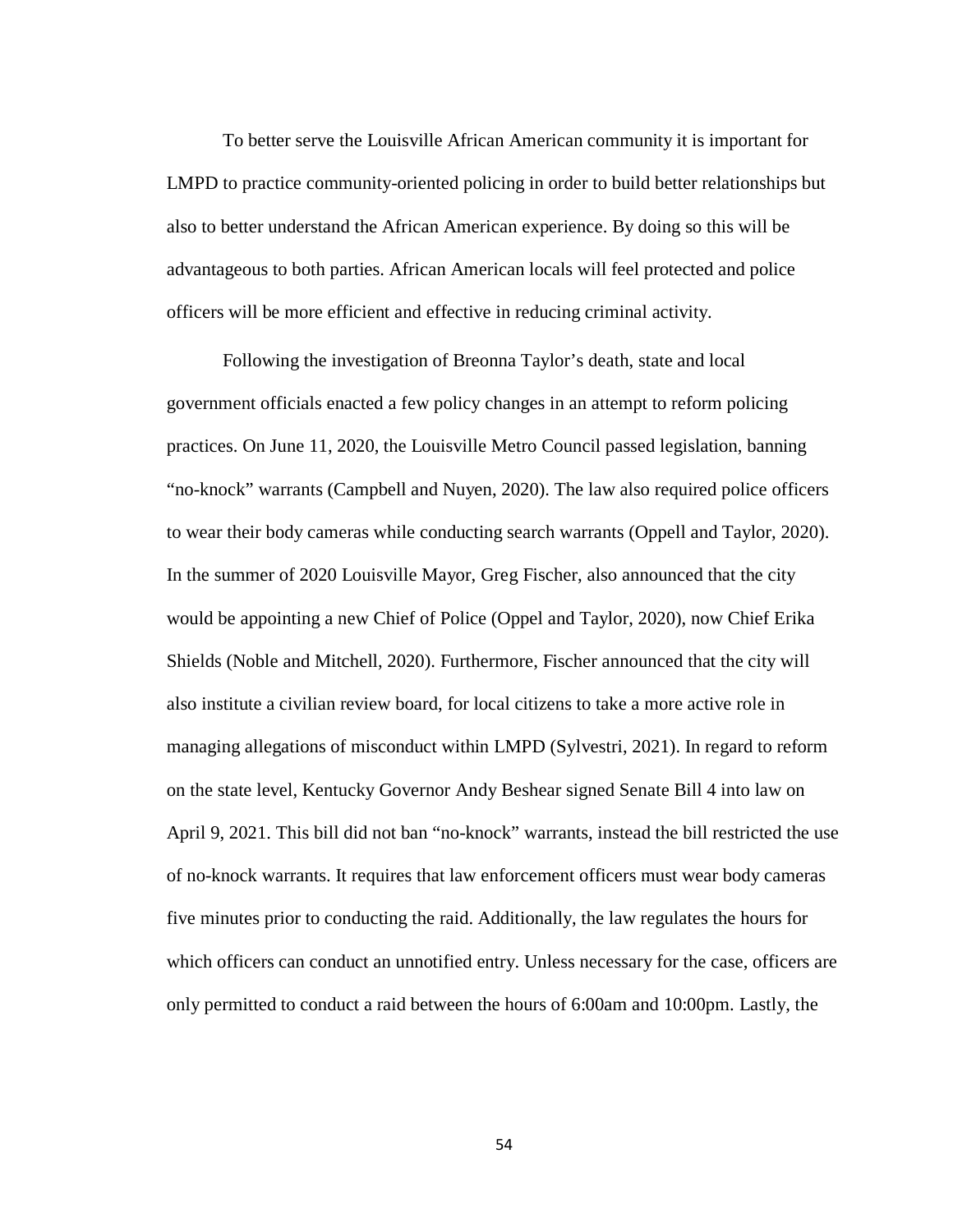bill would also require that an emergency medical technician be present in the event that someone needs medical attention (Treisman, 2021).

Legislative reform did create important changes for the city of Louisville and the state of Kentucky. As Beshear proclaimed, these new laws can indeed save a life (Treisman, 2021). Unfortunately, reform is only a temporary resolve. The implementation of police reform surged in 2014 following the fatal police shooting of Mike Brown in Ferguson, Missouri (Pegues, 2017). Police departments across the nation have made efforts to implement policy change to reform policing practices. It is not effective long term. In fact, after the death of Mike Brown, although reform was already implemented, the United States Department of Justice ruled that the Ferguson, Missouri Police Department did engage in policing practices that were unconstitutional. Furthermore, even after acknowledging the unconstitutionality of their policing practices, the Department of Justice failed to take any direct action for the death of Mike Brown (Spruill, 2016). Depending on legal ramifications to discipline police officers has proven to be unreliable. In fact, historical trends reveal numerous unresolved occurrences of institutional violence within the criminal justice system. According to Spruill (2016), "The nation has become accustomed to watching, condemning and taking limited measures to correct unjustified police violence in the Black community" (Spruill, 2016, p. 44).

As previously mentioned, the United States of America has a long-standing history of racial disparities within the criminal justice system. This is accredited to the foundation of policing having been a means to exploit and control Black bodies (Douglas, 2015). As a result, the United States of America's criminal justice system continues to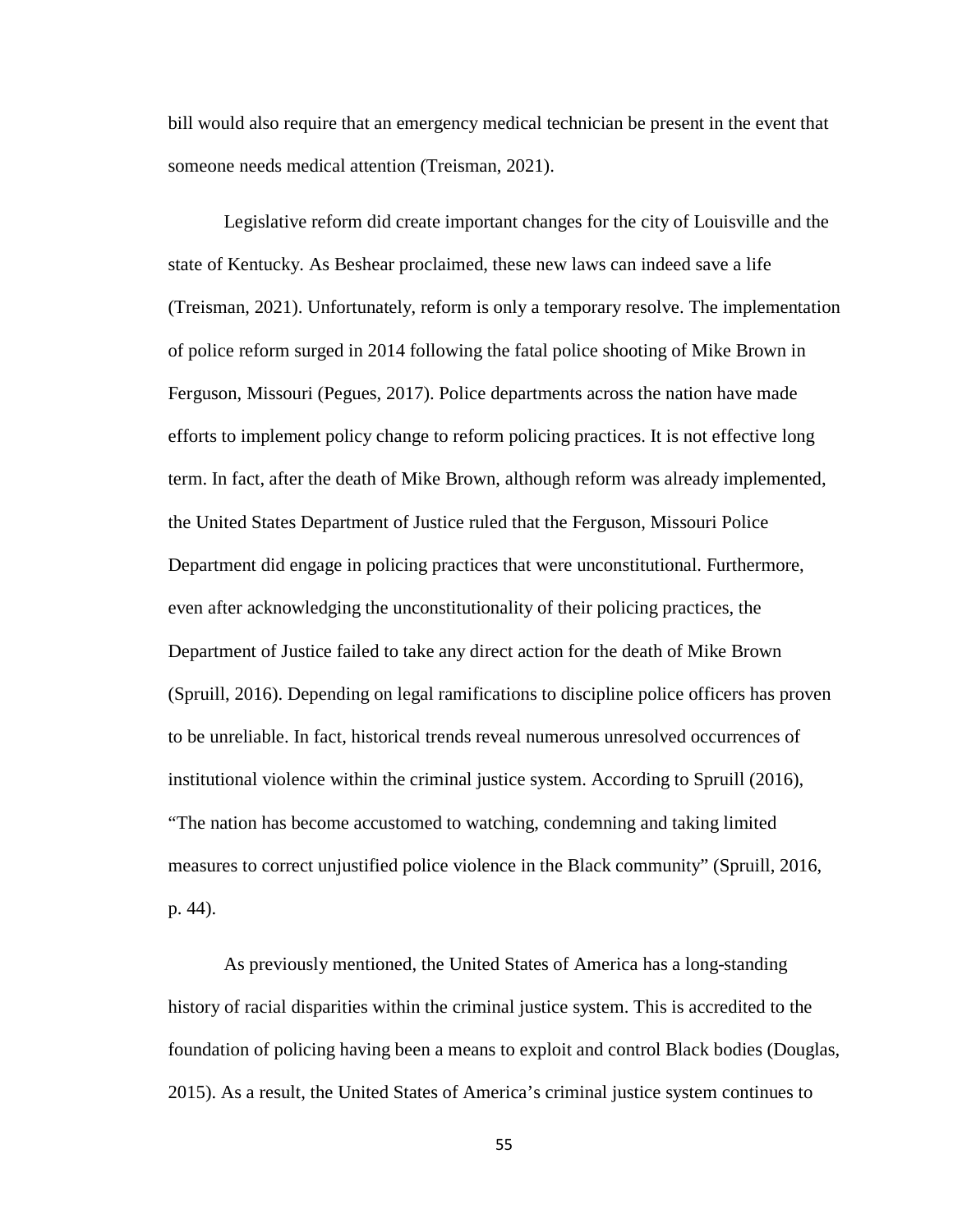perpetuate violence against African American civilians. Legislative reform, or any reform for that matter cannot simply undue the effects that decades of racialization in the criminal justice system has had on the African American community. Therefore, in order to put an end to racialized policing practices, we must revolutionize policing practices within law enforcement. Police departments need to eliminate punitive-oriented policing and implement community-oriented policing practice. Police officers should take the initiative to develop a positive relationship with the communities that they serve. Additionally, it is imperative that we also revolutionize societal constructions of race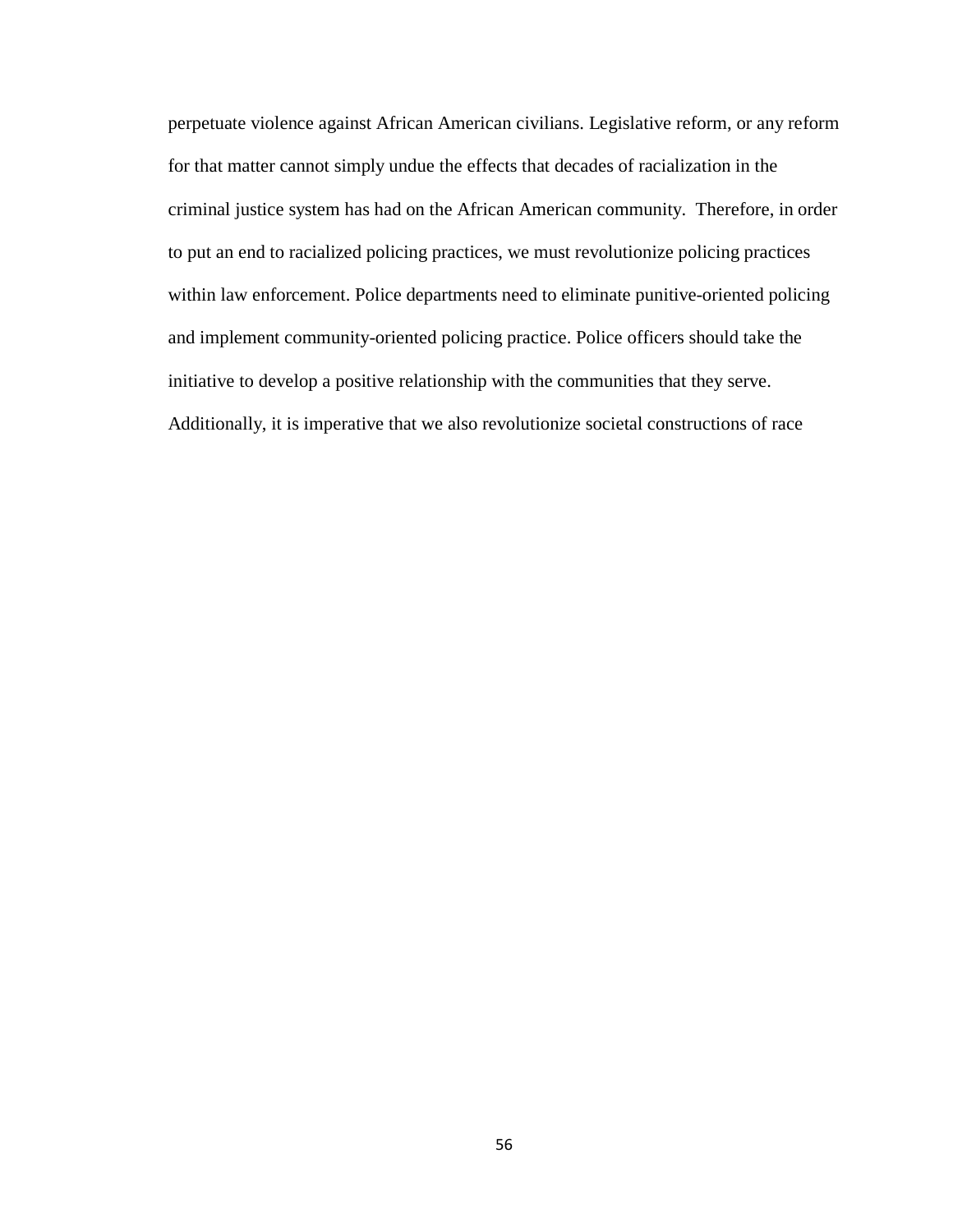#### **CONCLUSION**

Racialization in the criminal justice system has proved to be disadvantageous to African Americans civilians. Racialized policing practices exercised by LMPD, punitiveoriented policing, and poor community relations between African Americans and law enforcement has left many African Americans disenfranchised, severely underrepresented, and constrained to a racial caste system devoted to upholding white privilege and power (Alexander, 2010).

As I write this, yet another Black man was murdered by the police. Twenty-yearold Daunte Wright was fatally shot by Minneapolis police, only miles away from the courthouse where Derrick Chauvin at the time was on trial for the murder of George Floyd. African Americans like Daunte Wright, George Floyd, and especially Breonna Taylor deserved to have been protected not only by their community law enforcement but by the United States criminal justice system where justice should be carried out regardless of the individual's race. This begins with facilitating better relationships between police officers and civilians within the African American community. The only effective way to do so is to revolutionize the United States of America's criminal justice system into an institution that is truly equal and equitable for all people regardless of an individual's race. Racial biases permeate throughout every aspect of our society, it is our obligation to dismantle racialization and doing so starts here.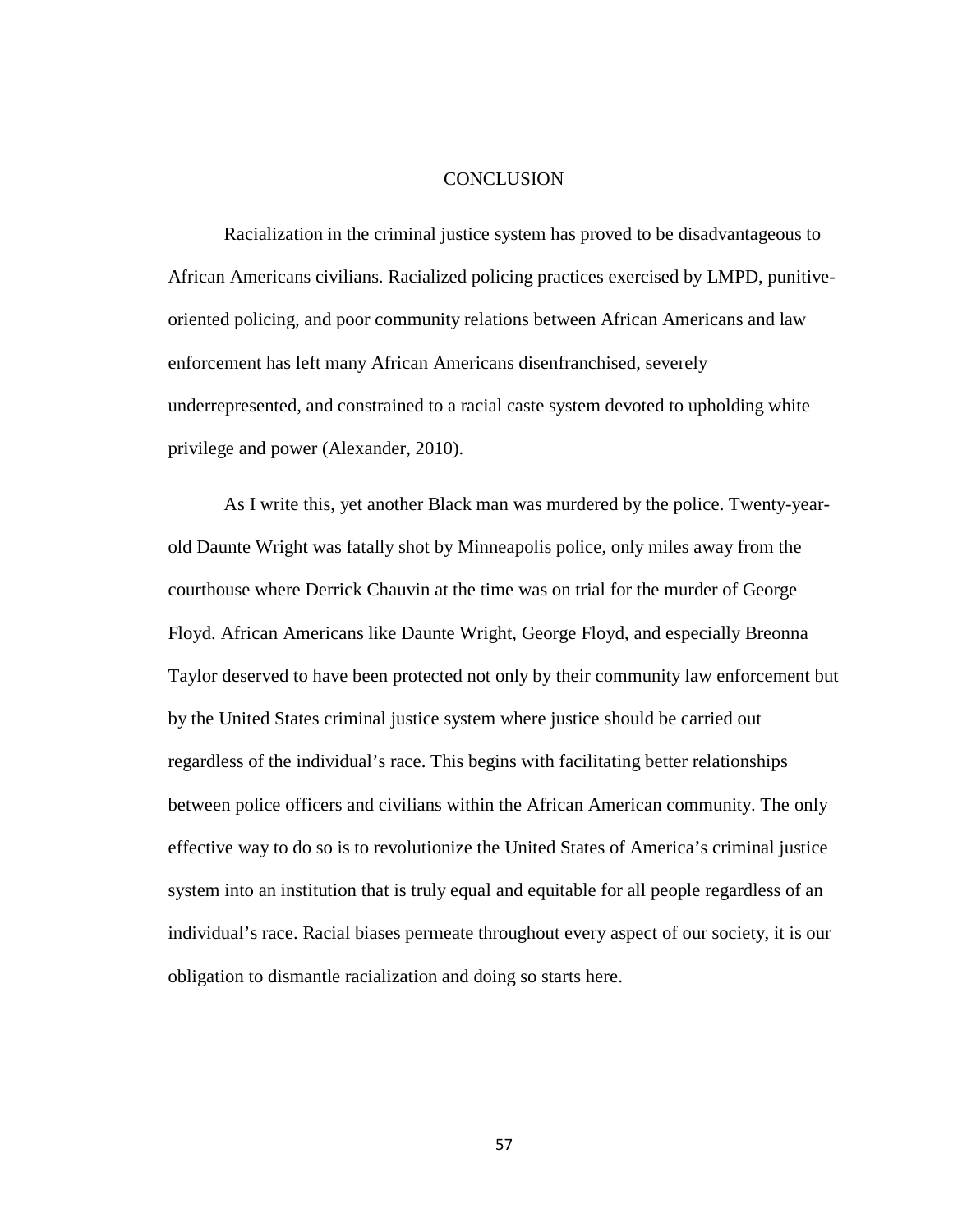#### **REFERENCES**

- Alexander, M. (2010). *The New Jim Crow: Mass Incarceration in the Age of Colorblindness* (Tenth anniversary). New Press.
- Beane, D. (2019, November 18) "Conversations Series Includes Discussion on Policing in Louisville" *WDRB*. Retrieved from [https://www.wdrb.com/news/conversation](https://www.wdrb.com/news/conversation-series-includes-discussion-on-policing-in-louisville/article_c5b3d0c6-48e5-11ec-b8a3-5738539d2ed6.html)[series-includes-discussion-on-policing-in-louisville/article\\_c5b3d0c6-48e5-11ec](https://www.wdrb.com/news/conversation-series-includes-discussion-on-policing-in-louisville/article_c5b3d0c6-48e5-11ec-b8a3-5738539d2ed6.html)[b8a3-5738539d2ed6.html](https://www.wdrb.com/news/conversation-series-includes-discussion-on-policing-in-louisville/article_c5b3d0c6-48e5-11ec-b8a3-5738539d2ed6.html)
- Belli, B. (n.d.). "Racial Disparity in Police Shootings Unchanged over 5 Years." YaleNews, Yale University, 27 Oct. Retrieved April 16, 2021,
- Campbell, B. & Nuyen, S. (2020, June 11). *No-Knock Warrants Banned In Louisville In Law Named For Breonna Taylor*. NPR. [https://www.npr.org/sections/live](https://www.npr.org/sections/live-updates-protests-for-racial-justice/2020/06/11/875466130/no-knock-warrants-banned-in-louisville-in-law-named-for-breonna-taylor)[updates-protests-for-racial-justice/2020/06/11/875466130/no-knock-warrants](https://www.npr.org/sections/live-updates-protests-for-racial-justice/2020/06/11/875466130/no-knock-warrants-banned-in-louisville-in-law-named-for-breonna-taylor)[banned-in-louisville-in-law-named-for-breonna-taylor](https://www.npr.org/sections/live-updates-protests-for-racial-justice/2020/06/11/875466130/no-knock-warrants-banned-in-louisville-in-law-named-for-breonna-taylor)
- Cohen, L. (2020, September 10). *Police in the U.S> Killed 164 Black People in the First 8 Months of 2020. These Are Their Names. (Part I: January-April)*. CBS News. https://www.cbsnews.com/pictures/black-people-killed-by-police-in-the-u-s-in-2020/
- Delgado, M. (2001). *Where Are all the Young Men and Women of Color?: Capacity Enhancement Practice in the Criminal Justice System* (Ser. Cultographies). Columbia University Press. https://doi.org/10.7312/delg12040
- Douglas, K. (2015). *Stand Your Ground: Black Bodies and the Justice of God*. Orbis Books.
- DuBois, W.E.Burghardt. (1901). The Relation of the Negroes to the Whites in the South. The Annals of the American Academy of Political and Social Science, 18, 121– 140. http://www.jstor.org/stable/1009886
- Egharevba, S. (2017). Police brutality, racial profiling, and discrimination in the criminal justice system (Ser. Advances in religious and cultural studies (arcs) book series). IGI Global. https://doi.org/10.4018/978-1-5225-1088-8
- Freeman, D. (2011). Book review: The condemnation of blackness: race, crime, and the making of modern urban america. *Law and History Review*, *29*(1), 317–318.
- Gaines, L. K., Kappeler, V. E., & Vaughn, J. B. (1999). Policing in America (3rd ed.). Anderson Pub.
- Gibson, A. N., Chancellor, R. L., Cooke, N. A., Dahlen, S. P., Patin, B., & Shorish, Y. L. (2021). Struggling to breathe: covid-19, protest and the lis response. *Equality,*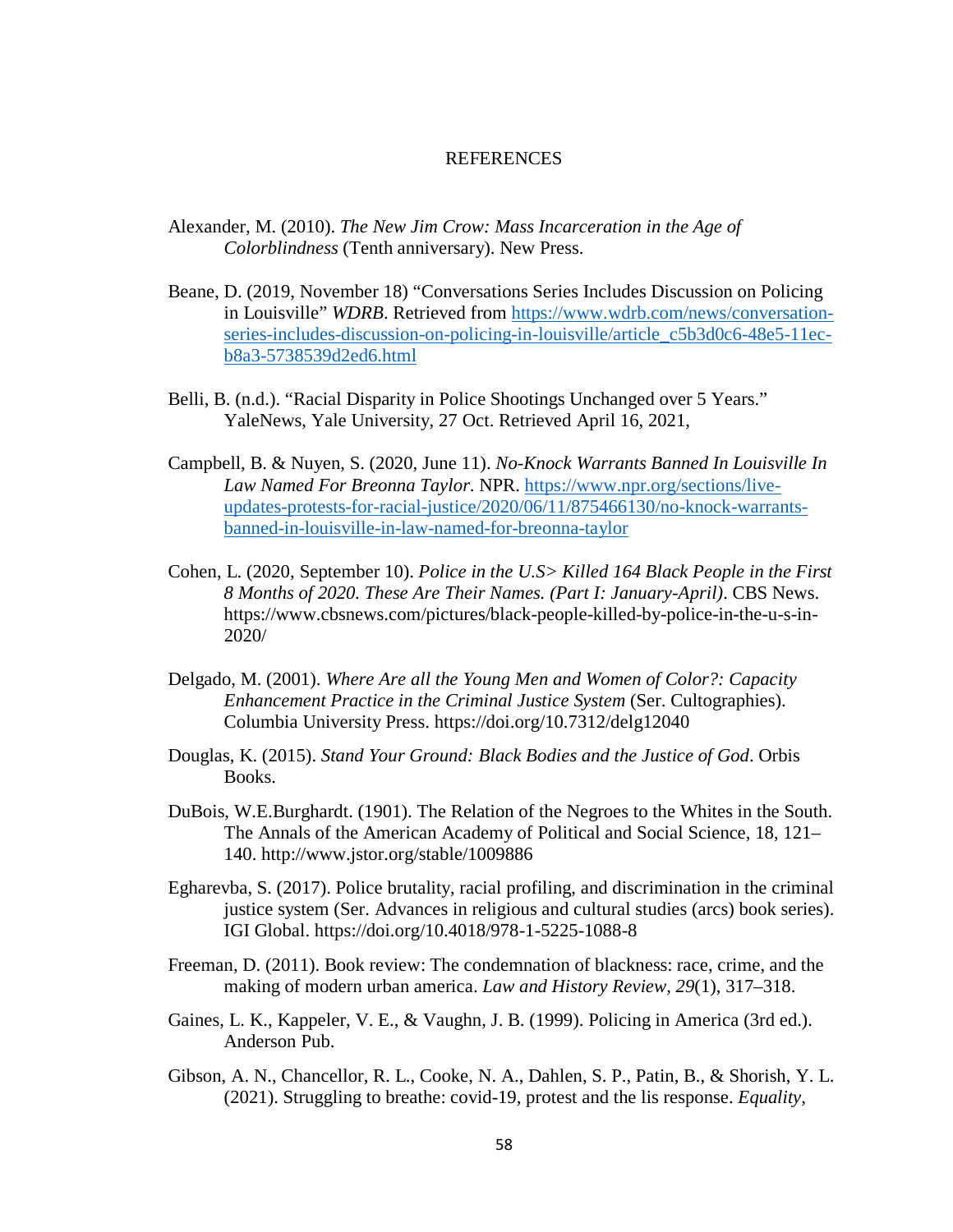*Diversity and Inclusion: An International Journal*, *40*(1), 74–82. https://doi.org/10.1108/EDI-07-2020-0178Grabiner, G. (2016). Who Polices the Police? Social Justice, 43(2 (144)), 58-79. Retrieved April 17, 2021, from http://www.jstor.org.echo.louisville.edu/stable/26380303

- Greene, H. T., Gabbidon, S. L., Sage Publications, & Sage eReference (Online service). (2009). Encyclopedia of race and crime (Ser. Gale virtual reference library). SAGE Publications. INSERT-MISSING-URL.
- Haney-López Ian. (2006). *White by Law: The Legal Construction of Race* (Rev. and updated, 10th anniversary, Ser. Critical america). New York University Press.
- HoSang, D., LaBennett, O., & Pulido, L. (2012). *Racial Formation in the Twenty-first Century*. University of California Press. INSERT-MISSING-URL.
- Jeffries, J. L., & Beckham, J. (2021). Multiethnic uprisings in urban america and their implications for progress. *Journal of African American Studies (New Brunswick, N.j.)*, *1-13*, 1–13.<https://doi.org/10.1007/s12111-020-09508-0>
- Kahn, K. B., & Martin, K. D. (2016). Policing and race: disparate treatment, perceptions, and policy responses. Social Issues and Policy Review, 10(1), 82–121. <https://doi.org/10.1111/sipr.12019>
- Kirk, D. S., & Papachristos, A. V. (2011). Cultural Mechanisms and the Persistence of Neighborhood Violence. *AJS; American Journal of Sociology*, *116*(4), 1190–233.
- Manis, A. M. (1999). A Fire You Can't Put Out : The Civil Rights Life of Birmingham's Reverend Fred Shuttlesworth (Ser. Religion and american culture). University of Alabama Press. INSERT-MISSING-URL.
- Mazama, A. (2001). The Afrocentric Paradigm: Contours and Definitions. Journal of Black Studies, 31(4), 387-405. Retrieved April 18, 2021, from http://www.jstor.org.echo.louisville.edu/stable/2668022
- McDougal, S. (2014). *Research Methods in Africana Studies* (Ser. Black studies & critical thinking, vol. 64). Peter Lang.
- Murji, K., & Solomos, J. (2005). *Racialization: Studies in Theory and Practice*. Oxford University Press. INSERT-MISSING-URL.
- Muhammad, K. G. (2010). *The Condemnation of Blackness: Race, Crime, and the Making of Modern Urban America*. Harvard University Press.
- Novich, M., & Hunt, G. (2018). Trust in police motivations during involuntary encounters: an examination of young gang members of colour. *Race and Justice*, *8*(1), 51–70.<https://doi.org/10.1177/2153368717718027>
- Omi, M., & Winant, H. (2015). *Racial Formation in the United States* (Third). Routledge/Taylor & Francis Group.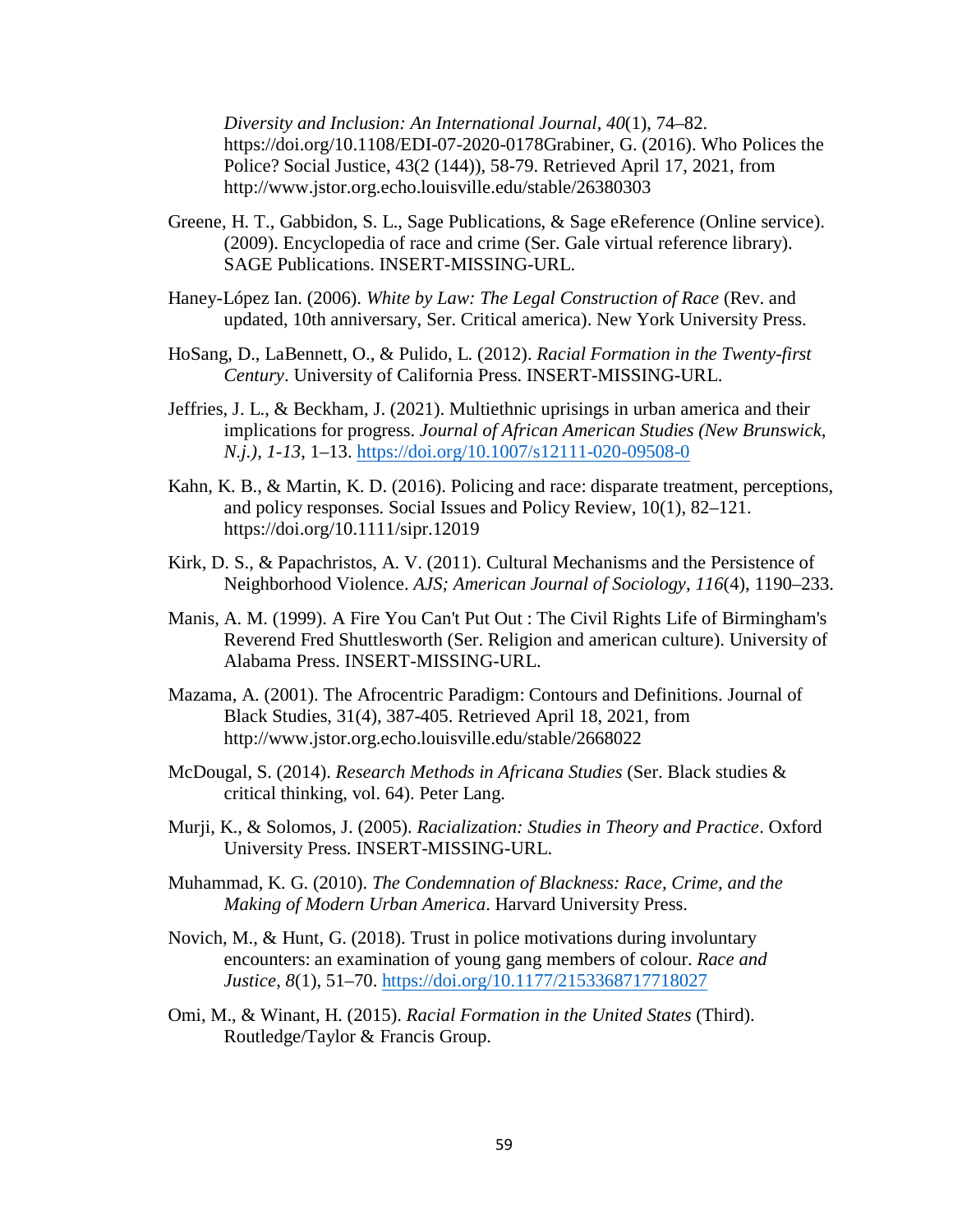- Oppel, R. A. Jr, & Taylor, D. B. (2020). "Here's What You Need to Know About Breonna Taylor's Death". *New York Times*: <https://www.nytimes.com/article/breonna-taylor-police.html>
- Pegues, J. (2017). *Black and Blue: Inside the Divide Between the Police and Black America*. Prometheus Books.
- Pierce, A. J. (2020). "Whose Lives Matter? The Black Lives Matter Movement and The Contested Legacy of Philosophical Humanism". *Journal of Social Philosophy*, 51(2), 261–282. Https://Doi.Org/10.1111/Josp.12305
- Potter, G. (2013, June 25). "The History of Policing in the United States, Part 1". *EKU Online*. Retrieved from [https://ekuonline.eku.edu/blog/police-studies/the-history](https://ekuonline.eku.edu/blog/police-studies/the-history-of-policing-in-the-united-states-part-1/)[of-policing-in-the-united-states-part-1/.](https://ekuonline.eku.edu/blog/police-studies/the-history-of-policing-in-the-united-states-part-1/)
- Spruill, L. (2016). Slave Patrols, "Packs of Negro Dogs" and and Policing Black Communities. *Phylon (1960-), 53*(1), 42-66. Retrieved May 26, 2021, from <http://www.jstor.org.echo.louisville.edu/stable/phylon1960.53.1.42>
- Sylvestri, S. (2021, March 25). *Eleven Nominees Appointed to LMPD Civilian Review Board*. Wave3 News. [https://www.wave3.com/2021/03/26/three-more-appointed](https://www.wave3.com/2021/03/26/three-more-appointed-lmpd-civilian-review-board/)[lmpd-civilian-review-board/](https://www.wave3.com/2021/03/26/three-more-appointed-lmpd-civilian-review-board/)
- Taylor, C. (2013). Introduction: African Americans, Police Brutality, And the U.S. Criminal Justice System. The Journal of African American History, 98(2), 200- 204. doi:10.5323/jafriamerhist.98.2.0200
- Treisman, R. (2021, April 9). *Kentucky Law Limits Use Of No-Knock Warrants, A Year After Breonna Taylor's Killing*. NPR. [https://www.npr.org/2021/04/09/985804591/kentucky-law-limits-use-of-no](https://www.npr.org/2021/04/09/985804591/kentucky-law-limits-use-of-no-knock-warrants-a-year-after-breonna-taylors-killin)[knock-warrants-a-year-after-breonna-taylors-killin](https://www.npr.org/2021/04/09/985804591/kentucky-law-limits-use-of-no-knock-warrants-a-year-after-breonna-taylors-killin)
- Turner, K. B., Giacopassi, D., & Vandiver, M. (2006). Ignoring the past: coverage of slavery and slave patrols in criminal justice texts. Journal of Criminal Justice Education, 17(1), 181–195.
- Van Deburg, W. L. (2012). Book review: The Condemnation of Blackness: Race, Crime, and the Making of Modern Urban America. *The American Historical Review*, *117*(4), 1234–1235.
- Weaver, V. M. (2012). Book review: The Condemnation of Blackness: Race, Crime, and the Making of Modern Urban America. *Perspectives on Politics*, *10*(4), 1086– 1087.
- Weitzer, R. J., & Tuch, S. A. (2006). *Race and Policing in America: Conflict and Reform* (Ser. Cambridge studies in criminology). Cambridge University Press. INSERT-MISSING-URL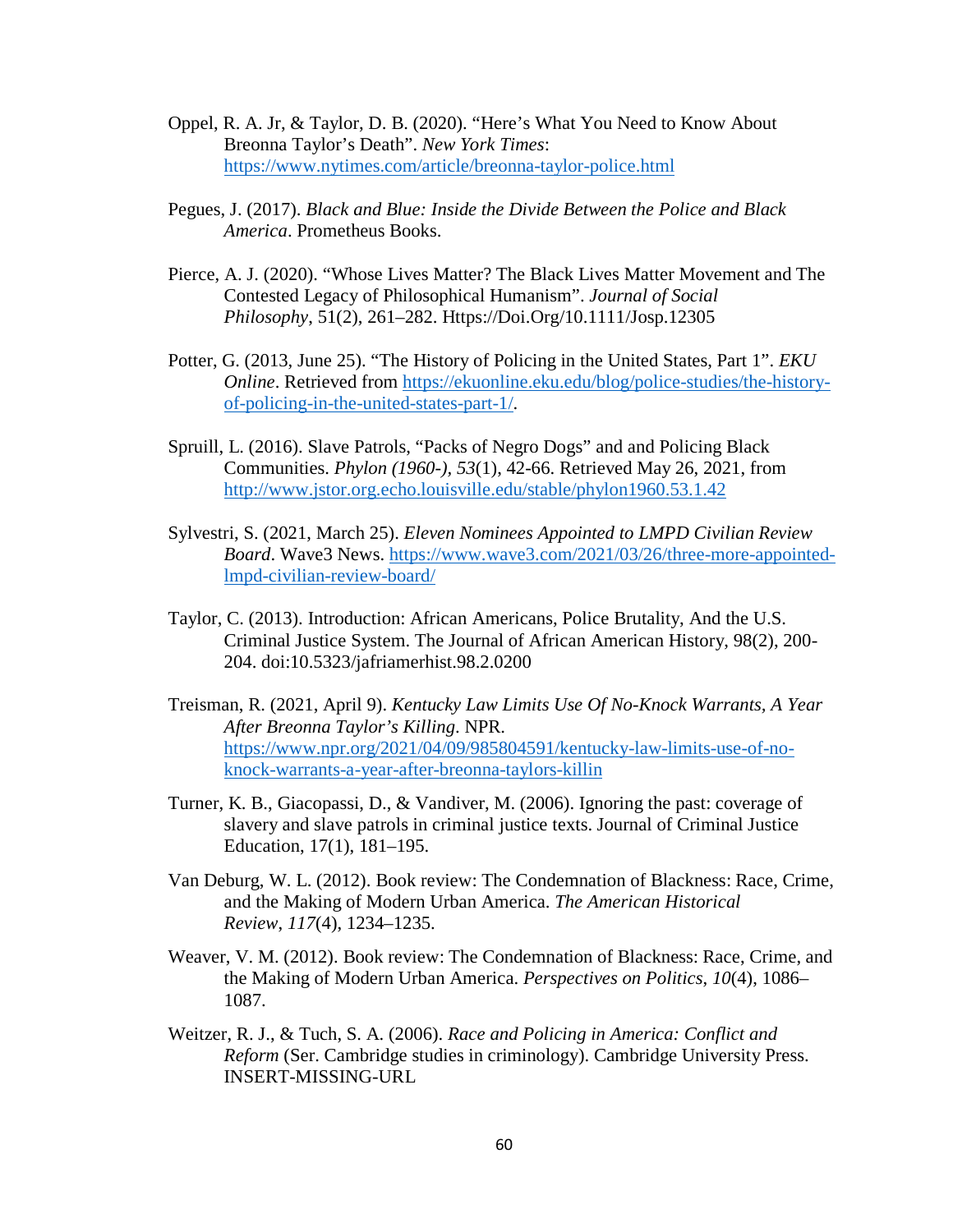# CURRICULUM VITAE

# Moriah Bellamy

502-803-0998 | mabell09@louisville.edu | 1115 Winners Circle Apt 2, Louisville, KY 40242

# **Objective**

Pan African Studies masters student aspiring to further an education in African American studies. Motivated to contribute social justice related research to academia in social sciences.

| Education                                |           |
|------------------------------------------|-----------|
| University of Louisville, Louisville, KY | 2015-2019 |
| <b>B.S. Pan African Studies</b>          |           |
| <b>B.S. Criminal Justice</b>             |           |
| GPA: 3.74                                |           |
| Frankfort High School, Frankfort, KY     | 2015-2019 |
| High School Diploma                      |           |
| GPA: $4.0$                               |           |

# Professional Experience

Anne Braden Institute for Social Justice Research, Louisville, KY

**Graduate Assistant** (September 2019 – April 2019)

- Coordinated University of Louisville campus and community programs to promote social justice awareness.
- Assisted professor with importing student grades and data retrieval for research projects.
- Maintained professional relationships with University of Louisville student organizations and organizations in the Louisville community.

Boys and Girls Club Kentuckiana, Louisville, KY

**Youth Development Worker** (September 2018 – May 2019)